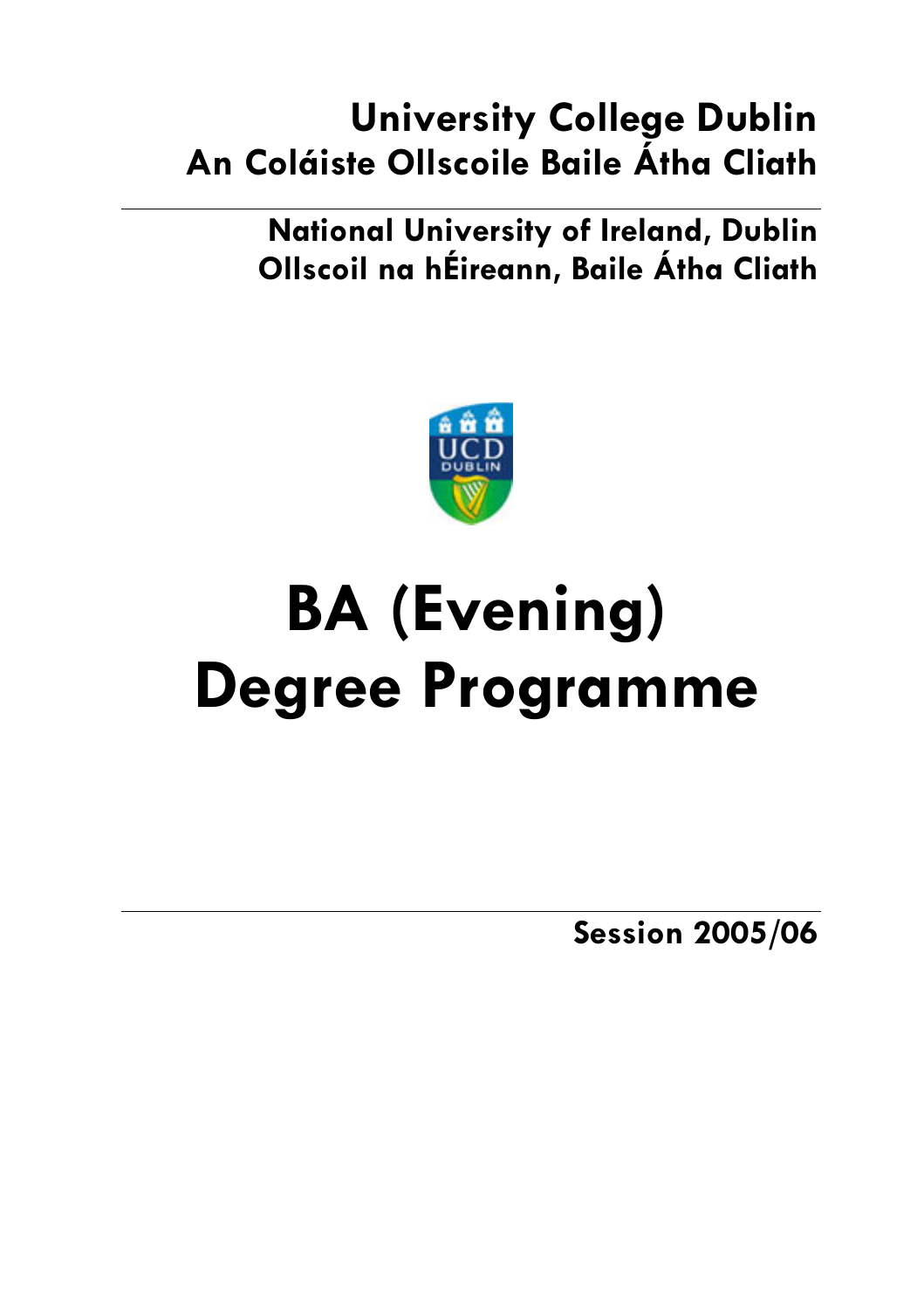$\overline{\phantom{a}}$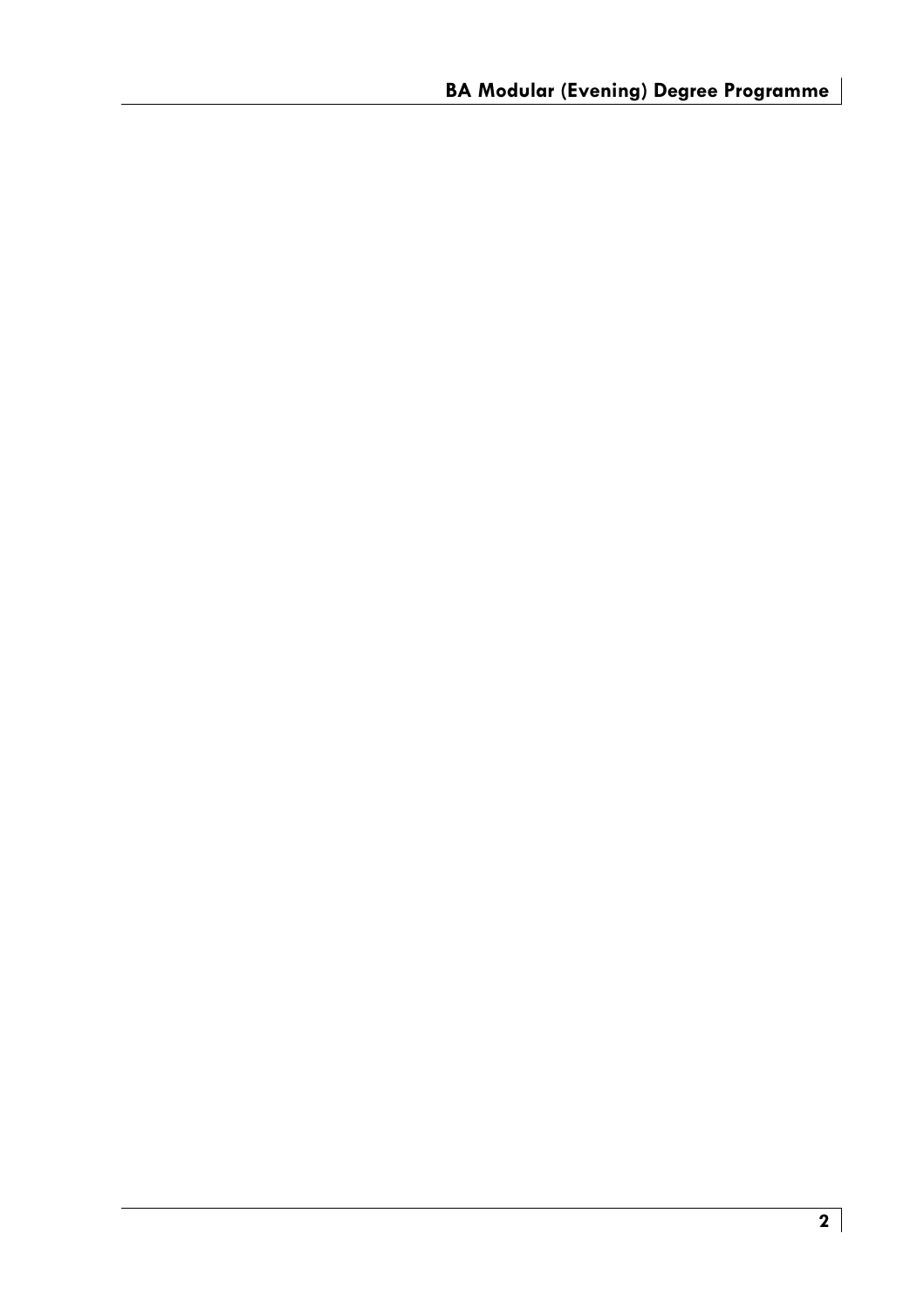## **Contents**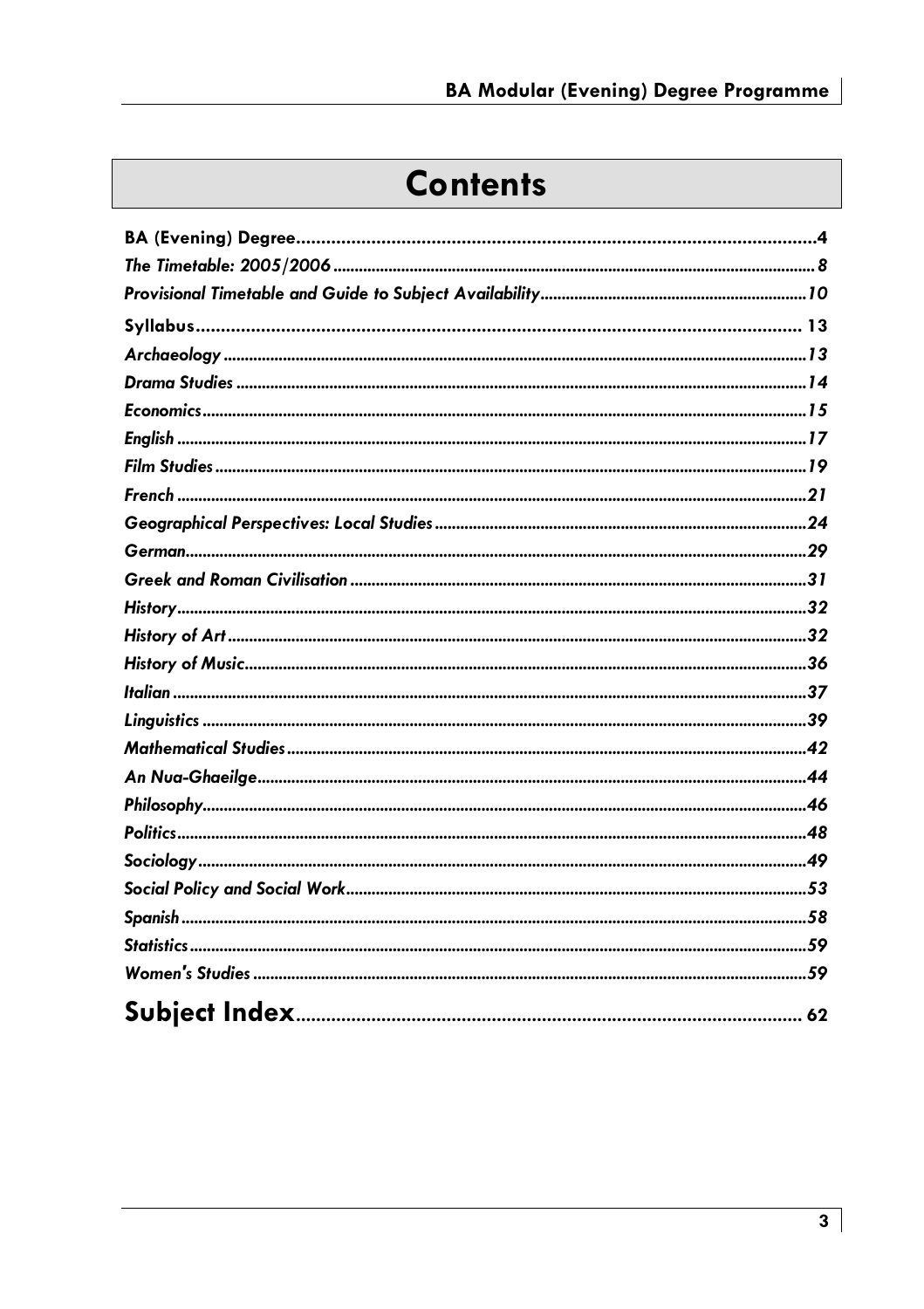## **BA (Evening) Degree**

*Please read this introduction very carefully.* 

Courses in a range of subjects are offered at three levels in the BA (Evening) Degree leading to the Degree of Bachelor of Arts of the National University of Ireland.

## **Subjects**

The subjects offered for the BA (Evening) Degree are as follows:

| Group P: | Economics, English, Linguistics, Spanish                                                                                                                                 |
|----------|--------------------------------------------------------------------------------------------------------------------------------------------------------------------------|
| Group Q: | Drama Studies, German, History, Irish, Mathematical Studies,<br>Women's Studies (Level 2 and Level 3 only)                                                               |
| Group R: | French, Geographical Perspectives/Local Studies, Greek and Roman<br>Civilisation, History of Art, Politics, Sociology, Spanish for Beginners                             |
| Group S: | Archaeology, Film Studies (Level 2 and Level 3 only), History of<br>Music, Italian, Philosophy, Social Policy, Statistics, Women's Studies<br>(Level 2 and Level 3 only) |

## *Notes:*

- Statistics are offered at Foundation Level only.
- Film Studies and Women's Studies are offered at Level 2 and Level 3 only. (Prerequisite for Level 2 Drama Studies: Drama Studies, English or a modern language passed at Foundation Level).
- Spanish, French and German may be unavailable if insufficient numbers apply for them.
- Spanish is offered as a four-year cycle, therefore each level is offered *only once* every four years. For example, Spanish for Beginners will be available in 2005/06 and the next expected intake of Spanish for Beginners will be in 2009/10.

## **Terminology of the BA (Evening) Degree**

Here are some of the terms used to describe the BA (Evening) Degree:

## **Module**

A module is 5 ECTS credits in a subject (approximately 100 contact hours per module). Modules are usually grouped together, thus Foundation Level History is made up of  $4 \times 5$ credit modules. A student's performance in each module will be assessed by means of credits and a grade marking system.

## **Credits**

When you have successfully completed a module, you will be awarded 5 credits. To complete a module successfully you must attend lectures and tutorials, complete the exercises, assignments and projects and pass the examination.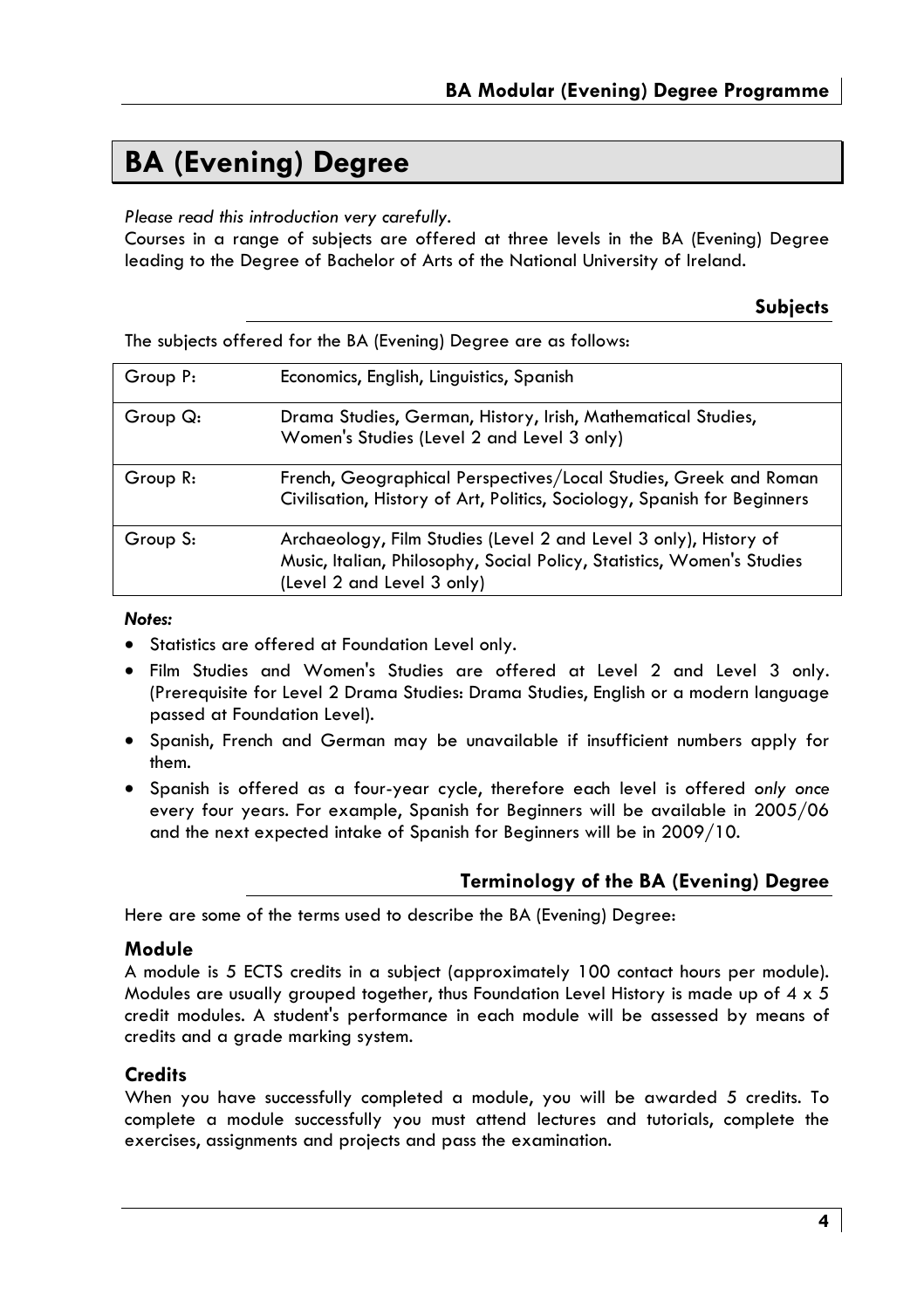## **Grades**

Grades are the marks you achieve in designated exercises and examinations. The quality (i.e. Pass or Honours) of your performance is determined by the grades you achieve at designated levels.

## **Beneficial Aggregation**

(i.e. where aggregation operates to the benefit of the student) From 2003 the grade of the degree in a subject will be determined by: *either* 30% of Level 2 examination results + 70% of Level 3 examination results *or* 100% of the Level 3 examination results.

## **How to Proceed to your BA (Evening) Degree**

To complete the requirements necessary to be awarded the BA (Evening) Degree, you must:

- 1. Complete a minimum of four years' registration and attendance, **and**
- 2. Accumulate 180 credits, i.e. 60 Foundation Level credits (20 per subject); 60 Level 2 credits (30 per subject); 60 Level 3 credits (30 per subject).

180 credits completed as above is the total requirement for your BA (Evening) Degree.

You will accumulate credits in each module by:

- (a) registering for and attending lectures;
- (b) completing course requirements in respect of assignments, exercises and projects;
- (c) passing the relevant examinations in each module.

## **Your Choice of Modules at Foundation Level**

You will see that subjects are organised into four groups at Foundation Level: Groups P, Q, R and S. The BA (Evening) Degree is *cyclical* so not all Foundation Level subjects are offered in every session.

## *2005/2006:*

| Group R: | French, Geographical Perspectives: Local Studies, Greek and Roman                  |
|----------|------------------------------------------------------------------------------------|
|          | Civilisation, History of Art, Politics, Sociology, Spanish for Beginners.          |
| Group S  | Archaeology, History of Music, Italian, Philosophy, Social Policy,<br>Statistics.* |
|          |                                                                                    |

## *2006/2007:*

| Group P: | Economics, English, Linguistics, Spanish.                    |
|----------|--------------------------------------------------------------|
| Group Q: | Drama Studies, German, Irish, History, Mathematical Studies. |

This is for the purpose of timetabling lectures, i.e. lectures in all subjects in Group S – Archaeology, History of Music, Italian, Philosophy, Social Policy, and Statistics – will be held simultaneously. The only restriction on your choice of subjects in Foundation Level is the timetable.

If, however, you wish to pursue your studies in subjects contained in the same timetable section, you may do so – but remember you will have to accumulate the credits in each of

<sup>\*</sup> Statistics is offered at Foundation Level only.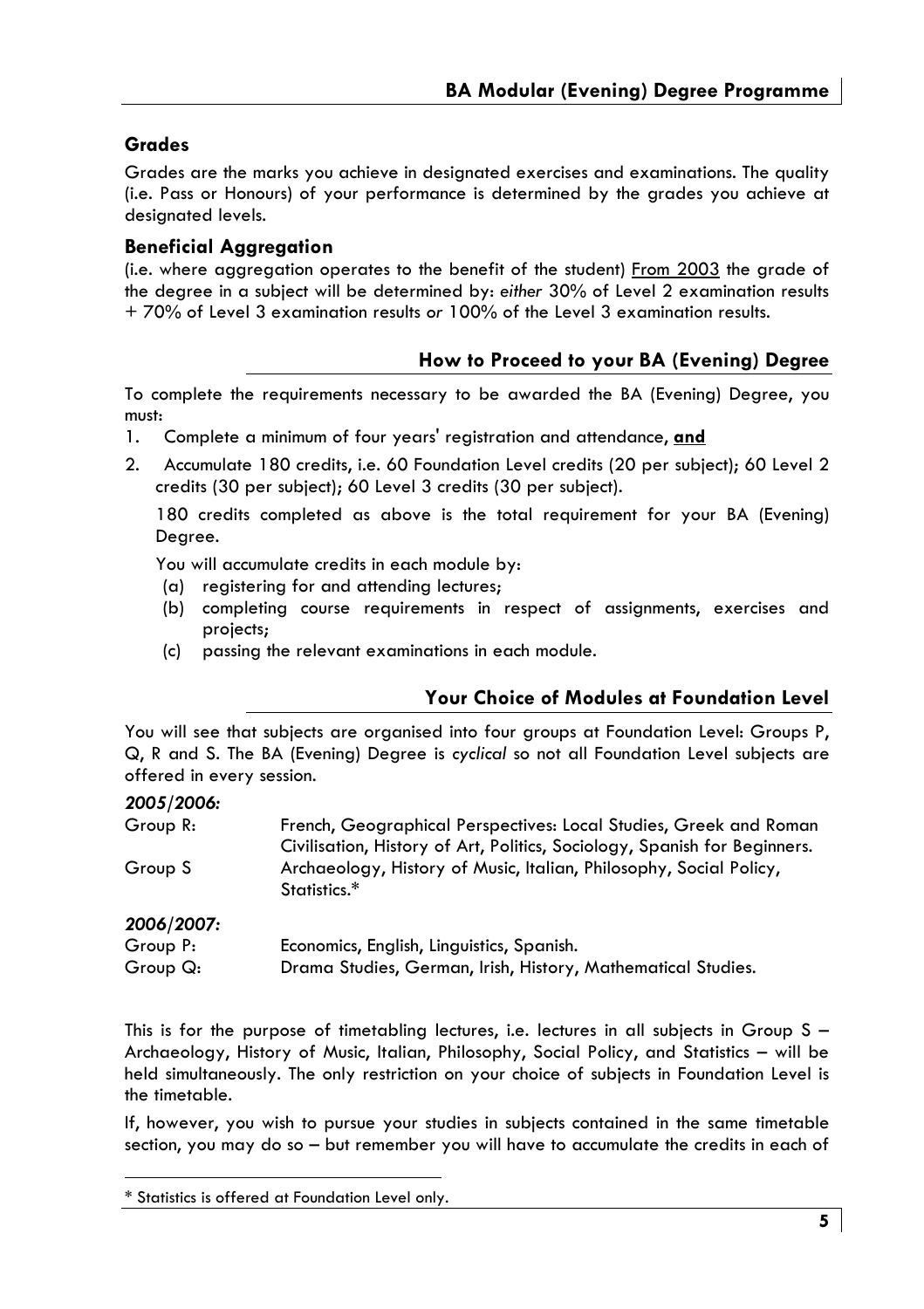these subjects in separate academic sessions and it will therefore take longer to complete your Foundation Level requirements.

Within the restrictions of the timetable, you control the pace at which you accumulate your credits.

*Remember to take timetable restrictions into account when you formulate your study plan.* 

## **Examinations**

Examinations may be held either at the end of the first semester (i.e. December/early January) or at the end of the academic session (i.e. the end of April to the end of May). A repeat examination is usually held in the Autumn (i.e. August).

*Remember – you must pass the relevant examination in order to accumulate credits in a module.*

## **Repeat Examinations**

If you do not sit for, and pass your examination in a subject at the first attempt, you may present for the repeat examination. If you do not pass your examination in a subject within a single academic session, you may apply for permission to repeat the subject in another academic session, or you may opt to study a different subject.

If you decide to try to complete the Foundation Level requirements in the subject in which you have been unsuccessful, you will have to wait until the lectures in that subject are offered again in the Foundation Level cycle. You must register for, and attend, lectures in that subject, irrespective of previous attendance in the same subject*.*

## **What Next?**

When you have successfully completed two subjects at Foundation Level (i.e. accumulated 40 credits), you may plan:

- (a) to pursue studies in one further Foundation Level subject in order to accumulate more credits, *or*
- (b) to proceed to Level 2 in a subject or subjects successfully completed at Foundation Level.

Remember that you are not restricted to completion of the Foundation Level requirements of two subjects before advancing to Level 2 courses in a subject successfully completed at Foundation Level.

It is important to remember that some subjects, i.e. Statistics, are currently offered at Foundation Level only and will not be available at Level 2 and Level 3.

Some subjects are introduced at Level 2, e.g. Women's Studies and Film Studies (see syllabus entries for details of prerequisite Foundation Level subject).

If you decide to take a break from your studies and do not register for two consecutive academic sessions, you should contact the Admissions Office for information regarding reentry.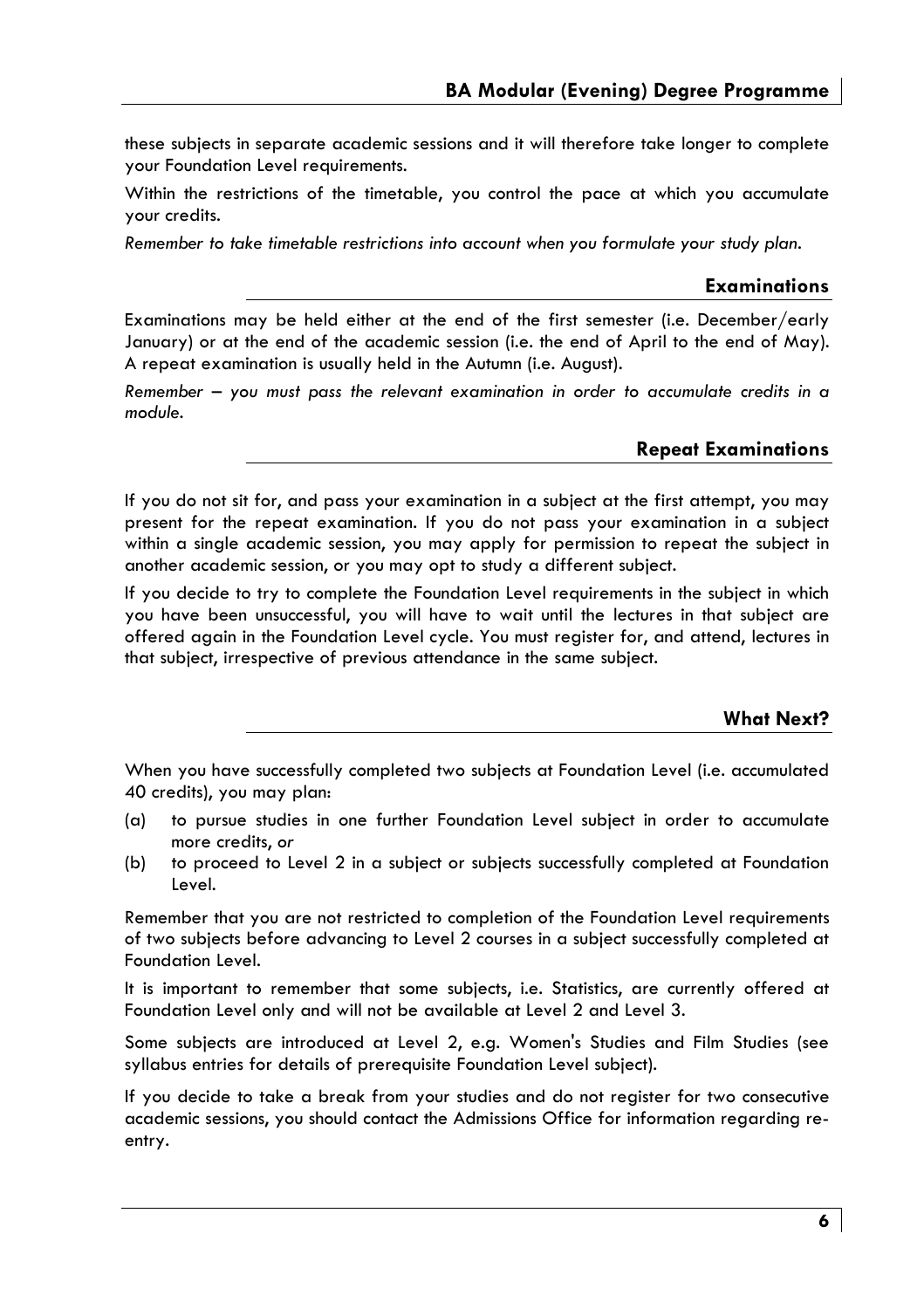## **Reminder**

Successful completion of a Foundation Level subject enables you to accumulate 20 credits in that subject.

You must accumulate 20 credits in a Foundation Level subject in order to proceed to Level 2 courses in that subject.

The maximum number of credits that may be earned in any one year is 60 and the maximum number that may be earned in any one subject in any one year is 30.

The Degree of BA will be awarded to students who have accumulated **180 significant credits** in the BA (Evening) Programme.

## *Beneficial Aggregation*

(i.e. where aggregation operates to the benefit of the student) From 2003 the grade of the degree in a subject will be determined by either;

30% of Level 2 examination results with 70% of Level 3 examination results

*or*

100% of the Level 3 examination results.

## **Single Subject Students**

In the modular system it is possible to take a single subject or single modules (students must register for at least 10 credits in any one semester). You may obtain a transcript (on request) for each module successfully completed.

Depending on availability of courses, you may combine credits obtained at the required levels over an extended period for the award of a BA (Evening) Degree.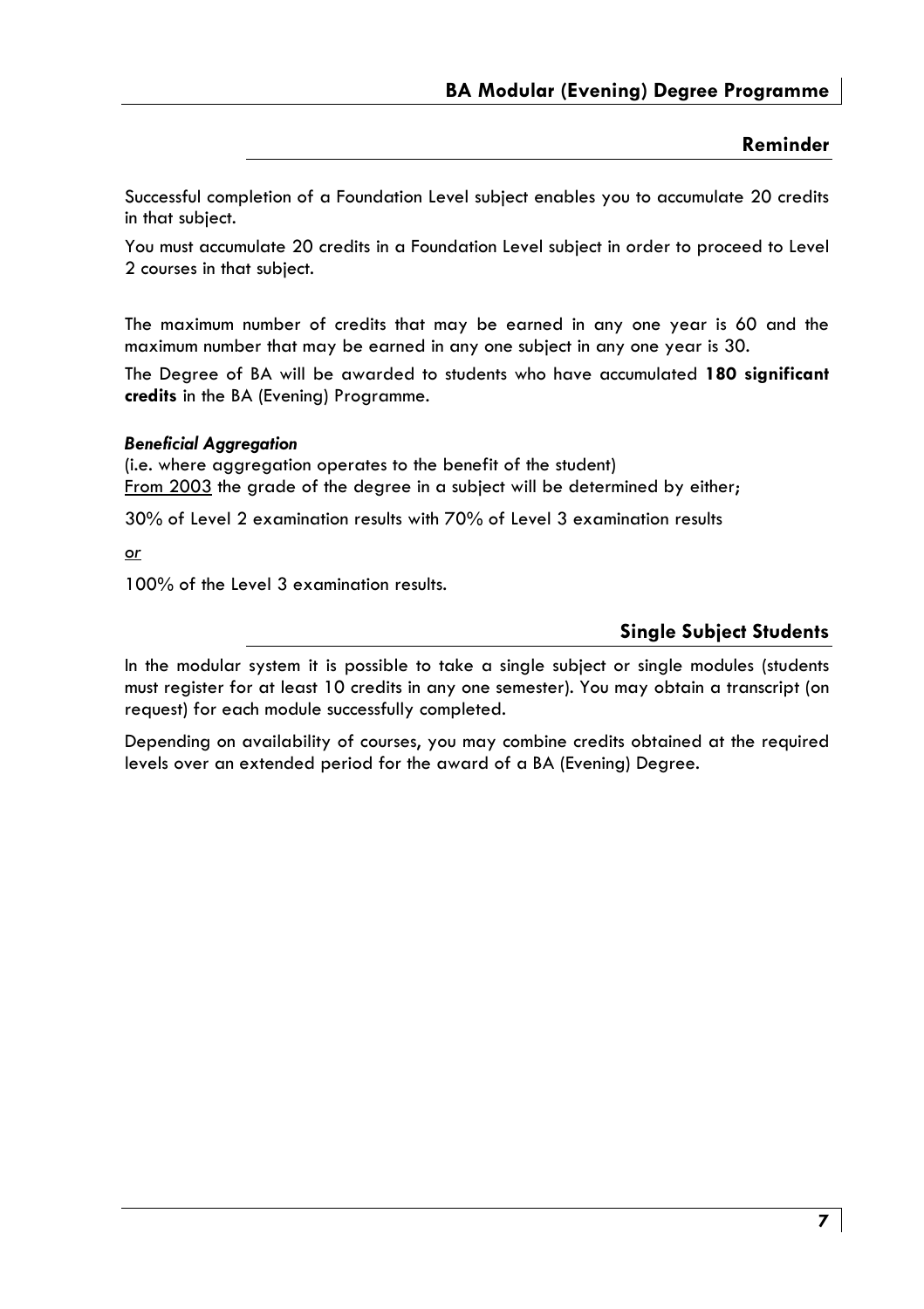## **The Timetable: 2005/2006**

*Lectures* take place from 6.30 p.m. to 9.30 p.m.; *tutorials and seminars* are by arrangement. A timetable listing times and location of lectures will be available from early September.

## **Foundation Level**

| Monday                                                                                                                                             | Tuesday                                                                   | Wednesday                                                                                                                                          | Thursday                                                                  |
|----------------------------------------------------------------------------------------------------------------------------------------------------|---------------------------------------------------------------------------|----------------------------------------------------------------------------------------------------------------------------------------------------|---------------------------------------------------------------------------|
| <b>R</b> Subjects                                                                                                                                  | <b>S</b> Subjects                                                         | <b>R</b> Subjects                                                                                                                                  | <b>S</b> Subjects                                                         |
| French                                                                                                                                             | Archaeology                                                               | French                                                                                                                                             | Archaeology                                                               |
| Geographical<br>Perspectives<br>Greek & Roman<br>Civilisation<br>History of Art<br><b>Politics</b><br>Sociology<br>Spanish for<br><b>Beginners</b> | History of Music<br>Italian<br>Philosophy<br>Social Policy<br>Statistics* | Geographical<br>Perspectives<br>Greek & Roman<br>Civilisation<br>History of Art<br><b>Politics</b><br>Sociology<br>Spanish for<br><b>Beginners</b> | History of Music<br>Italian<br>Philosophy<br>Social Policy<br>Statistics* |

## **Level 2**

| Monday                  | Tuesday                            | Wednesday               | Thursday                           |
|-------------------------|------------------------------------|-------------------------|------------------------------------|
| P Subjects<br>Economics | Q Subjects<br><b>Drama Studies</b> | P Subjects<br>Economics | Q Subjects<br><b>Drama Studies</b> |
| English                 | German                             | English                 | German                             |
| Linguistics             | History                            | Linguistics             | History                            |
|                         | Irish                              |                         | Irish                              |
|                         | Mathematical<br><b>Studies</b>     |                         | Mathematical<br><b>Studies</b>     |
|                         | Women's Studies <sup>†</sup>       |                         | Women's Studies <sup>†</sup>       |

<sup>†</sup> These subjects are offered at Level 2 and Level 3 only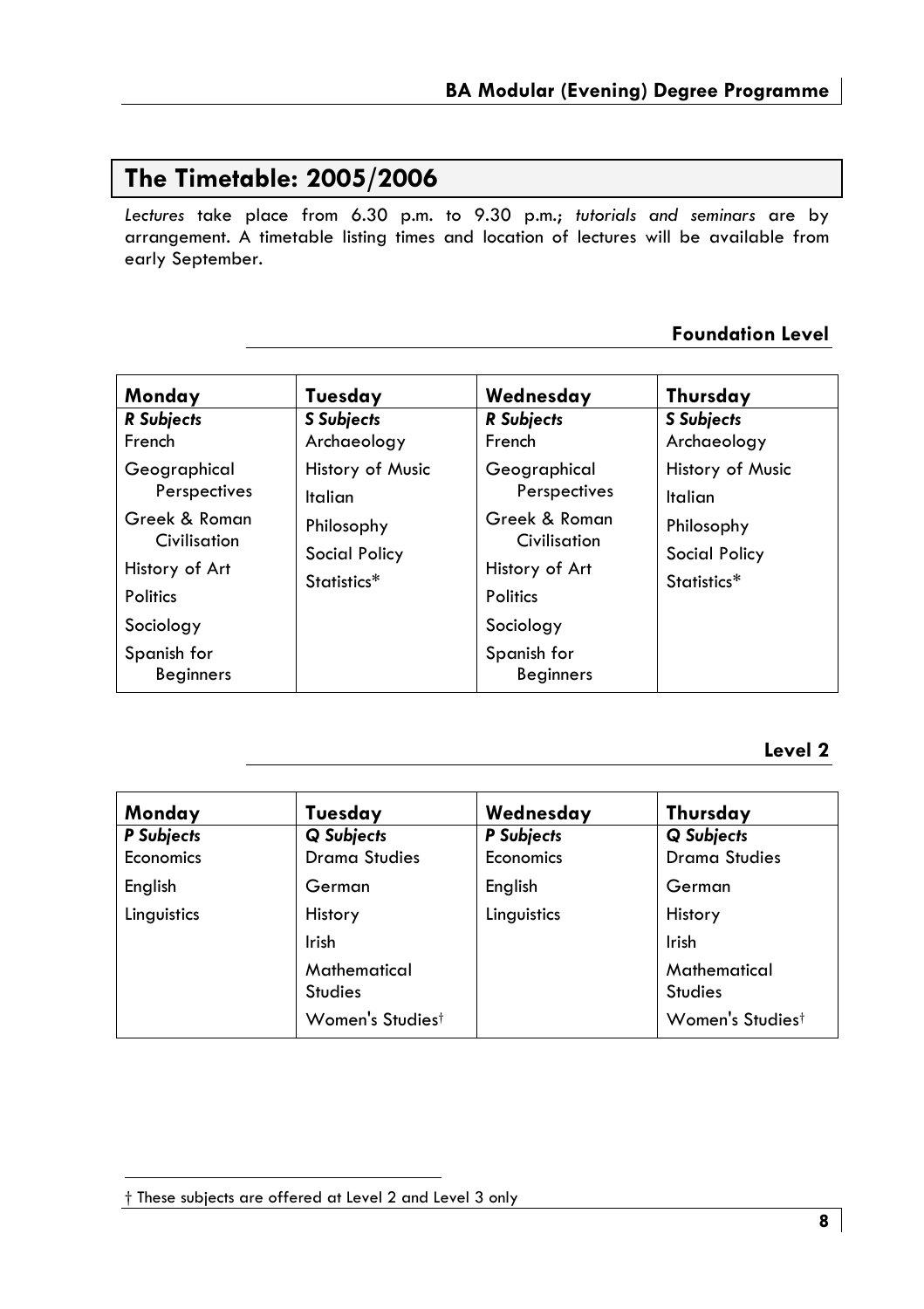## **Level 3**

| Monday                                                                                                                        | Tuesday                                                                        | Wednesday                                                                                                                            | Thursday                                                                       |
|-------------------------------------------------------------------------------------------------------------------------------|--------------------------------------------------------------------------------|--------------------------------------------------------------------------------------------------------------------------------------|--------------------------------------------------------------------------------|
| <b>R</b> Subjects                                                                                                             | <b>S</b> Subjects                                                              | <b>R</b> Subjects                                                                                                                    | <b>S</b> Subjects                                                              |
| French                                                                                                                        | Film Studiest                                                                  | French                                                                                                                               | Film Studiest                                                                  |
| Geographical<br>Perspectives:<br>Local Studies II<br>Greek & Roman<br>Civilisation<br>History of Art<br>Politics<br>Sociology | History of Music<br>Italian<br>Philosophy<br>Social Policy<br>Women's Studiest | Geographical<br>Perspectives:<br>Local Studies II<br>Greek & Roman<br>Civilisation<br>History of Art<br><b>Politics</b><br>Sociology | History of Music<br>Italian<br>Philosophy<br>Social Policy<br>Women's Studiest |

## **Note**

## *Important*

Please note a maximum and minimum limitation of numbers may be operative in future Foundation Level sessions.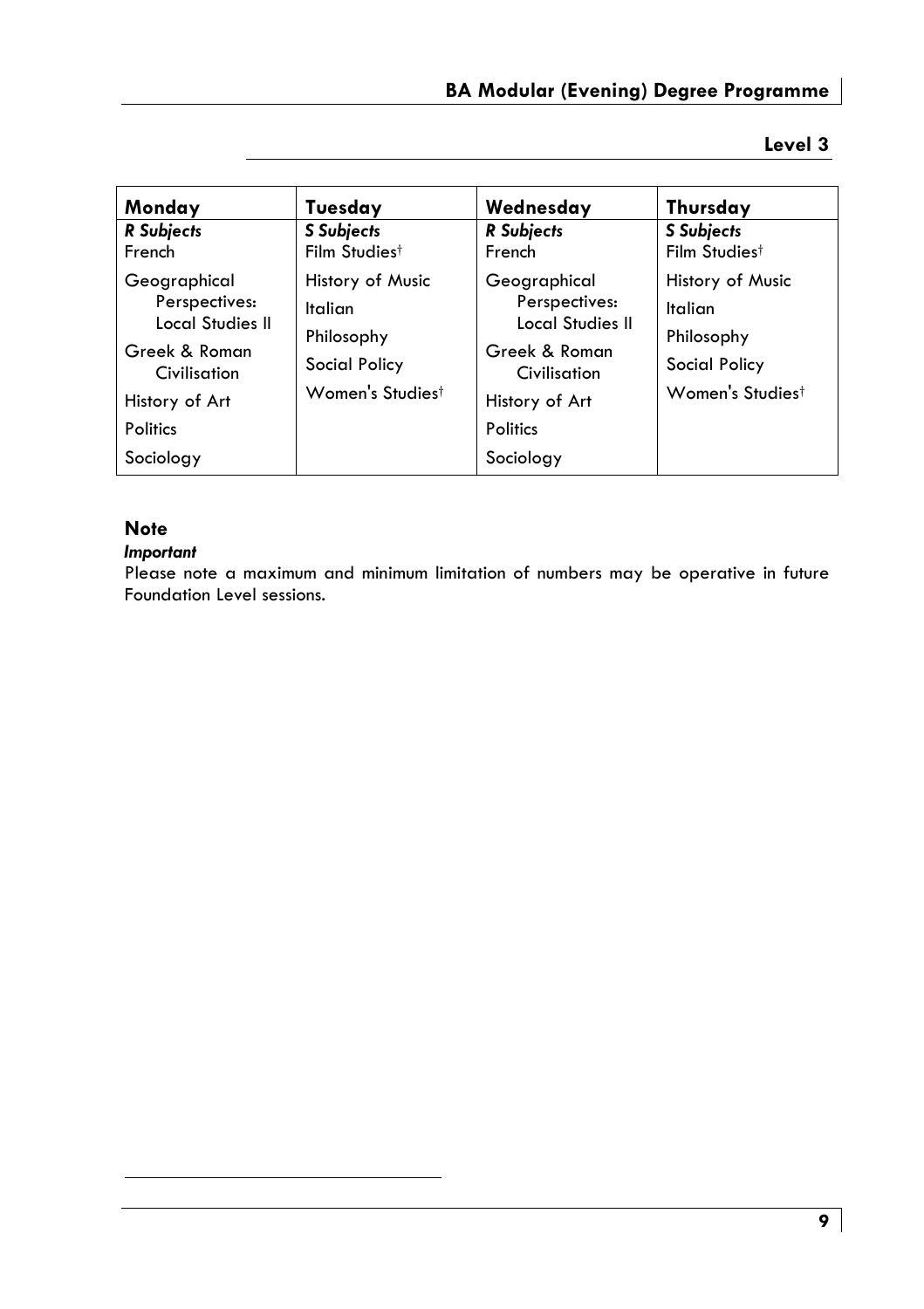|                            | <b>Provisional Timetable and Guide to Subject Availability</b>                                                                                             |                                                                                           |                                                                                                                                |                                                                                    |
|----------------------------|------------------------------------------------------------------------------------------------------------------------------------------------------------|-------------------------------------------------------------------------------------------|--------------------------------------------------------------------------------------------------------------------------------|------------------------------------------------------------------------------------|
|                            | 2005/2006                                                                                                                                                  | 2006/2007                                                                                 | 2007/2008                                                                                                                      | 2008/2009                                                                          |
| <b>Foundation</b><br>Level | R<br>French<br>Geographical<br>Perspectives<br>Greek & Roman<br>Civilisation<br>History of Art<br>Politics<br>Sociology<br>Spanish for<br><b>Beginners</b> | P<br>Economics<br>English<br>Linguistics<br>Spanish                                       | R<br>French<br>Geographical<br>Perspectives<br>Greek & Roman<br>Civilisation<br>History of Art<br><b>Politics</b><br>Sociology | P<br>Economics<br>English<br>Linguistics                                           |
|                            | S<br>Archaeology<br>History of Music<br>Italian<br>Philosophy<br>Social Policy<br>Statistics <sup>*</sup>                                                  | Q<br><b>Drama Studies</b><br>German<br>History<br>Irish<br>Mathematical<br><b>Studies</b> | S<br>Archaeology<br>History of Music<br>Italian<br>Philosophy<br>Social Policy<br>Statistics <sup>*</sup>                      | ۵<br>Drama Studies<br>German<br>History<br>Irish<br>Mathematical<br><b>Studies</b> |

Lectures take place from 6.30 p.m. to 9.30 p.m. as follows:

Tuesdays and Thursdays:

Mondays and Wednesdays: The Same P and R subjects<br>
P and R subjects<br>
P and S subjects

Tutorials and seminars – by arrangement.

A student may take *one* subject from any one timetable group in any one year.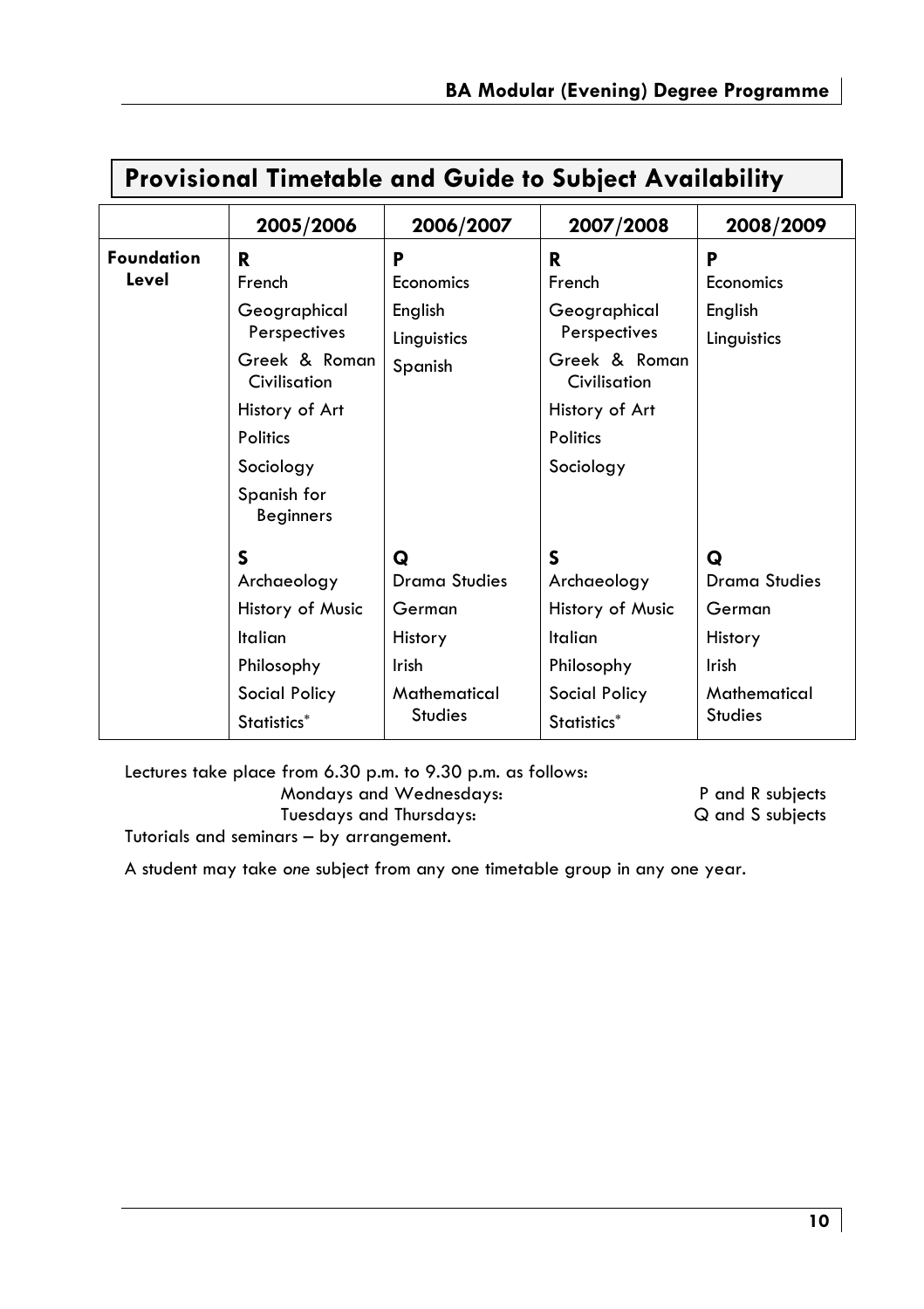|         | Provisional Timetable and Guide to Subject Availability (Contd.)                                              |                                                                                                      |                                                                                                                             |                                                                                                                  |
|---------|---------------------------------------------------------------------------------------------------------------|------------------------------------------------------------------------------------------------------|-----------------------------------------------------------------------------------------------------------------------------|------------------------------------------------------------------------------------------------------------------|
|         | 2005/2006                                                                                                     | 2006/2007                                                                                            | 2007/2008                                                                                                                   | 2008/2009                                                                                                        |
| Level 2 | P<br>Economics<br>English<br>Linguistics                                                                      | R<br>French<br>Geographical<br>Perspectives:<br>Local Studies I                                      | P<br>Economics<br>English<br>Linguistics<br>Spanish                                                                         | R<br>French<br>Geographical<br>Perspectives:<br>Local Studies I                                                  |
|         |                                                                                                               | Greek & Roman<br>Civilisation<br>History of Art<br>Politics<br>Sociology                             |                                                                                                                             | Greek & Roman<br>Civilisation<br>History of Art<br><b>Politics</b><br>Sociology                                  |
|         | Ο<br><b>Drama Studies</b><br>German<br>History<br>Irish<br>Mathematical<br><b>Studies</b><br>Women's Studiest | S<br>Film Studiest<br>History of Music<br>Italian<br>Philosophy<br>Social Policy<br>Women's Studiest | ۵<br><b>Drama Studies</b><br>German<br><b>History</b><br><b>Irish</b><br>Mathematical<br><b>Studies</b><br>Women's Studiest | S<br>Film Studiest<br>History of Music<br>Italian<br>Philosophy<br>Social Policy<br>Women's Studies <sup>†</sup> |

Lectures take place from 6.30 p.m. to 9.30 p.m. as follows: Mondays and Wednesdays: P and R subjects Tuesdays and Thursdays: Q and S subjects Tutorials and seminars – by arrangement.

A student may take *one* subject from any one timetable group in any one year.

<sup>†</sup> *Film Studies and Women's Studies are offered at Level 2 and Level 3 only*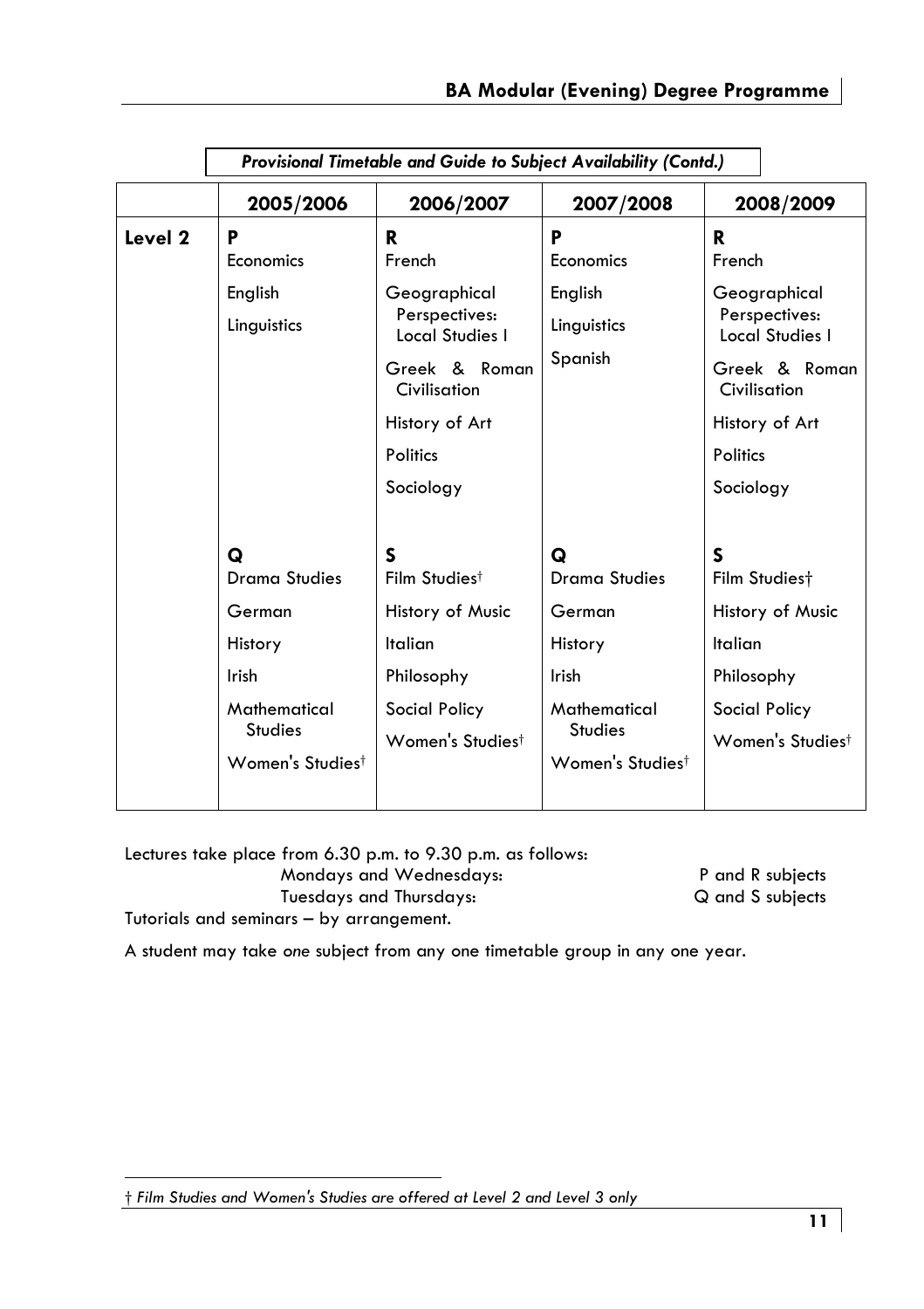|         |                                                                                                                                                     |                                                                                                                              | Provisional Timetable and Guide to Subject Availability (Contd.)                                                                                    |                                                                                                                           |
|---------|-----------------------------------------------------------------------------------------------------------------------------------------------------|------------------------------------------------------------------------------------------------------------------------------|-----------------------------------------------------------------------------------------------------------------------------------------------------|---------------------------------------------------------------------------------------------------------------------------|
|         | 2005/2006                                                                                                                                           | 2006/2007                                                                                                                    | 2007/2008                                                                                                                                           | 2008/2009                                                                                                                 |
| Level 3 | R<br>French<br>Geographical<br>Perspectives: Local<br>Studies II<br>Greek & Roman<br>Civilisation<br>History of Art<br><b>Politics</b><br>Sociology | Р<br>Economics<br>English<br>Linguistics                                                                                     | R<br>French<br>Geographical<br>Perspectives: Local<br>Studies II<br>Greek & Roman<br>Civilisation<br>History of Art<br><b>Politics</b><br>Sociology | P<br>Economics<br>English<br>Linguistics<br>Spanish                                                                       |
|         | S<br>Film Studiest<br>History of Music<br>Italian<br>Philosophy<br>Social Policy<br>Women's Studiest                                                | Q<br>Drama Studies<br>German<br>History<br><b>Irish</b><br>Mathematical<br><b>Studies</b><br>Women's<br>Studies <sup>†</sup> | S<br>Film Studiest<br>History of Music<br>Italian<br>Philosophy<br>Social Policy<br>Women's Studiest                                                | Q<br>Drama Studies<br>German<br>History<br><b>Irish</b><br>Mathematical<br><b>Studies</b><br>Women's Studies <sup>†</sup> |

| Lectures take place from 6.30 p.m. to 9.30 p.m. as follows: |                  |
|-------------------------------------------------------------|------------------|
| Mondays and Wednesdays:                                     | P and R subjects |
| Tuesdays and Thursdays:                                     | Q and S subjects |
| Tutorials and seminars – by arrangement.                    |                  |

A student may take *one* subject from any one timetable group in any one year.

<sup>†</sup> *Film Studies and Women's Studies offered at Level 2 and Level 3 only*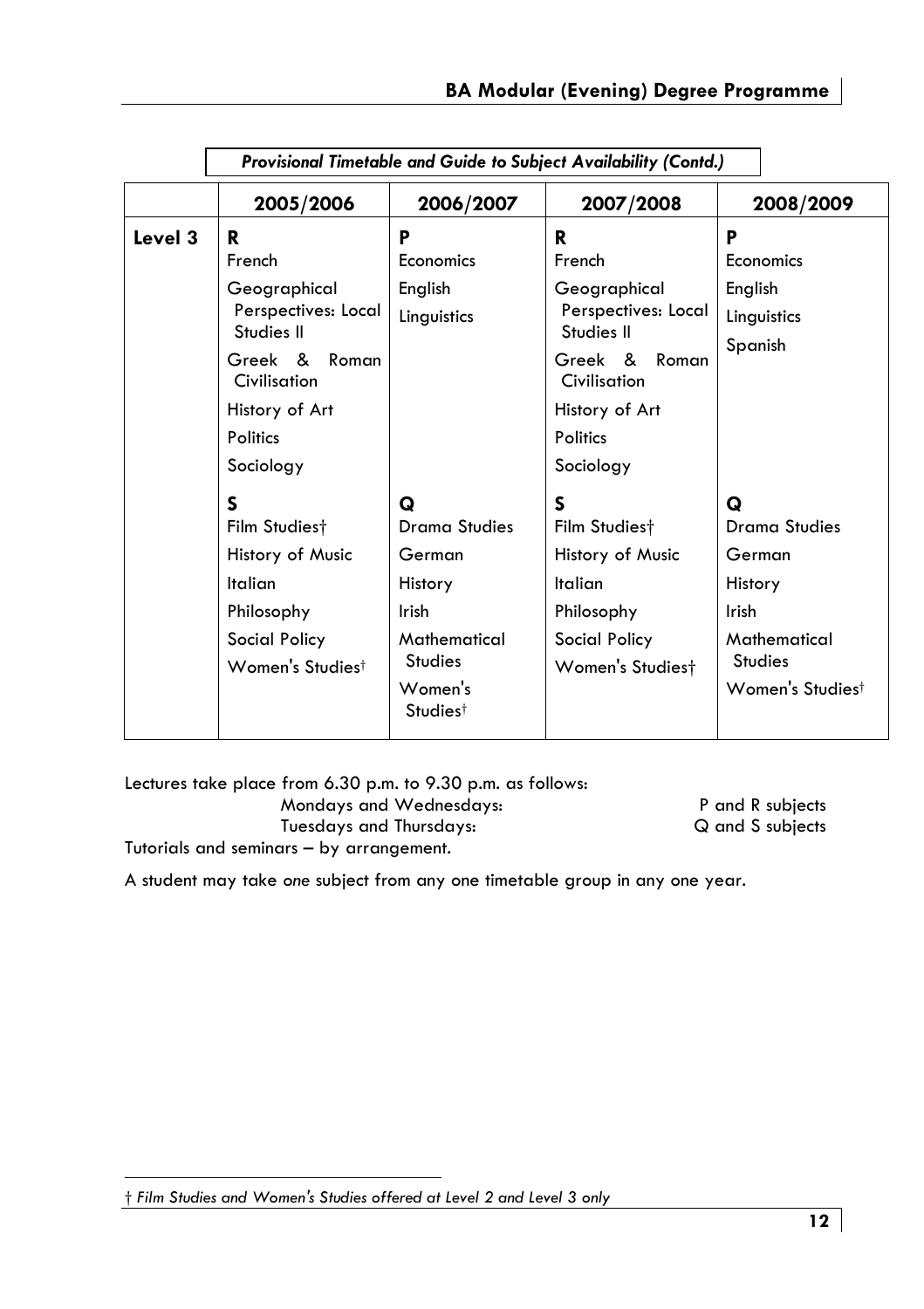## **Syllabus**

The following syllabus entries are supplied by the participating Schools. If you require additional information, you should contact the Schools directly.

## **Archaeology**

## **Foundation Level (ARCH 1500)**

| <b>ARCH 1501</b> | Introduction to Archaeology            |
|------------------|----------------------------------------|
| <b>ARCH 1502</b> | History of Irish Archaeology           |
| <b>ARCH 1503</b> | Archaeology of Prehistoric Ireland     |
| <b>ARCH 1504</b> | Archaeology of Early Christian Ireland |
| <b>ARCH 1505</b> | Archaeology of Medieval Ireland        |

A selection from the following courses may also be offered but not all will be available in any one year: World Civilisations, Meso-American, Hittites, Indus Valley, Celtic etc.

Archaeology is the study of the past through material remains. From the implements that people used, the houses that they lived in, the way the dead were treated and numerous other sources of information, archaeology reconstructs the nature of lifestyle and society at different times in the past.

The focus of the Modular BA Degree Foundation Level course is the archaeology of Ireland. The history of human settlement and society on the island as reflected in the archaeological evidence from the first hunter-gatherer-fisher communities around 9,000 years ago to the end of the medieval period will be discussed. Attention will be given to introducing the methods and techniques that archaeologists use and to outline the history of archaeology as it developed in Ireland.

The course will be of interest to anyone with an interest in the past and who would like a better understanding of Ireland's archaeological heritage. No previous knowledge of archaeology is required.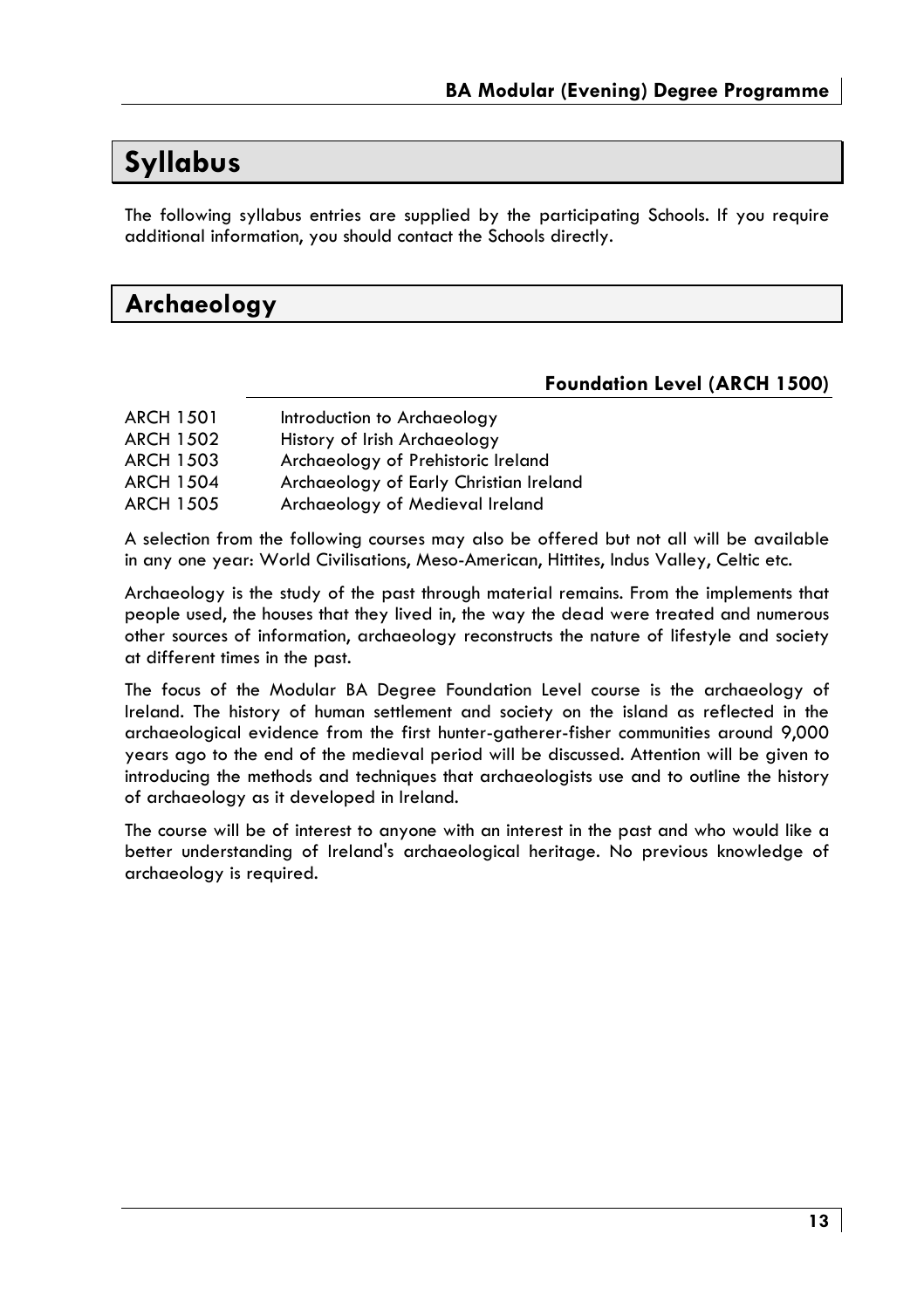## **Drama Studies**

## **Foundation Level (DRAM 1500)**

## **Stage, Language, Conventions, Audiences 12 credits DRAM 1504**

Stage, Language, Conventions, Audiences will be taught for three hours on Tuesday evenings for two whole semesters.

The Rise of Realism will be taught for three hours on Thursday evenings in the first semester.

## **The Irish Dramatic Renaissance 9 credits DRAM 1503**

The Irish Dramatic Renaissance will be taught for three hours on Thursday evenings in the second semester.

## *Notes*

Each Tuesday and Thursday evening's work will consist of a three-hour session devoted to lectures, seminars and tutorials.

Courses will be taught largely by lecturers from the Drama Studies Centre and by parttime lecturers from outside UCD. Occasionally, UCD College of Arts and Celtic Studies lecturers will also contribute.

Foreign language texts will be studied through English translations.

## **Level 2 (DRAM 2500)**

*Prerequisite: Drama Studies, English or a modern language passed at Foundation Level.* 

Course details vary from year to year and will be available from the Drama Studies Centre. Students attend a maximum of eight courses, four in each semester. They also attend a tutorial course. Most courses in Second Year are Core Courses, that is, an obligatory course, which all students attend. In some years, a choice between two or more Special Subjects may be offered in Second Year, in lieu of a Core Course. A Special Subject is a more focused or specialised course. All courses have equal credits.

| <b>DRAM 2511</b> | First Semester Core Course 1            |
|------------------|-----------------------------------------|
| <b>DRAM 2512</b> | First Semester Core Course 2            |
| <b>DRAM 2513</b> | <b>First Semester Core Course 3</b>     |
| <b>DRAM 2514</b> | First Semester Core Course 4            |
| <b>DRAM 2521</b> | <b>First Semester Special Subject 1</b> |
| <b>DRAM 2522</b> | <b>First Semester Special Subject 2</b> |
| <b>DRAM 2523</b> | <b>First Semester Special Subject 3</b> |
| <b>DRAM 2524</b> | <b>First Semester Special Subject 4</b> |
| <b>DRAM 2531</b> | Second Semester Core Course 1           |
| <b>DRAM 2532</b> | Second Semester Core Course 2           |

## **The Rise of Realism 9 credits DRAM 1502**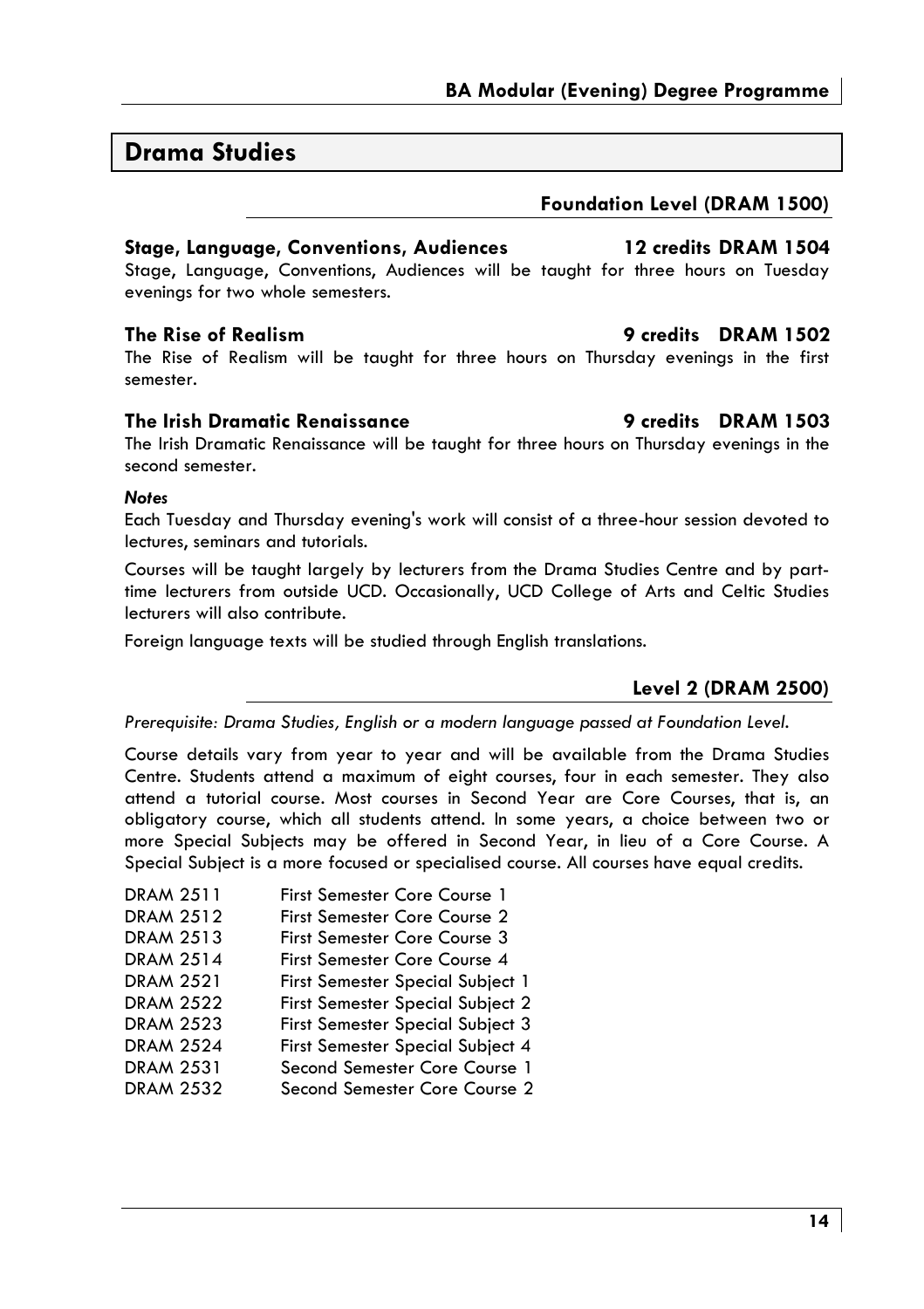- DRAM 2533 Second Semester Core Course 3 DRAM 2534 Second Semester Core Course 4 DRAM 2541 Second Semester Special Subject 1 DRAM 2542 Second Semester Special Subject 2 DRAM 2543 Second Semester Special Subject 3 DRAM 2544 Second Semester Special Subject 4
- The following list of course titles is representative of Second Year courses taught in recent

years: 20<sup>th</sup> Century European Theatre; An Introduction to Modern Comedy; Staging Power; English Theatre 1950 to the Present Day; Gender, Identity and Performance; Shakespeare on Screen; Introductory Perspectives on American Drama; Choreography and the Staging of Dramatic Texts; Expressionism and Brecht; Theory in Drama and Performance 1.

## **Level 3 (DRAM 3500)**

Course details vary from year to year and will be available from the Drama Studies Centre. Students attend a *maximum* of eight courses, four in each semester. They also attend a tutorial course. Courses in Third Year are a selection of Core Courses, that is, an obligatory course which all students attend, and Special Subjects, that is, a more focused or specialised course. All courses have equal credits.

| <b>DRAM 3511</b> | <b>First Semester Core Course 1</b>     |
|------------------|-----------------------------------------|
| <b>DRAM 3512</b> | <b>First Semester Core Course 2</b>     |
| <b>DRAM 3513</b> | <b>First Semester Core Course 3</b>     |
| <b>DRAM 3514</b> | First Semester Core Course 4            |
| <b>DRAM 3521</b> | <b>First Semester Special Subject 1</b> |
| <b>DRAM 3522</b> | <b>First Semester Special Subject 2</b> |
| <b>DRAM 3523</b> | <b>First Semester Special Subject 3</b> |
| <b>DRAM 3524</b> | First Semester Special Subject 4        |
| <b>DRAM 3531</b> | Second Semester Core Course 1           |
| <b>DRAM 3532</b> | Second Semester Core Course 2           |
| <b>DRAM 3533</b> | Second Semester Core Course 3           |
| <b>DRAM 3534</b> | Second Semester Core Course 4           |
| <b>DRAM 3541</b> | Second Semester Special Subject 1       |
| <b>DRAM 3542</b> | Second Semester Special Subject 2       |
| <b>DRAM 3543</b> | Second Semester Special Subject 3       |
| DRAM 3544        | Second Semester Special Subject 4       |
|                  |                                         |

The following list of course titles is representative of Third Year courses taught in recent years:

*Theatrical Imagining and the Body; Radio Drama; Contemporary Ireland on Stage; New Voices in British Theatre; Nineteenth and Twentieth Century Farce; Directors and Directing; Theatre in a Cultural Context; Caryl Churchill and Harold Pinter; Educational Drama; Theory in Drama and Performance 2.* 

## **Economics**

Economics is the science of choice. It studies how society chooses which goods get produced and who will consume them. Its starting point is the individual consumer and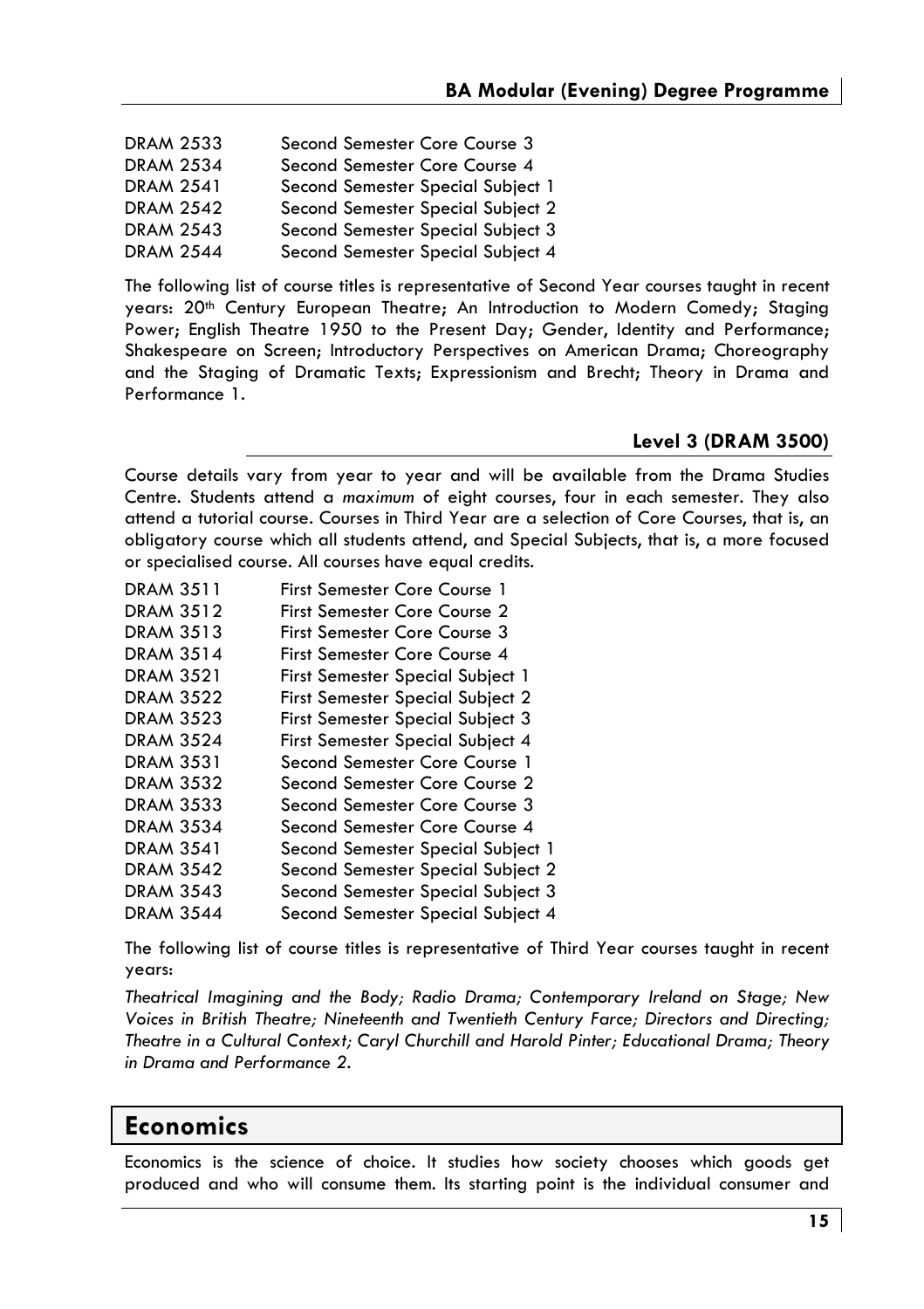producer but it is interested in these less for their own sake than for how the study of them can lead to an understanding of the workings of society as a whole, and of how these workings could be improved. Economics is part of the great tradition of Western intellectual thought; it tries to suggest solutions to some of the more pressing contemporary problems; and it has obvious practical relevance in helping students to understand how society works and in a broad sense preparing them for future employment.

Anyone who is interested in society – history, politics, current affairs – and who is willing to examine its problems objectively and systematically is suited to study Economics. It is not necessary to have taken Economics in the Leaving Certificate in order to study Economics at UCD. Nor is it necessary to have Honours Mathematics (or to have obtained a particular standard in Pass Mathematics) in the Leaving. However, an aptitude for mathematical reasoning is an asset for anyone studying Economics at university level. Furthermore, all students who progress beyond Foundation Level must take courses in mathematical methods and statistics at Level 2.

## **Foundation Level (ECON 1500)**

ECON 1501 Macroeconomics 2 lectures per week for the first semester ECON 1502 Microeconomics 2 lectures per week for the second semester PLUS one tutorial per week (ECON 1503)

## *Note for Foundation Level Students*

• Examination at the end of the year.

|                  |                                      | Level 2 (ECON 2500) |
|------------------|--------------------------------------|---------------------|
|                  | $C = Core Course; O = Option Course$ |                     |
| <b>ECON 2501</b> | Macroeconomics                       |                     |
| <b>ECON 2502</b> | Microeconomics                       |                     |
| <b>ECON 2504</b> | <b>Comparative Economic Systems</b>  |                     |
| <b>ECON 2505</b> | History of Economic Thought          |                     |
| <b>ECON 2506</b> | Statistics/Econometrics              |                     |
| <b>ECON 2510</b> | <b>Economic History</b>              |                     |
| <b>ECON 2511</b> | <b>National Economics</b>            |                     |
| <b>ECON 2512</b> | Quantitative Techniques              |                     |
| <b>ECON 2518</b> | Computer Techniques                  |                     |
| <b>ECON 2530</b> | Tutorial                             |                     |

## *Notes for Level 2 Students:*

- Students must do a total of five courses: four core and one option as outlined above. Attendance at tutorials is obligatory. The onus rests with the student to ascertain if courses have been semesterised and whether they are examined on a semesterised basis.
- The list of optional subjects offered may vary from year to year. Not all options in the above list may be offered in a given year. Exams in any given year are based on courses offered in that year. Course details are available at the start of each academic year.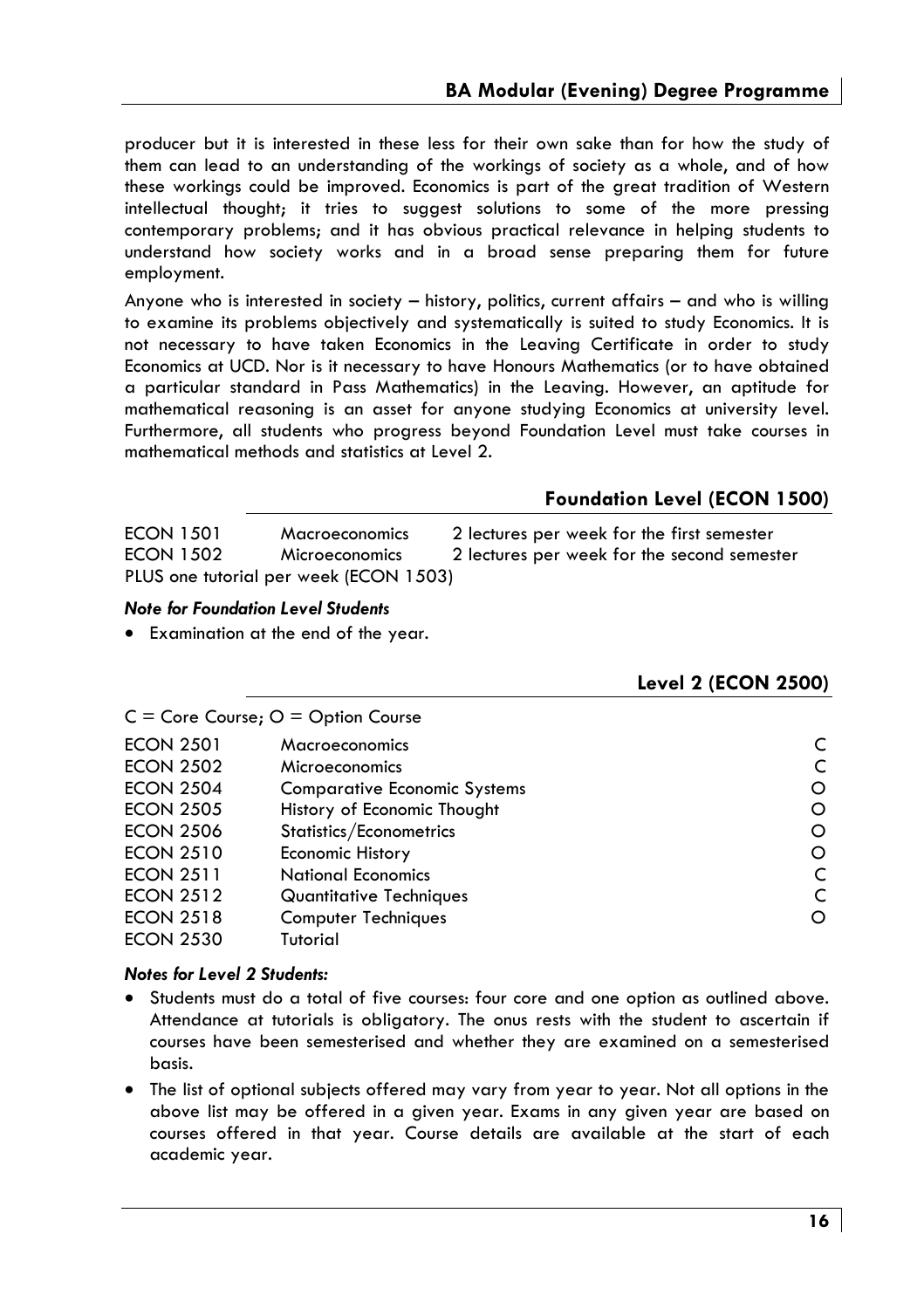## **Level 3 (ECON 3500)**

|                  | $C = Core Course; O = Option Course$   |   |
|------------------|----------------------------------------|---|
| <b>ECON 3501</b> | <b>Macroeconomics</b>                  | C |
| <b>ECON 3502</b> | Microeconomics                         | C |
| <b>ECON 3506</b> | Econometric Techniques                 | O |
| <b>ECON 3510</b> | <b>Economic History</b>                | O |
| <b>ECON 3511</b> | <b>National Economics</b>              | C |
| <b>ECON 3512</b> | Quantitative Techniques                | O |
| <b>ECON 3514</b> | <b>Monetary Economics</b>              | O |
| <b>ECON 3519</b> | <b>Econometric Theory</b>              | O |
| <b>ECON 3520</b> | <b>Industrial Economics</b>            | O |
| <b>ECON 3523</b> | International Economics                | O |
| <b>ECON 3524</b> | Economic Development                   | O |
| <b>ECON 3529</b> | Political Economy of the Public Sector | O |
| <b>ECON 3530</b> | Tutorial                               |   |
| <b>ECON 3531</b> | The Economics of European Integration  | ∩ |
|                  |                                        |   |

## *Notes for Level 3 Students:*

- Students must do five courses: three core and two options. Attendance at tutorials is obligatory. The onus rests with the student to ascertain if courses have been semesterised and whether they are examined on a semesterised basis.
- The list of optional subjects offered may vary from year to year. Not all options in the above list may be offered in a given year. Exams in any given year are based on courses offered in that year. Course details are available at the start of each academic year.

## **English**

The Foundation Level courses in English aim to provide an introduction to literary studies at university level, and to provide a basis for more concentrated work in Level 2 and Level 3 English. All three levels contain courses in both 'Modern English' (which includes Anglo-Irish Literature) and 'Old and Middle English' (which includes the English language).

## **Foundation Level (ENG 1500)**

- ENG 1501 English Language Studies
- ENG 1502 Medieval English Literature
- ENG 1503 Approaches to Poetics
- ENG 1504 Approaches to Narrative
- ENG 1505 Dramaturgy and Performance<br>ENG 1506 American Renaissance
- American Renaissance
- ENG 1507 Irish Renaissance
- ENG 1508 English Renaissance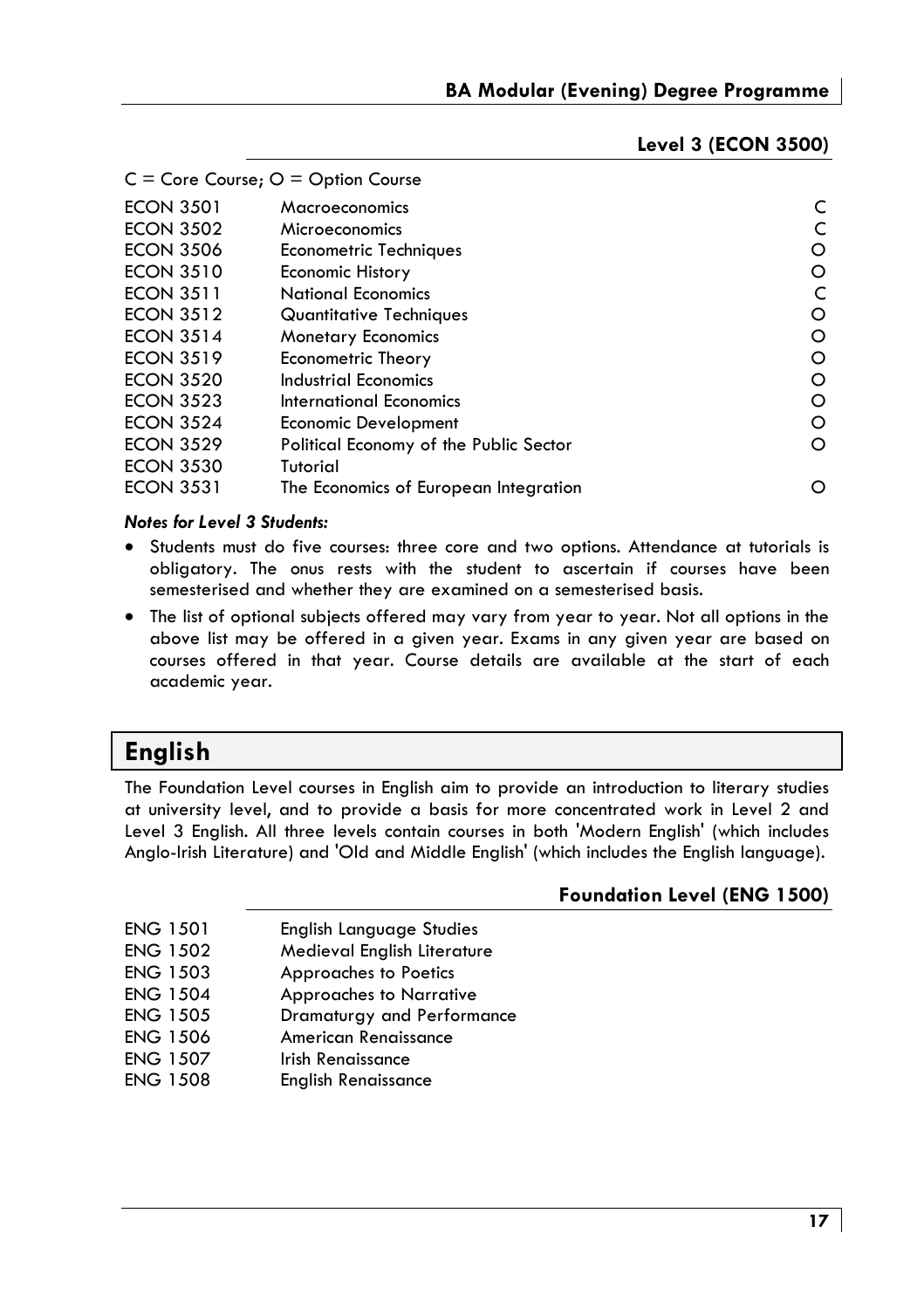## **Level 2 (ENG 2500)**

| <b>ENG 2502</b><br>Medieval II<br><b>ENG 2505</b><br>English Renaissance Drama, 1580-1620<br><b>ENG 2506</b><br><b>Readings in English Verse</b><br><b>ENG 2507</b><br>Literature of the Two Nations, 1700-1850 (Anglo-Irish Literature) |  |
|------------------------------------------------------------------------------------------------------------------------------------------------------------------------------------------------------------------------------------------|--|
|                                                                                                                                                                                                                                          |  |
|                                                                                                                                                                                                                                          |  |
|                                                                                                                                                                                                                                          |  |
|                                                                                                                                                                                                                                          |  |
| <b>ENG 2508</b><br>Representing Women: Gendered Writing, 1500-1800                                                                                                                                                                       |  |
| <b>ENG 2509</b><br>Spenser and Milton                                                                                                                                                                                                    |  |
| <b>ENG 2510</b><br>Histories of the Novel                                                                                                                                                                                                |  |
| <b>ENG 2511</b><br>Reading Texts Historically: Language, Culture, and Theory                                                                                                                                                             |  |
| <b>ENG 2512</b><br>The Augustans, 1660-1780                                                                                                                                                                                              |  |
| <b>ENG 2514</b><br>The Canterbury Tales                                                                                                                                                                                                  |  |
| <b>ENG 2521</b><br>Medieval Lyric                                                                                                                                                                                                        |  |
| <b>ENG 2515</b><br>Early Modern English                                                                                                                                                                                                  |  |
| <b>ENG 2516</b><br>Modern English                                                                                                                                                                                                        |  |
| <b>ENG 2519</b><br>American Literature                                                                                                                                                                                                   |  |
| <b>ENG 2517</b><br>Anglo-Irish Literature                                                                                                                                                                                                |  |
| <b>ENG 2522</b><br>Special Topics I                                                                                                                                                                                                      |  |
| <b>ENG 2523</b><br><b>Special Topics II</b>                                                                                                                                                                                              |  |

## **Level 3 (ENG 3500)**

## **Epic and Romance** ENG 3511

An Old and Middle English literature course taught by weekly lectures and tutorials. Lectures will run for one semester.

## **Medieval Dream Visions <b>ENG 3512**

An Old and Middle English literature course taught by weekly lectures and tutorials. Lectures will run for one semester.

## **Tradition and Experiment CONGITY ENG 3513**

A literature course taught by weekly lectures and tutorials. Lectures will run for one semester.

## **Literature of Nations ENG 3514**

A literature course taught by weekly lectures and tutorials. Lectures will run for one semester.

## **Gender and Writing ENG 3515**

A literature course taught by weekly lectures and tutorials. Lectures will run for one semester.

## **The Formation of Canons ENG 3516**

A literature course taught by weekly lectures and tutorials. Lectures will run for one semester.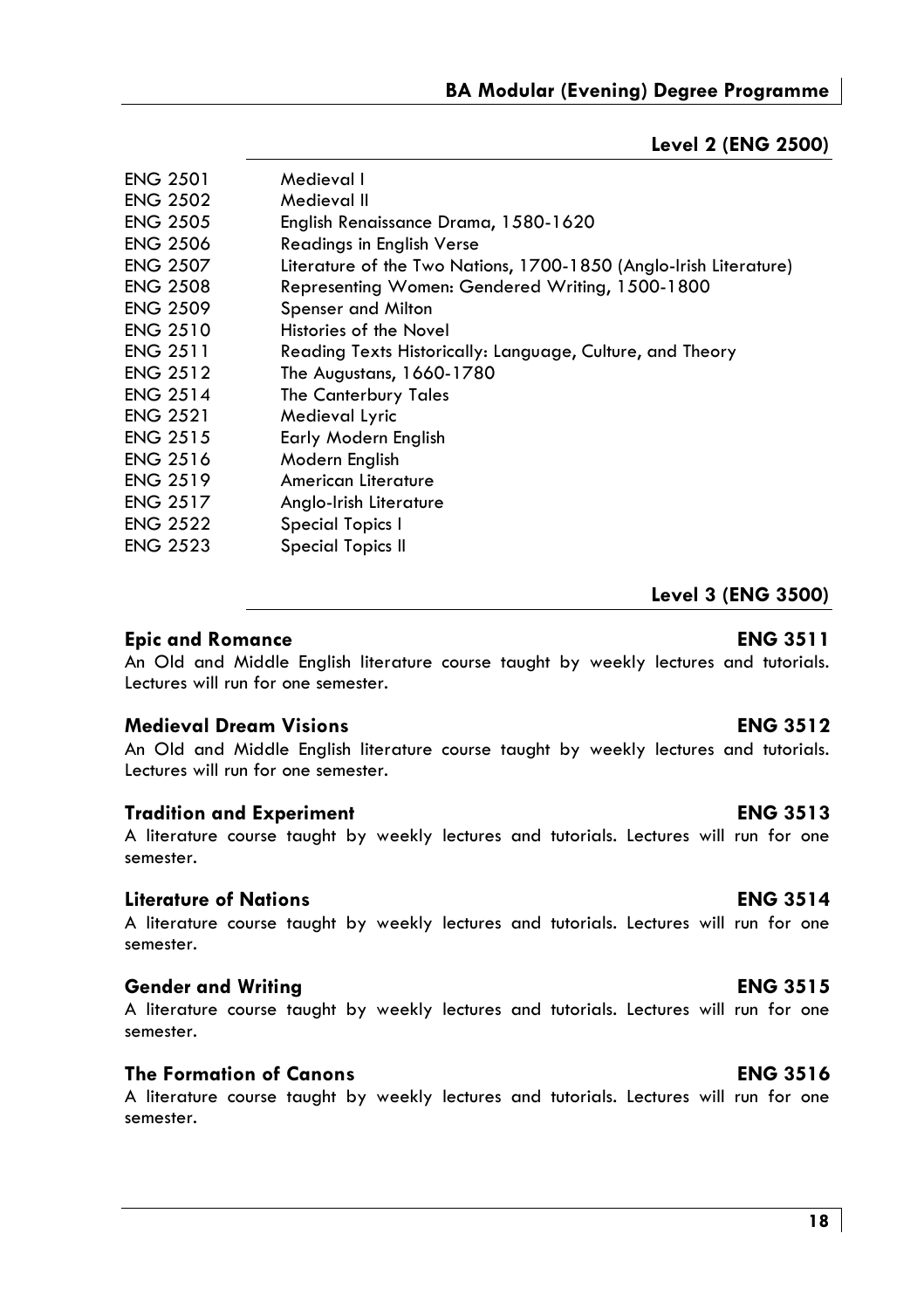## **BA Modular (Evening) Degree Programme**

## **Approaches to Literature II ENG 3517**

A literature course taught by weekly lectures and tutorials. Lectures will run for one semester.

## **Special Topics ENG 3518**

A literature option taught by weekly seminars and/or lectures. The School will offer a range of seminars; students must choose one.

## *Notes*

Options will vary from year to year. The following is a sample list of Modern English options available in 2003/2004:

> Canadian Fiction in English James Joyce: The Early Works Rewriting Shakespeare 20<sup>th</sup> Century Caribbean Women's Writing

## **Film Studies**

Film Studies is not available at Foundation Level. Prerequisite: Completion of any subject at Foundation Level. (These courses will only be offered if resources permit).

> **Level 2 (FS 2500)**  *Semester 1*

## **Introduction to Film Theory and 6 Screenings FS 2501**

*24 lectures (Prerequisite for all other courses) 7.5 credits* 

The course will introduce students to the basic concepts and critical vocabulary of film theory such as montage, mise en scène, genre, auteur, narrative etc. It will set these concepts against a number of European and American films, and consider their importance in the production of reality and ideology in cinema.

## **Women and Film and 6 Screenings FS 2502**

## *24 lectures 7.5 credits*

The course will include an introduction to feminist film theory, as well as an examination of the role of women both in front of and behind the camera. It will study cinematic images of women and ask the question as to whether these could or should be representative of women's lives, looking also at the ways in which images of women have been employed by women directors for their own, sometimes very different, purposes.

## **Semester 2**

## **Early Soviet Cinema and 6 Screenings The Contract Contract Contract Contract Contract Contract Contract Contract Contract Contract Contract Contract Contract Contract Contract Contract Contract Contract Contract Contract**

The course will chart the main lines of the Soviet cinema, from the transition from entrepreneurial to State control of film production. It will examine its aesthetic beginnings, rooted in contemporary theatrical practice, through the period of Stalin's control up to the moment when Kruschev's denunciation of aspects of Stalinism allowed a gradual

## *24 lectures 7.5 credits*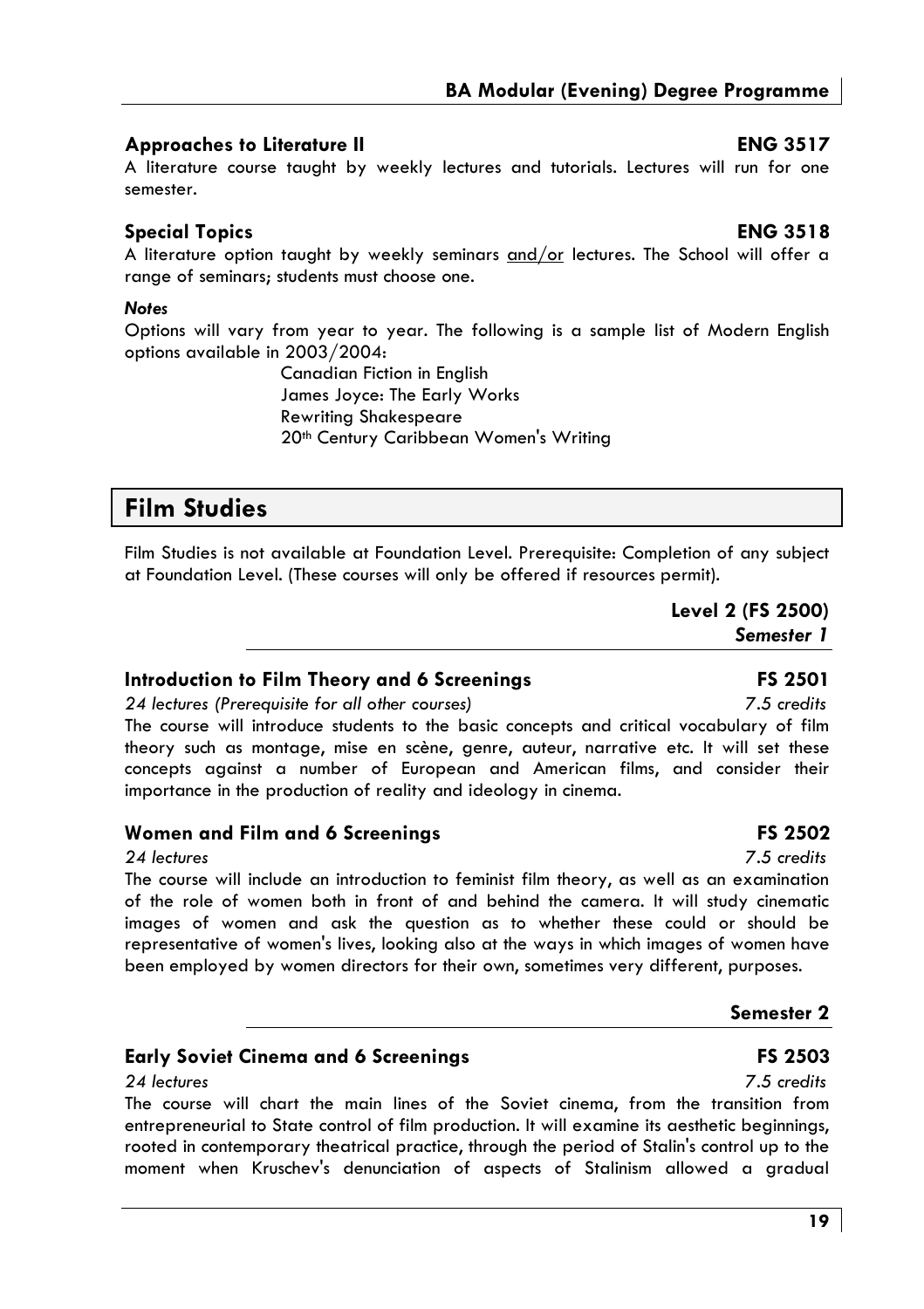withdrawal from the aesthetic orthodoxies of the Cold War years, and a return to a more 'poetic' cinema.

## **Cinema in Ireland and 6 Screenings The Contract Server Area FS 2504**

## *24 lectures 7.5 credits*

The course will cover early cinema in Ireland; Irish cultural resistance to the Americanisation of Irish culture; film censorship; alternatives to Anglo-American cinema; independent film-making from the 1930s to the 1950s; the internationalisation of Irish film production following the establishment of the Ardmore studios in 1958. A major component of the course will be an examination of the work of Irish filmmakers since the 1970s through the examination of particular themes in their films – history, sexuality, the North, the land, etc.

> **Level 3 (FS 3500) Semester 1**

## **Introduction to Genre and 6 Screenings Transform Controllery Results** FS 3501

*3 hours weekly for 12 weeks 7.5 credits*  Through the notion of genre as a theoretical discourse, students will be introduced to the major debates and concerns within film theory and appreciation. As well as focusing on genre as predicted by content and iconography, consideration will also be given to film form – the treatment of time and space – pertinent to early cinema. The course will consider the mythic, ideological and spectatorial dimensions of genres ranging from "the American genre par excellence" (the Western), to the body genres of Horror, Melodrama and Pornography, and also the Noir phenomenon. Finally, the (recent) breakdown/problematising of genre categories will be treated within the framework of postmodernism.

## **Radical Alternatives in Contemporary Cinema and 6 Screenings**

## *24 lectures 7.5 credits*

The course will examine the work of a number of radically innovative filmmakers and critics who have sought to challenge accepted forms of filmmaking and, in so doing, have posed a number of important questions in terms of both form and content. Particular attention will be paid to the films of Jean-Luc Godard.

## **Hollywood Cinema and 6 Screenings FS 3503**

The influence of Hollywood has been predominant not only in financial terms but also ideologically. The course will examine the relationship between the state and Hollywood from the film industry's earliest days, through the McCarthy era, and will consider the political implications of contemporary popular cinema.

## **FS 3502**

**Semester 2** 

*24 lectures 7.5 credits*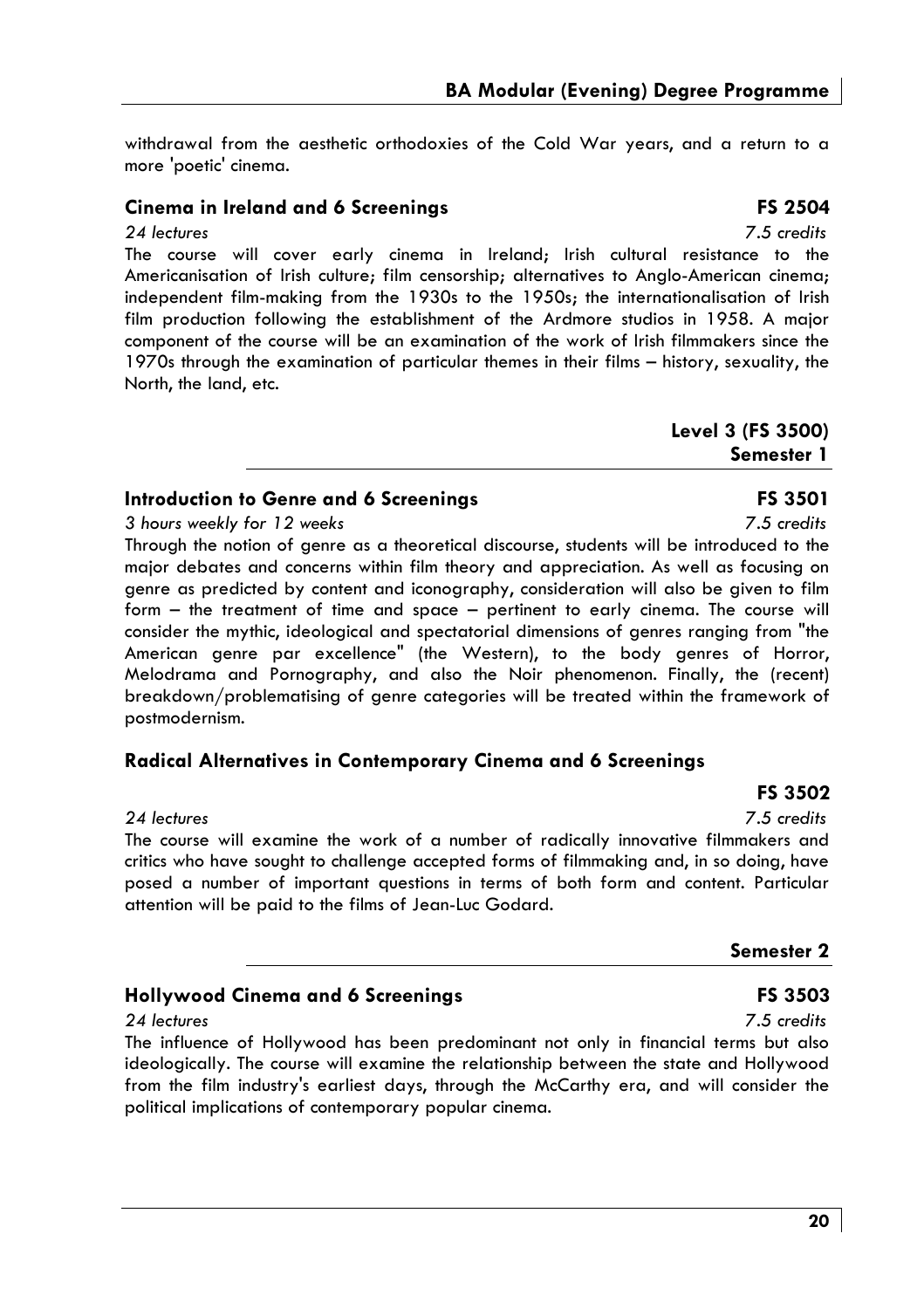## **The Documentary Film and 6 Screenings The Contract Contract Contract Contract Contract Contract Contract Contract Contract Contract Contract Contract Contract Contract Contract Contract Contract Contract Contract Contract**

*24 lectures 7.5 credits*  This course will address documentary from the earliest days of cinema to its latest incarnation in the video age, where anyone with a camcorder has the capacity to access its power. It will examine the traditional theoretical debates but also focus on the practical applications in political activism, education and as social and historical document. This course will provoke discussion and analysis of the full scope of the form, and will include readings from key movements such as Kino Pravada and Cinema Verité.

## **French**

The degree programme in French aims to bring students to a high level of competence in spoken and written skills, both productive and receptive, in the language, and to foster a greater appreciation of literary, intellectual and cultural traditions and developments in the French-speaking world. Indeed it is a principle of the programme that the richness of the language cannot be appreciated without substantial reference to the way it is used in a wide range of literary and more broadly cultural contexts. Details of prescribed texts may change from year to year; up-to-date information is available on this and other matters from the Programme Office (Room A314). *The programme is not accessible to students who have no school-leaving qualification in the subject.* 

|                                                                                    | <b>Foundation Level (FR 1500)</b><br>Semester 1: |
|------------------------------------------------------------------------------------|--------------------------------------------------|
| Language<br>Hours of instruction (max.): 24.                                       | <b>FR 1501</b>                                   |
| Literature                                                                         | FR 1502                                          |
| Hours of instruction (max.): 24.                                                   |                                                  |
| <b>Civilisation</b><br>Hours of instruction (max.): 12.                            | <b>FR 1503</b>                                   |
|                                                                                    | Semester 2:                                      |
| Language<br>Hours of instruction (max.): 24.                                       | FR 1504                                          |
| (Prerequisite FR 1501)                                                             |                                                  |
| Literature<br>Hours of instruction (max.): 24.<br>(Prerequisite FR 1502).          | FR 1505                                          |
|                                                                                    |                                                  |
| <b>Civilisation</b><br>Hours of instruction (max.): 12.<br>(Prerequisite FR 1503). | <b>FR 1506</b>                                   |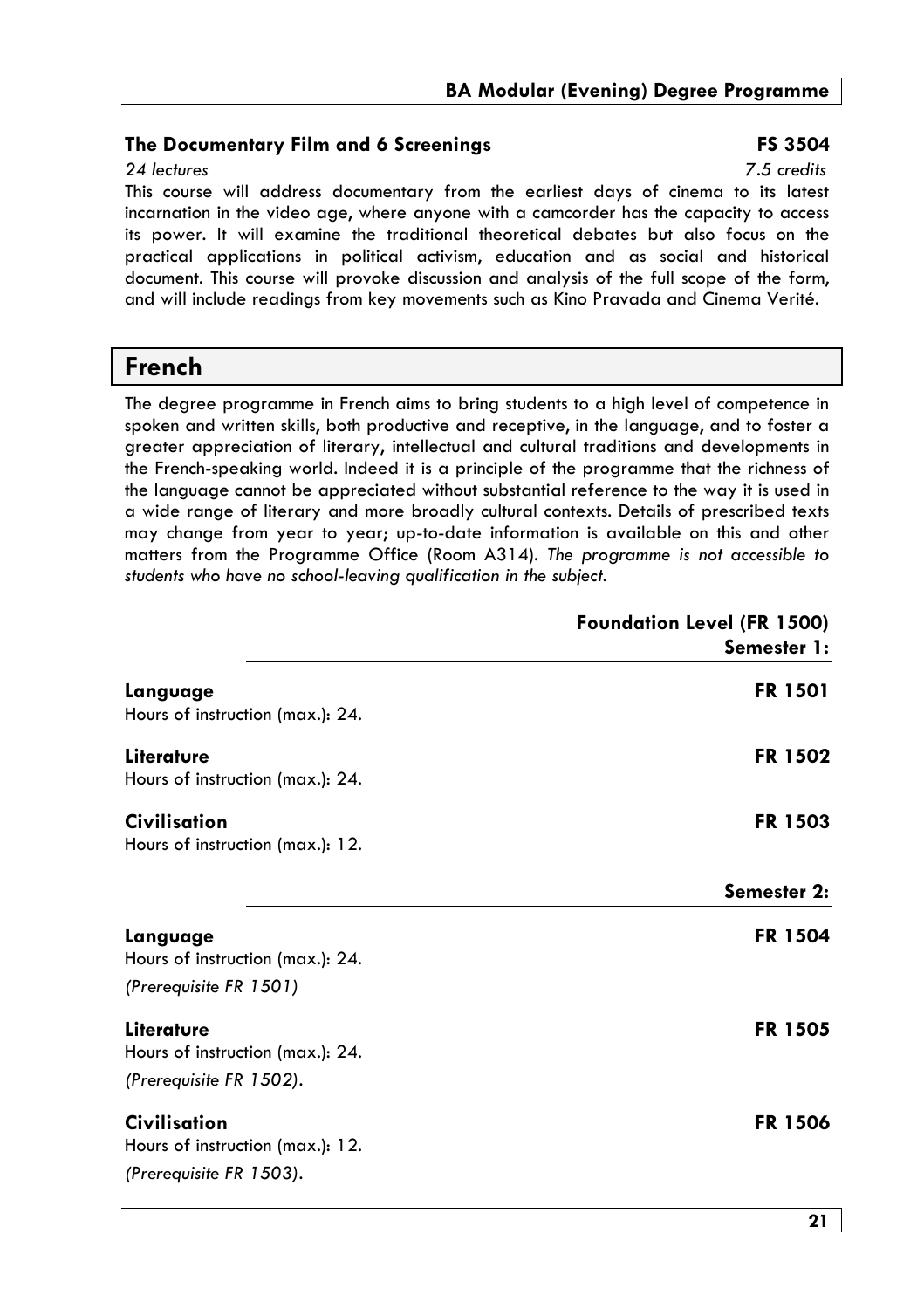• A Course Syllabus Booklet containing up-to-date details of all courses will be available in the Programme Office (Room A 314) from the end of May 2003.

|                                                                           | Level 2 (for Majors) (FR 2500) |                |
|---------------------------------------------------------------------------|--------------------------------|----------------|
| Prerequisites for all courses at this level: FR 1501 and FR 1504.         |                                |                |
|                                                                           |                                | Semester 1:    |
| Language<br>Hours of instruction (max.): 24                               | (6 credits)                    | <b>FR 2501</b> |
| Civilisation<br>Hours of instruction (max.): 6                            | (1 credit)                     | FR 2504        |
| Literature Core Course 1<br>Hours of instruction (max.): 18               | (4 credits)                    | <b>FR 2509</b> |
| Literature Core Course 2<br>Hours of instruction (max.): 18               | (4 credits)                    | <b>FR 2510</b> |
|                                                                           |                                | Semester 2:    |
| Language<br>Hours of instruction (max.): 24<br>(Prerequisite: FR 2501)    | (6 credits)                    | <b>FR 2505</b> |
| Civilisation<br>Hours of instruction (max.): 6<br>(Prerequisite: FR 2504) | (1 credit)                     | <b>FR 2508</b> |
| Literature/Non Language option 1<br>Hours of instruction (max.): 1        | (4 credits)                    | FR 2515        |
| Literature/Non Language option 2                                          | (4 credits)                    | <b>FR 2516</b> |

Hours of instruction (max.): 1

## *Total credits: 30*

- Second semester options are chosen from the available list on a majority vote of students.
- A Course Syllabus Booklet containing up-to-date details of all courses will be available in the Programme Office (Room A314) from the end of May 2004.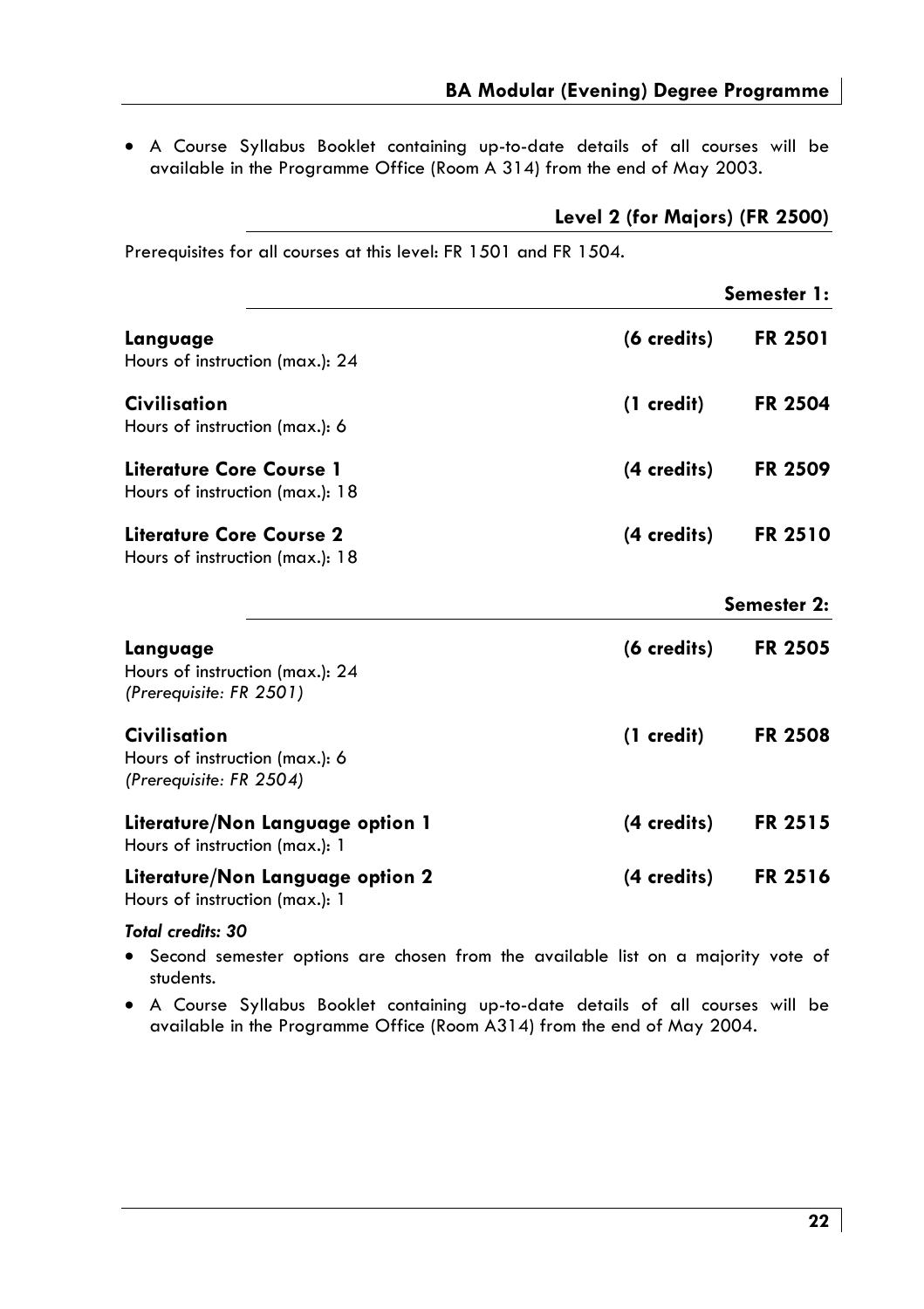## **Level 3 (For majors) (FR 3500)**

Prerequisites for all courses at this level: FR 2501 and FR 2505.

|                                                                     |                | Semester 1:    |
|---------------------------------------------------------------------|----------------|----------------|
| Language<br>Hours of instruction (max.): 24                         | (6 credits)    | <b>FR 3501</b> |
| <b>Civilisation</b><br>Hours of instruction (max.): 6               | (1 credit)     | <b>FR 3504</b> |
| Literature/Non Language option 1<br>Hours of instruction (max.): 18 | (4 credits)    | <b>FR 3509</b> |
| Literature/Non Language option 2<br>Hours of instruction (max.): 18 | (4 credits)    | <b>FR 3560</b> |
|                                                                     |                | Semester 2:    |
| Language<br>Hours of instruction (max.): 24                         | $(6$ credits)  | <b>FR 3505</b> |
| (Prerequisite: FR 2501)                                             |                |                |
| Civilisation<br>Hours of instruction (max.): 6                      | $(1 \ncredit)$ | <b>FR 3508</b> |
| (Prerequisite: FR 2504)                                             |                |                |
| Literature/Non Language option 1<br>Hours of instruction (max.): 18 | (4 credits)    | <b>FR 3510</b> |
| Literature/Non Language option 2<br>Hours of instruction (max.): 18 | (4 credits)    | <b>FR 3561</b> |

## *Total credits: 30*

- In each semester, options are chosen from the available list on a majority vote of students.
- A Course Syllabus Booklet containing up-to-date details of all courses will be available in the Programme Office (Room A 314) from the end of May 2003.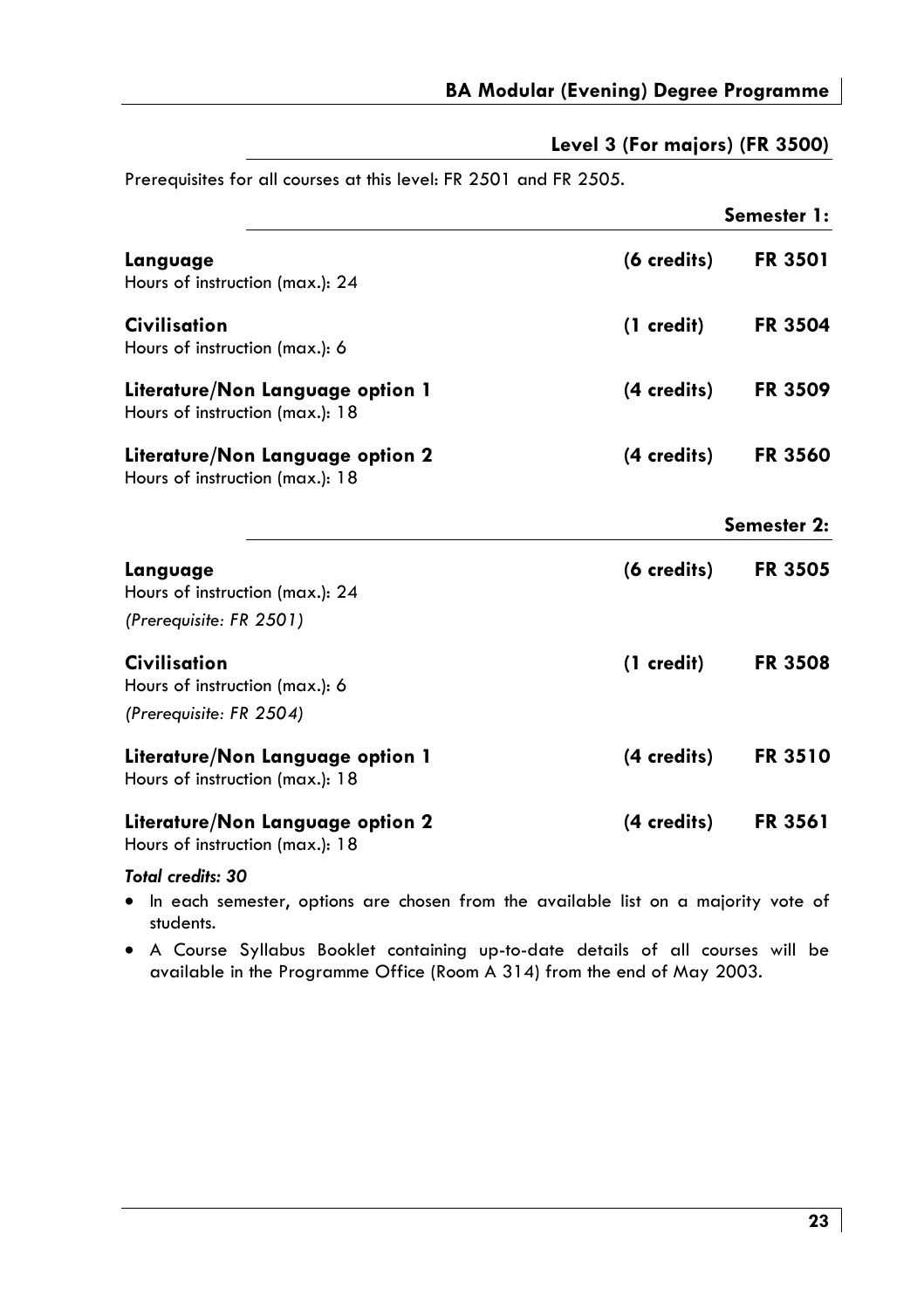## **Levels 2 and 3 for Non-Majoring Students**

Students not majoring in French but wishing to take certain courses offered in the French programme are subject to the following regulations:

- 1. A prerequisite for Level 2 literature will always be FR 1501 and FR 1504.
- 2. A prerequisite for Level 3 literature will always be FR 2501 and FR 2505.
- 3. All language courses will be consecutive, this principle to operate as a prerequisite.
- 4. Language and Civilisation courses will be integrated at all levels.
- 5. Subject to the prerequisites above, and understanding their consecutive nature, language courses in the 2500 and 3500 series may be taken without obligation to enrol in literature courses.

## **Geographical Perspectives: Local Studies**

## **Foundation Level (GP 1500)**

*Aims:* To introduce students to basic geographical methods and theories relating to physical, human and cultural geography, at global to local scales. Emphasis is placed on human-environment relationships and their expression through landscape and society.

## **Introduction to the Earth's Surface and Ireland's Physical Geography GP 1510**

Examines the principal mechanisms and processes, which have formed and shaped the earth's surface. Drawing on examples from Ireland and northwest Europe, the aim is to provide an understanding of the earth's morphology at the present day and the processes that have produced it.

## **Global and Local Environmental Issues GP 1511**

The course will examine selected environmental issues at various geographical scales. Initially the course will describe the components and exchanges within the physical environment. The scientific evidence for, and the policy implications of, various topical issues are discussed in detail.

## **Principles of Population Geography GP 1512**

An exploration of factors influencing growth, distribution and sustainability of populations. An historical perspective is adopted to introduce broad general features in the rise of world population and in the changing fortunes of Ireland's population. Issues covered will include ecological perspectives and the demographic transition. The aim is to provide a background that will allow for local and regional study to be set in a wider context.

## **Regional Geographies GP 1513**

Methods and theories for regional definition and delimitation, emphasising biophysical, cultural, administrative and functional regions. Regional development issues will be assessed at European and Irish scales.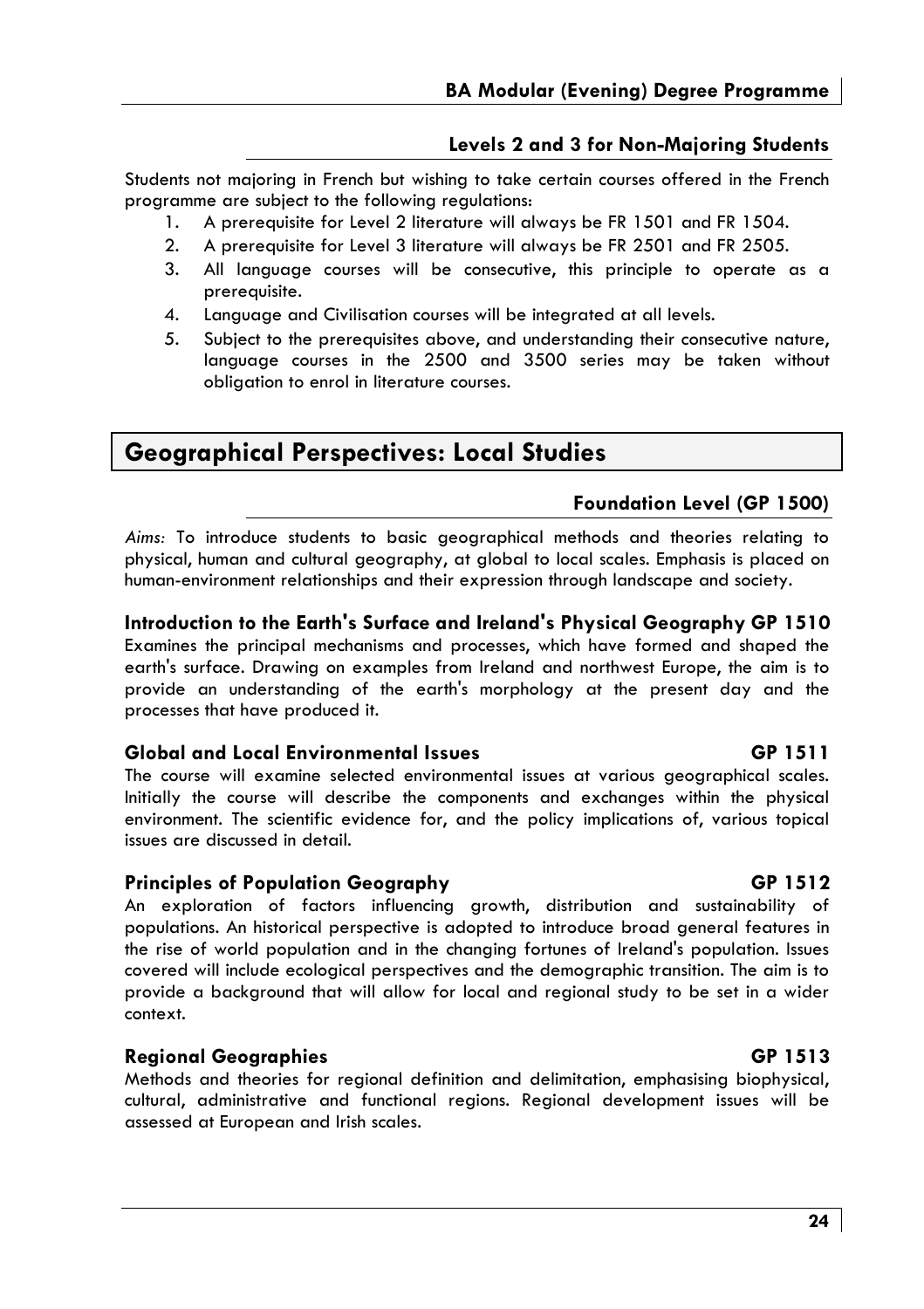## **Introduction to Political Geography GP 1514**

An examination of territoriality, ethnicity, nationalism, and state building at the global scale. The history, theory and practical application of political geography and geopolitics will be explored in relation to current developments in Ireland.

## **Urban Social Geography GP 1515**

Introduces ideas related to (i) neighbourhoods and social segregation, and (ii) social interaction and activities patterns. Examples will be drawn from many cities including Dublin and Belfast.

## **The European Urban Heritage Canadian Control Control Control Control Control Control Control Control Control Control Control Control Control Control Control Control Control Control Control Control Control Control Control**

This course begins with an examination of the origins and spread of urbanisation. The discussion will focus on the geography of the city at particular periods, for example the classical Greek City, the city in medieval Europe, the impact of the Renaissance, and the challenge of industrialisation. Consideration will also be given to the geography of the city in the late twentieth century.

## **The Making of the Irish Landscape (Before 1600) GP 1517**

An introduction to the main forces shaping the cultural evolution and spatial characteristics of Ireland from earliest times to 1600. Particular attention will be paid to immigration, settlement and society, place names, administrative divisions and plantations.

## **The Making of the Irish Landscape (After 1600) GP 1518**

An exploration of landscape evolution, culture and society from 1600 to the present: land ownership, colonisation, urbanisation and population change form the core course, with the main focus on landscape.

## Analysing Maps **GP 1519**

An introduction to different types of maps: topographic and thematic, small and large scale. The main focus will be on Irish maps, past and present, but the development of world maps will also be reviewed. Each participant must complete two short projects on Irish maps.

## *Note:*

- (i) Students are required to take eight units for completion of the foundation level course in Geographical Perspectives. Each course is equal to one unit.
- (ii) Not all units may be offered in any specific year.
- (iii) For further information check with the course co-ordinator.
- (iv) For a full degree in this area, students may build on the Foundation Level course in the following years with Geographical Perspectives: Local Studies I and II.

Depending on the staff and resources available, it may be necessary to make some variations to the topics covered.

## **Geographical Perspectives/Local Studies I Level 2 (GP 2500)**

Pre-requisite for this course: successful completion at Foundation Level in any **one** of the following: Geographical Perspectives **or** History **or** Archaeology.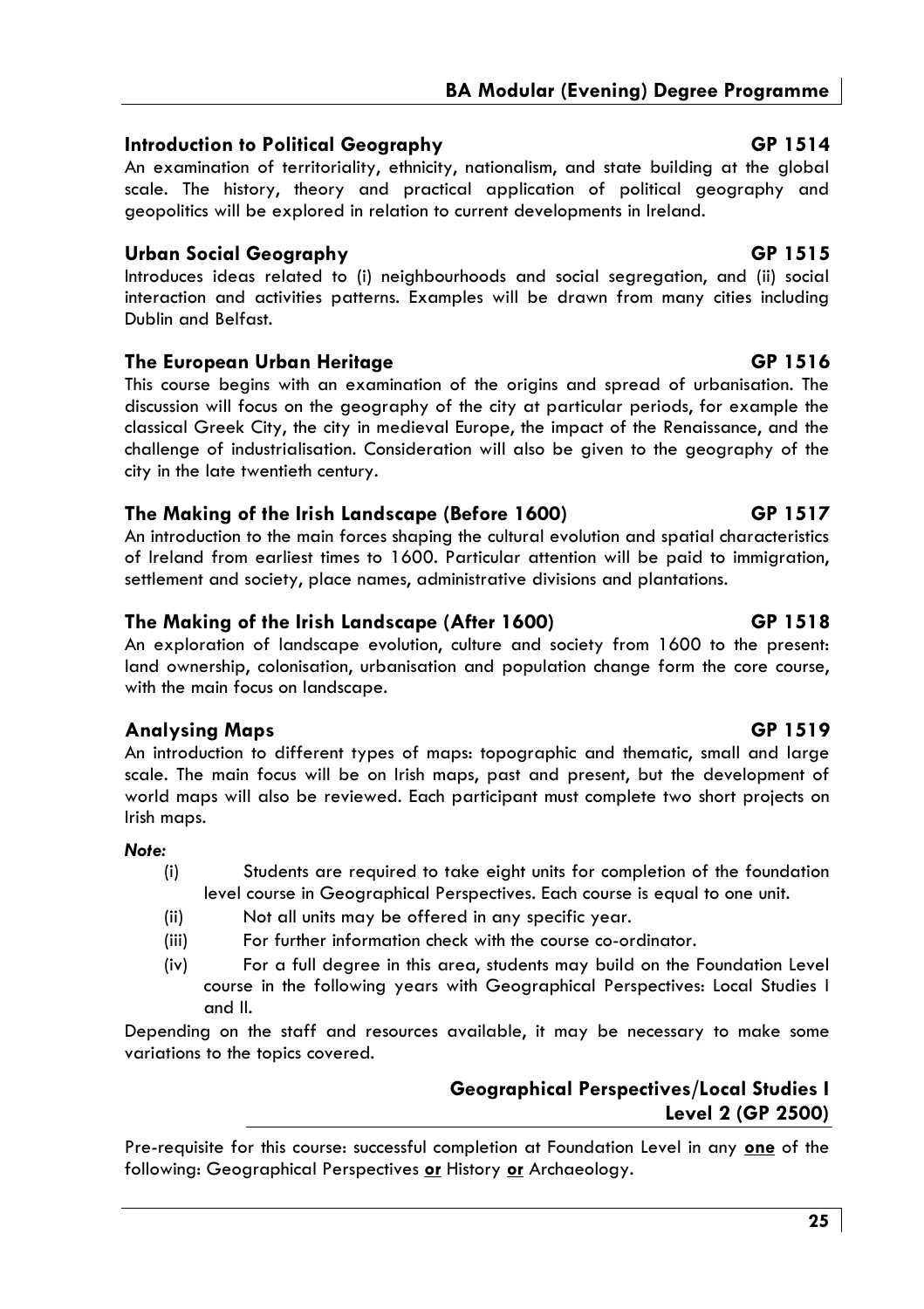Aims: To introduce concepts, sources, research methods and skills in local studies through lectures, seminars and field study. Practitioners will demonstrate how local studies cuts across and draws on disciplines ranging from the physical to the human sciences, including literature. Ireland's physical and cultural heritage will be juxtaposed with issues of sustainable development in rural and urban environments.

## **Concepts, Sources and Methods in Local Studies I and II GP 2501**

These units will introduce the practice and theory of local studies in Ireland. They will look at the development of the subject and examine probable antecedents. The primary agenda will be concerned with the materials making local studies both in the field and the paper record.

## **Practitioners in Local Studies GP 2502**

Draws on the experiences and interdisciplinary work of practitioners in the field of local and heritage studies ranging from those who have carried out in-depth field studies in such spheres as history, archaeology and geography to contemporary sociology and related fields.

## **Physical Heritage and Local Landscape GP 2503**

Examines aspects of the geological heritage and in particular its impact on human activities. The physical nature of the landscape is analysed, as is the role that geology plays in settlement, ecology, industry, tourism and employment. Uses of geological materials in building projects and geology's contribution to the urban building fabric are also discussed.

## **History and Archaeology in a Local Studies Context I GP 2504**

Reviews the relevance of locally oriented history and archaeology to the wider field of local studies. Relationships between cultural and 'paper' landscapes will be highlighted.

## **Oral History I GP 2505**

Presents oral histories from both urban and rural environments in Ireland and reviews the contribution they can make to the understanding of local communities.

## **Dublin and its Region I GP 2506 CP 2506**

This course will focus on the geography of Dublin and its region, with the main emphasis being on the city as it developed during the twentieth century. The course will begin with an examination of how the legacy of history, expressed in the morphology of the city, can lead into an appreciation of the development process in Dublin. There will be consideration of how and by whom Dublin was built; the impact of suburbanisation; attempts and regional planning.

## **Maps as sources for Local Studies: Applied Uses GP 2507**

Explores how various types of Irish maps – e.g. town maps, estate maps, and ordnance maps of various scales – can be used in local studies. Some attention will also be given to general ideas about maps, with particular reference to how they can be 'read' within contexts. Each participant must complete two short projects.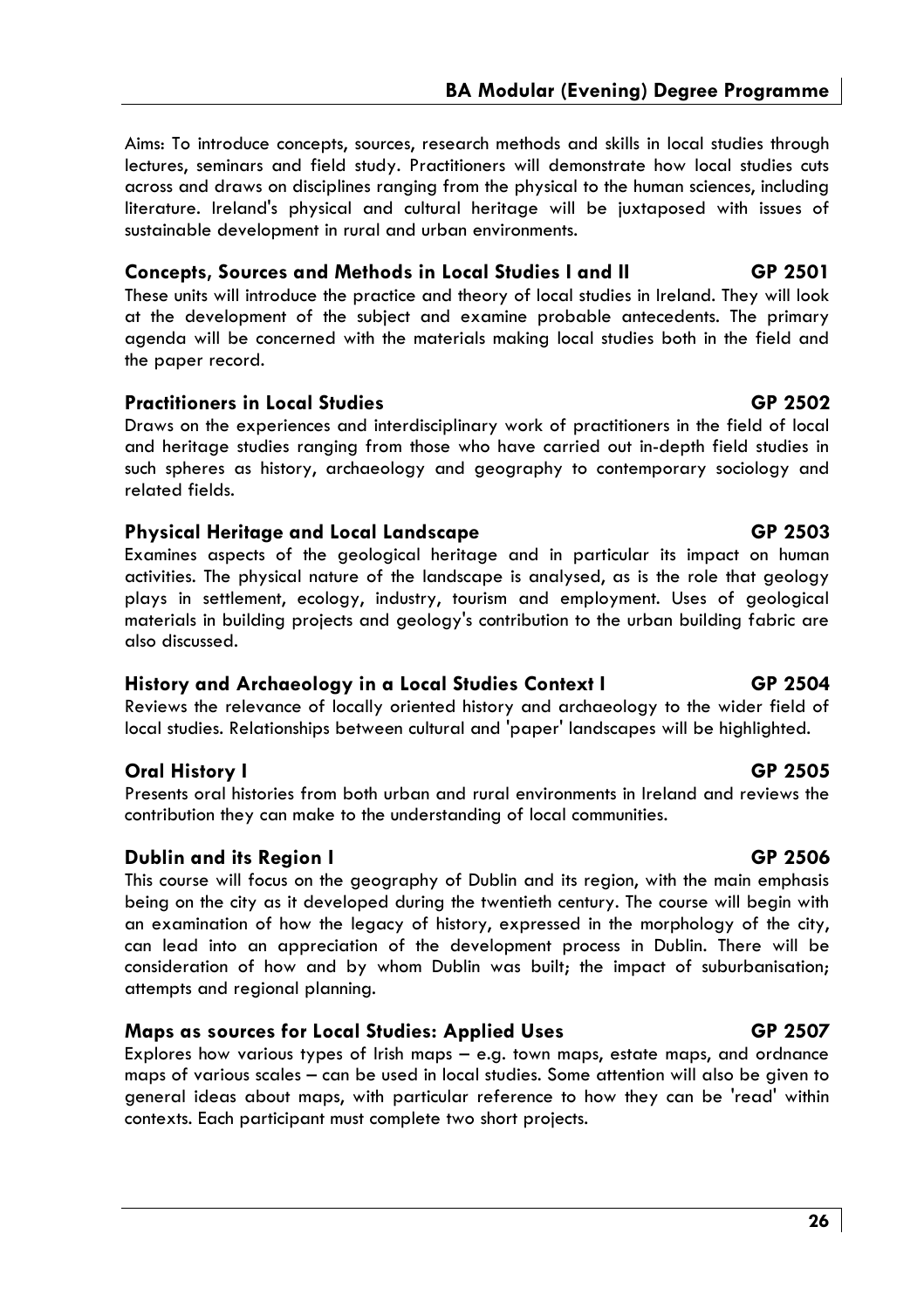## **Geographical Skills GP 2508**

Offers an introduction to (a) principles of map and diagram construction, (b) basic statistical and computer skills. An important aspect of many research reports is the collection, analysis (both visual and numerical) and presentation of data. This course will introduce students to a variety of statistical methodologies, including sampling, questionnaire surveys and descriptive and inferential statistics. Much of the analysis will be completed using computers.

## Case Study/Field trip Unit: The Boyne Valley **GR 2509**

Preparatory interdisciplinary lectures will introduce the region, and students will be invited to present seminar papers on selected topics. Field study will focus on reading the landscape from earliest times to the present. Aspects of heritage, tourism and sustainable development policy will also be discussed. Grading for this course will be by continuous assessment.

*Note:* 

- (i) Students are required to take eight units for completion of Geographical Perspectives: Local Studies I. Each course is equivalent to one unit. Total – 30 credits.
- (ii) Not all units will be offered in any specific year.
- (iii) For further information check with the course co-ordinator.

## **Geographical Perspectives/Local Studies II Level 3 (GP 3500)**

Aims: To reinforce concepts and introduce further sources, research methods and skills in local studies through lectures, seminars and field work. Practitioners will demonstrate the inter-disciplinary nature of Local Studies work ranging from geography to archaeology and oral history. Contemporary development issues, policy, management and sustainability are also discussed. Students will be expected to present an original dissertation.

## **Practitioners in Local Studies Canadian Contract Contract Canadian CP 3501**

This course will draw on the experience and interdisciplinary work of practitioners' indepth local and heritage studies in such spheres as history, archaeology and geography and contemporary sociology.

## **Local Sustainable Development and Environmental Issues GP 3502**

Sustainable development is that which does not exhaust the resources available for future generations and helps to assure a decent quality of life for contemporary communities. Topics in this course include environmental issues related to ecological, economic and socio-cultural developments.

## **Cultural and Heritage Policy in Ireland GP 3503**

This course will look at the evolution, development and current trends in cultural and heritage policy in Ireland. It will also examine Irish policy in relation to the EU and contrast this with other European states. Students will be expected to present seminar papers, the grades for which will amount to 40% of the final mark.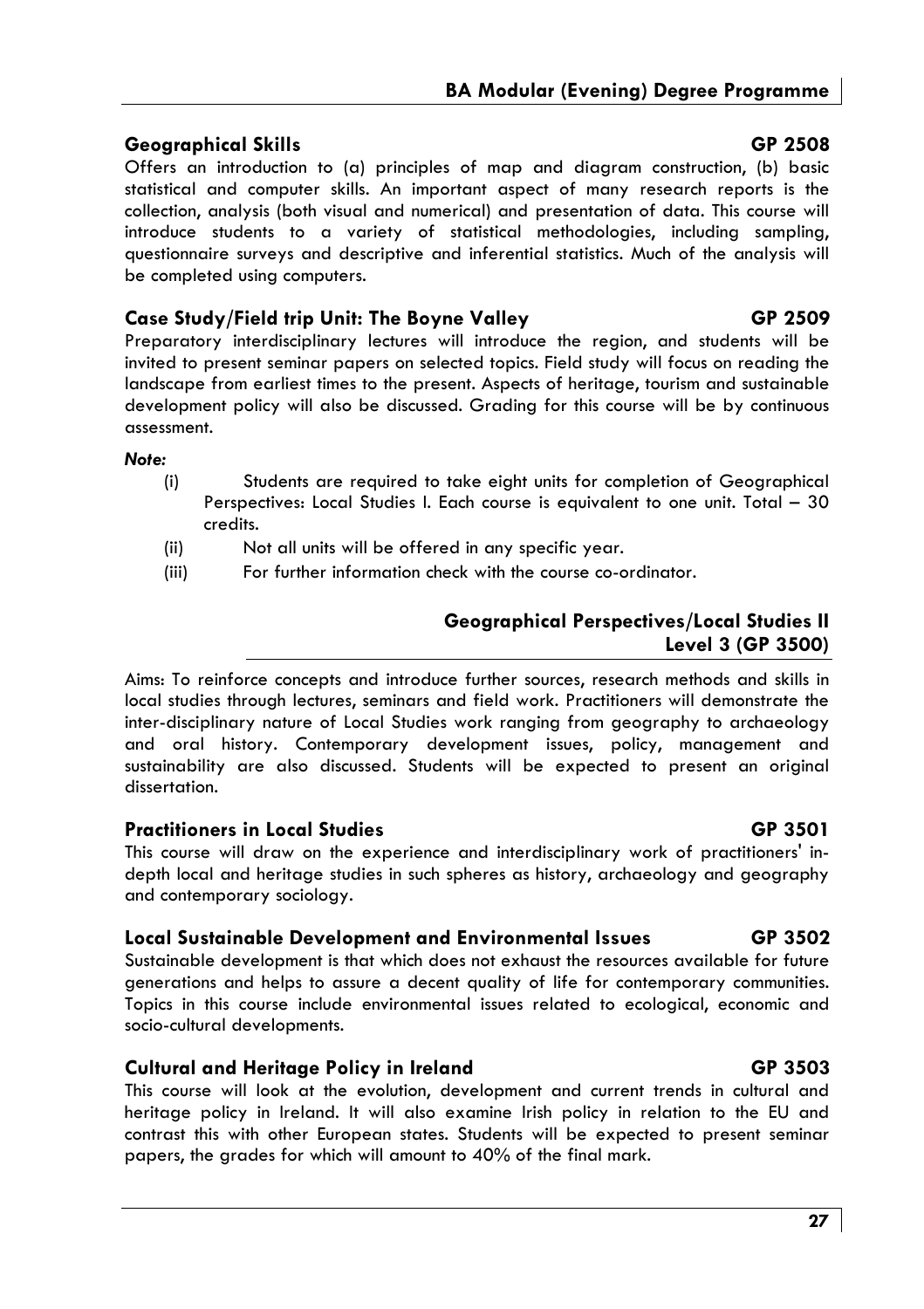## **History and Archaeology in a Local Studies Context II GP 3504**

Continues with an exploration of methods and case examples drawn from local history and archaeology studies in Ireland.

## **Oral History II** GP 3505

This unit continues with the exploration of oral histories from different areas in Ireland.

## **The Irish Overseas GP 3506**

An exploration of the origins, chronology, destination and local geographies of Irish emigrants: the course will focus on the experiences of emigrants in Australia, North America, Canada and the United Kingdom. The role of missionary activity in the context of emigration will be examined.

## **Dublin and its Region II GP 3507 CP 3507**

This course continues with an examination of the social and demographic geography of the city region in the past quarter-century. The course will also consider the questions of conservation versus renewal, housing type and provision, and the future form of the city.

## **Seminar Presentation/Field Work Unit GP 3508**

Each year a particular area/region will be selected for special study. Following preparatory interdisciplinary lectures, students will be invited to identify relevant themes, and to develop and present seminar papers. Grading for this course will be by continuous assessment.

*(Obligatory for all students).* 

## **Dissertation and Seminar (3 units) GP 3509 - GP 3511**

Supervised research project. Each student will select an original research topic related to local/heritage studies and will be assigned a supervisor. He/she must present a seminar and complete a dissertation (maximum length: around 6000 words) on the chosen topic.

*(Obligatory for all students).* 

## *Note:*

- (i) Students are required to take eight units for completion of Geographical Perspectives: Local Studies II. Each course is equivalent to one unit except where otherwise stated. Total – 30 credits.
- (ii) Not all units will be offered in any specific year.
- (iii) For further information check with the course co-ordinator.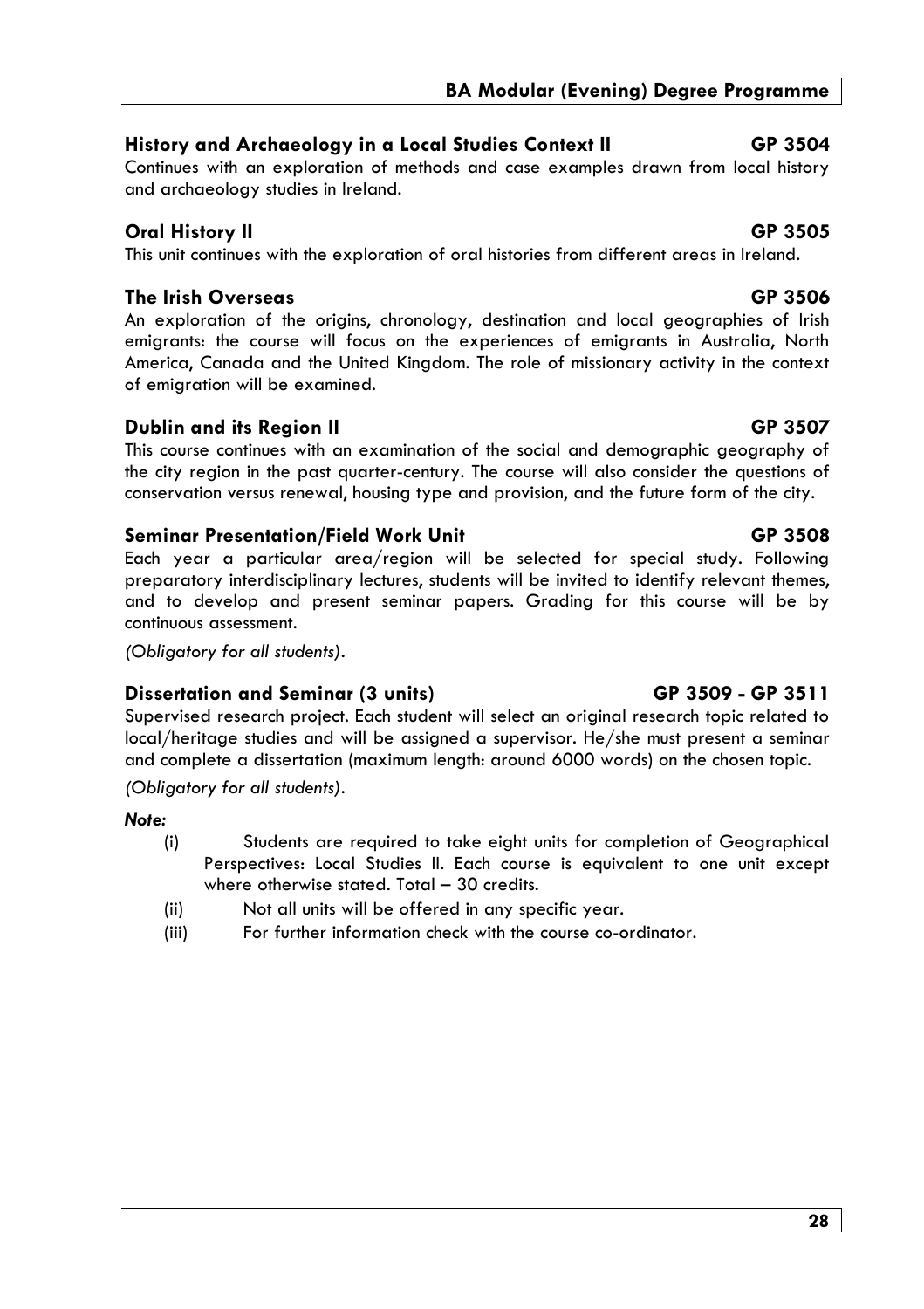## **German**

The degree programme in German aims to bring students to a high level of language proficiency and to develop analytical, historical and cultural competence through exposure to literary, linguistic and cultural themes, styles and discourses.

• Further details on the course and on the seminars taken at Levels 2 and 3, along with requisite reading lists, will be available in the Course Syllabus Booklet available from the Programme Office (D321) in the May prior to the new academic year.

*Prospective Students must have Leaving Certificate German or equivalent.* 

## **Foundation Level (GER 1500)**

Foundation Level German endeavours to equip students with a solid command of German grammar and to offer a comprehensive introduction to the study of German Literature and Linguistics.

*Please note: A minimum restriction on numbers applies.* 

| Semester 1 |  |
|------------|--|
|------------|--|

## **Language Component (2 hours per week) (6 credits) GER 1501**  This course follows a focused and coherent programme, providing a firm grammatical basis while training general written, spoken and aural competence.

| Literature Lecture (1 hour per week) | $(2 \text{ credits})$ GER 1502 |  |
|--------------------------------------|--------------------------------|--|
| $\blacksquare$                       |                                |  |

This course provides an introduction to primarily modern German literature and equips students with the necessary tools and registers for literary analysis and interpretation.

| Literature Seminar (1 hour per week)<br>This is the accompanying seminar to GER 1502                           | (2.5 credits) GER 1503 |
|----------------------------------------------------------------------------------------------------------------|------------------------|
| <b>Translation Studies (2 hours per week)</b><br>This course introduces students to German-English translation | (4.5 credits) GER 1509 |

|                                                                   |                        | Semester 2      |
|-------------------------------------------------------------------|------------------------|-----------------|
| Language Component (2 hours per week)<br>Continuation of GER 1501 | $(6$ credits)          | <b>GER 1505</b> |
| Literature Lecture (1 hour per week)<br>Continuation of GFR 1502  | $(2 \text{ credits})$  | <b>GER 1506</b> |
| Literature Seminar (1 hour per week)<br>Continuation of GER 1503  | (2.5 credits) GER 1507 |                 |
| Introduction to German Language and Linguistics                   |                        |                 |
| (2 hours per week)                                                | (4.5 credits) GER 1508 |                 |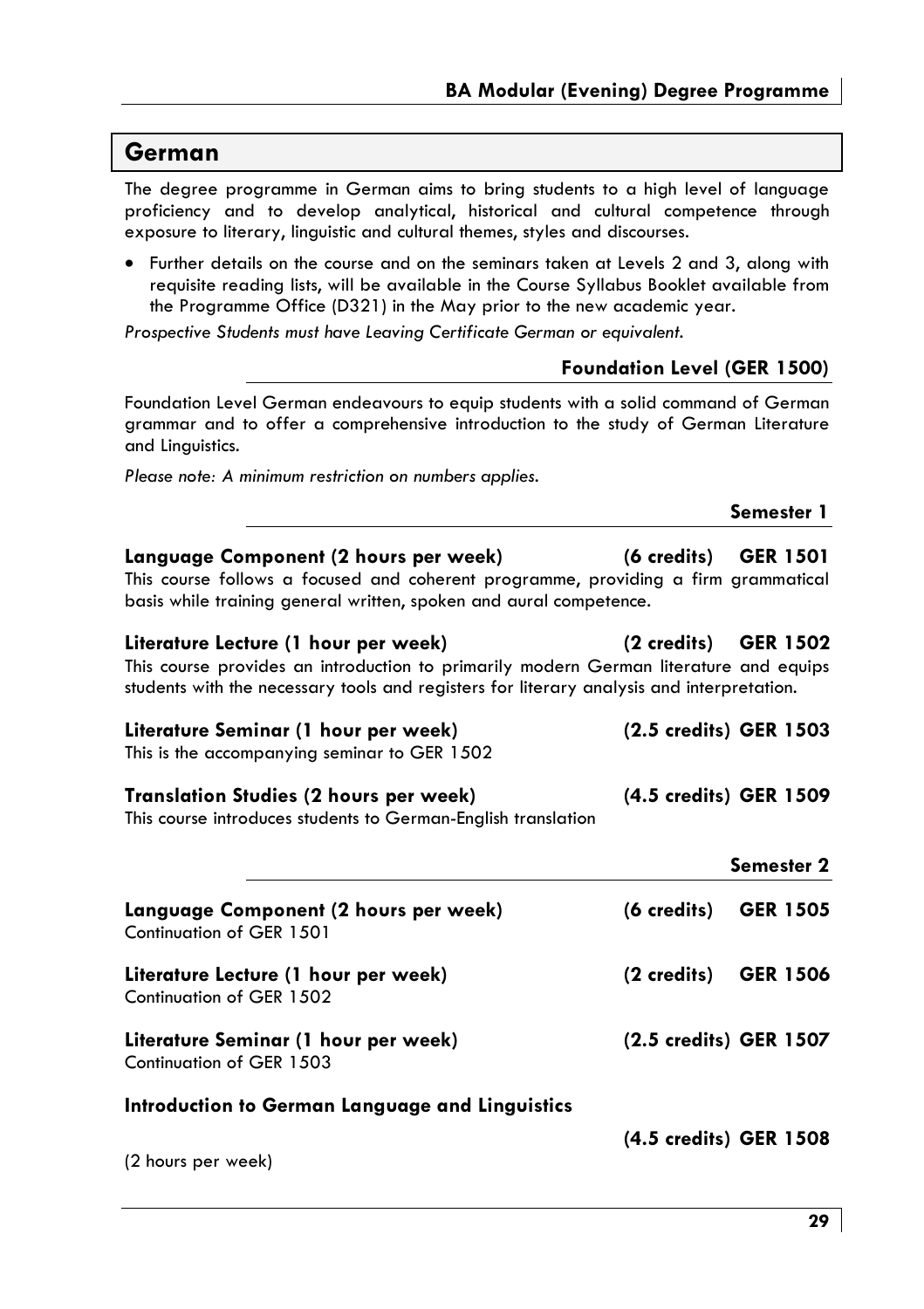This course introduces students to the basic concepts of linguistics and their application in the analysis of modern spoken and written German.

## **Level 2 (GER 2500)**

Level 2 German builds on the linguistic and analytical skills acquired at Foundation Level. The seminars on specific aspects of German linguistics, literature, history and media studies follow on from the introductory courses in linguistics and literature at Foundation Level and enhance the understanding of the cultures of the German-speaking countries.

## **Semester 1**

## **Language Component (2 hours per week) (6 credits) GER 2501**

This course develops the grammatical grounding at Foundation Level and deepens overall proficiency in written and spoken German. Four text types/skills are practised: Märchen (fairy-tale [creative writing]), Zusammenfassung (written summary of a text), Streitgespräch (written argumentation), Kurzreferat (spoken and written presentation).

**Landeskunde (1 hour per week) (2.5 credits) GER 2513**  This discussion class in German focuses on aspects of the German political and social infrastructure.

| Linguistics Seminar (1 hour per week)                             | $(2.5 \text{ credits})$ | <b>GER 2514</b>    |
|-------------------------------------------------------------------|-------------------------|--------------------|
| Literature Seminar (2 hours per week)                             | (4 credits)             | <b>GER 2503</b>    |
|                                                                   |                         | Semester 2         |
| Language Component (2 hours per week)<br>Continuation of GER 2501 | $(6$ credits)           | <b>GER 2505</b>    |
| Landeskunde (1 hour per week)<br>Continuation of GER 2502         | $(2.5 \text{ credits})$ | <b>GER 2515</b>    |
| German History Seminar (1 hour per week)                          | $(2.5 \text{ credits})$ | <b>GER 2504</b>    |
| Literature Seminar (2 hours per week)                             | (4 credits)             | <b>GER 2507</b>    |
|                                                                   |                         | Level 3 (GER 3500) |

Level 3 German builds on the work of the previous two levels. Its goal is to bring students to a high level of linguistic competence and to further develop analytical, historical and cultural competence through the various seminars.

## **Semester 1**

## **Language Component (2 hours per week) (6 credits) GER 3501**

This course aims to develop fluency of expression in written, spoken and aural German. It is structured around four types of texts, registers and genres: Zusammenfassung (written summary of a text), Protokoll (written minutes of an excerpt from a television discussion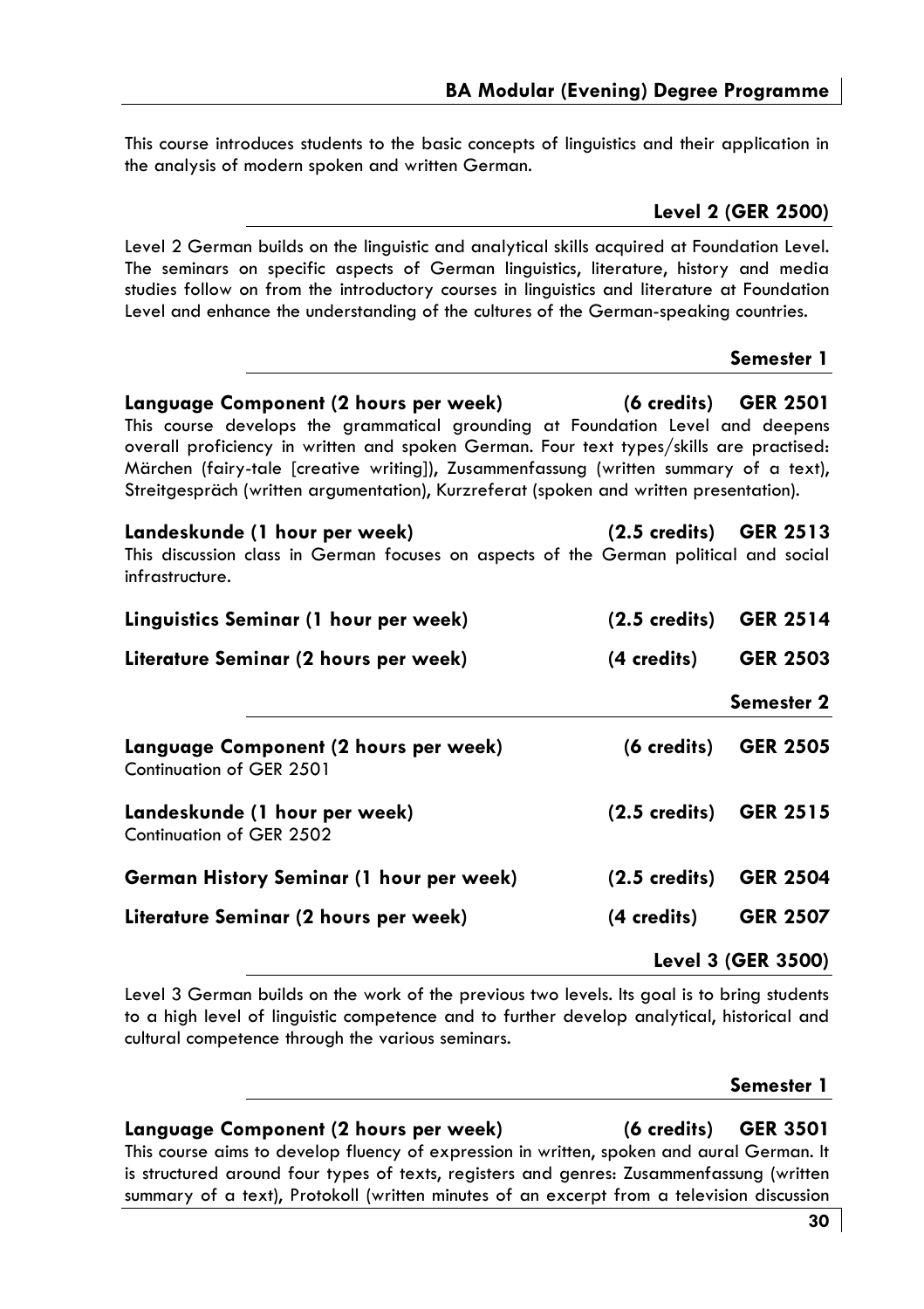on a topical issue), Debatte (oral debate involving teamwork) and Kommentar (written journalistic commentary). In addition to these core elements, relevant grammatical topics are covered. Level 3 students are expected to enter the year with a sound knowledge of German grammar.

| <b>Conversation Class (1 hour per week)</b>                                                                                                 | $(2.5 \text{ credits})$ GER 3510 |                 |
|---------------------------------------------------------------------------------------------------------------------------------------------|----------------------------------|-----------------|
| In this class topical issues will be discussed. Students will be required to make<br>presentations in preparation for the oral examination. |                                  |                 |
| Linguistics Seminar (1 hour per week)                                                                                                       | $(2.5 \text{ credits})$          | <b>GER 3504</b> |
| Literature Seminar (2 hours per week)                                                                                                       | (4 credits)                      | <b>GER 3503</b> |
|                                                                                                                                             |                                  | Semester 2      |
| Language Component (2 hours per week)<br>Continuation of GER 3501                                                                           | (6 credits)                      | <b>GER 3505</b> |
| <b>Conversation Class (1 hour per week)</b><br>Continuation of GER 3510                                                                     | $(2.5 \text{ credits})$          | <b>GER 3508</b> |
| Literature Seminar (1 hour per week)                                                                                                        | $(2.5 \text{ credits})$          | <b>GER 3507</b> |
| Literature Seminar (2 hours per week)                                                                                                       | (4 credits)                      | <b>GER 3509</b> |
|                                                                                                                                             |                                  |                 |

*The School operates a progression rule at all levels. A candidate who fails the mean average of the three language elements cannot be awarded a pass.* 

## **Greek and Roman Civilisation**

The course aims to give an introduction to the civilisation of Greece and Rome by concentrating on special topics in the areas of history, literature, philosophy, art and archaeology. No Greek or Latin is required as texts are studied in translation.

## **Foundation Level (GRC 1500)**

| GRC 1501 | Roman History: The Fall of the Roman Republic                  |
|----------|----------------------------------------------------------------|
| GRC 1502 | Greek History: The Rise and Fall of Athens                     |
| GRC 1503 | Greek Literature: Homer: Iliad and Odyssey                     |
| GRC 1510 | Greek Art and Archaeology, 750-350 BC                          |
| GRC 1509 | Roman Art and Archaeology: The Roman City                      |
| GRC 1508 | Greek Philosophy: Socrates: Plato's Apology                    |
| GRC 1511 | Roman Literature: Catullus: Love and Leisure at the end of the |
|          | Republic                                                       |
|          |                                                                |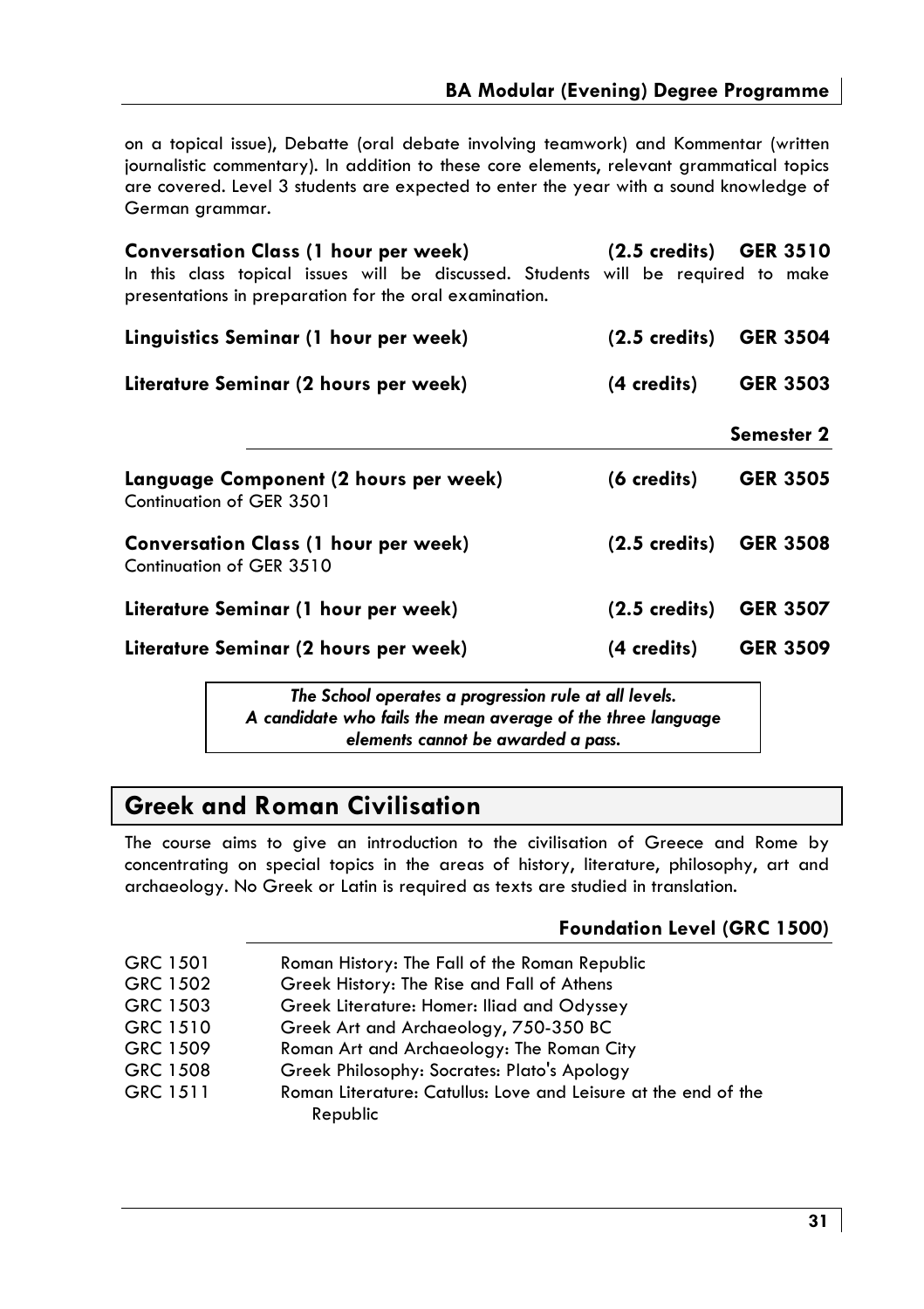## **Level 2 (GRC 2500)**

| GRC 2506        | Greek History: The Rise of Macedon                             |
|-----------------|----------------------------------------------------------------|
| <b>GRC 2507</b> | Greek Art and Archaeology: The Archaeology of Greek Society    |
| GRC 2508        | Greek Philosophy: Plato, Phaedo                                |
| GRC 2509        | Greek Literature: Greek Tragedy                                |
| GRC 2510        | Roman History: The Early Roman Empire                          |
| GRC 2511        | Roman Art and Archaeology: Imperial Art and Sculpture          |
| GRC 2512        | Roman Literature: Virgil's Aeneid                              |
| GRC 2513        | Ancient Society: Philosophy in the Hellenistic and Roman World |

## **Level 3 (GRC 3500)**

Four courses, each carrying 7.5 credits out of a list that will be published in good time.

## **History**

## **Foundation Level (HIS 1500)**

Foundation Level courses are designed to introduce students to a variety of historical periods and problems, and to provide a basic training in historical methods.

Courses are taught on a semester basis. Each course has a weekly two-hour lecture. There are also weekly tutorials, in which issues raised in lectures are discussed, and written essay work is presented. Assessment is by a written examination in each course and examinations take place in summer. Attendance is obligatory in all three years, and 25% of the marks in the Foundation Level, Level 2 Modular and Level 3 Modular examinations *will* be awarded for students' tutorial performance.

The structure of the Foundation Level History syllabus, which will be on offer in September 2004, is currently under review. Details will be available from the Programme Office by June 2004.

## **Level 2 (HIS 2500)**

The structure of the Level 2 History syllabus, which will be on offer in September 2005, is currently under review. Details will be available from the Programme Office by June 2005.

## **Level 3 (HIS 3500)**

The structure of the Level 3 History syllabus, which will be on offer in September 2004, is currently under review. Details will be available from the Programme Office by June 2004.

## **History of Art**

**Prospective students should note that prior study of History of Art is not necessary for admission to Foundation Level.**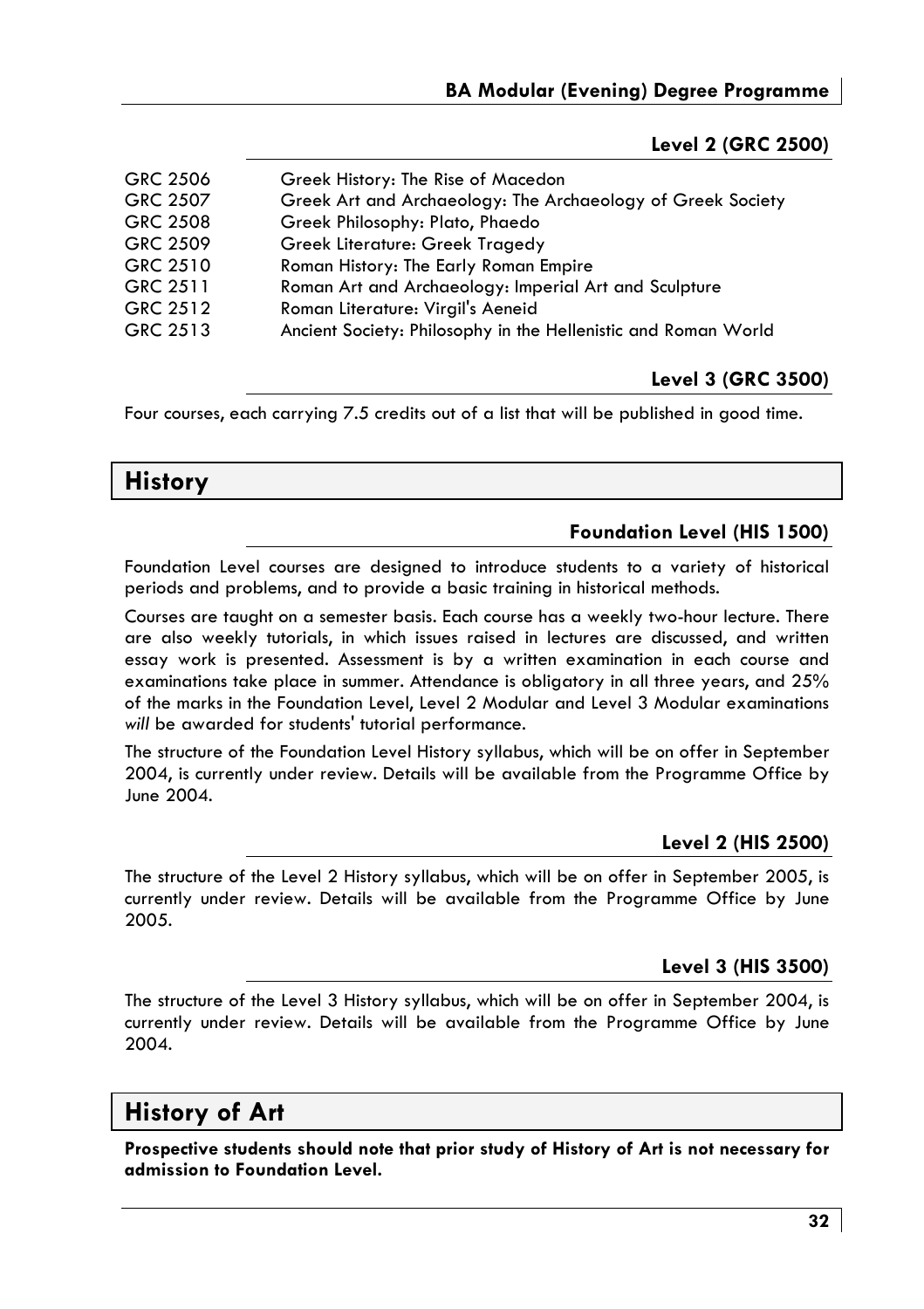## **Foundation Level Courses 2005-2006 (HA 1500)**

**First Year students of History of Art take all four modules amounting to 20 credits.** 

## **Module 1**

## **The Art and Architecture of Classical Antiquity 0(5 credits) HA 1509**

This module is designed to introduce students to the outstanding record of classical art and architecture and to an understanding of the principles, the techniques and the process of cultural diversity and assimilation that characterised the period of classical antiquity. The word 'classical' refers to the ideals of harmony, beauty and proportion that were developed in ancient Greece and Rome and that have continued to influence and inform the history of art throughout the ages.

## **Module 2**

## **Giotto to Caravaggio: The Rise of the Artist in Renaissance Italy (5 credits) HA 1510**

This module is designed to offer students an introduction to the art of the Italian Renaissance. The course will survey the work of such significant figures as Giotto, Brunelleschi, Donatello, Michaelangelo, Leonardo da Vinci and Titian. In acknowledgement of the so-called 'long Renaissance' this course strays into the early years of the 17th century in order to include the pivotal and rebellious figure of Caravaggio. As a result, we will be able to trace both the 'rise' and 'fall' of the Renaissance artist. This course will also be concerned with issues of patronage, cultural change, and socio-political upheaval relevant to artistic developments in the main centres of production in Italy during the Renaissance.

## **Module 3**

This module aims to give students a grounding in the fundamental techniques and principles used in the production of a building or a work of art, from antiquity to the modern day. The course will consist of three sections on painting, sculpture and architecture. The lectures on painting will explore a variety of media used by artists including fresco, tempera, oil painting and watercolour. The section on sculpture will look at both techniques and the rationale of sculpture in a wider context. The architecture component will provide the student with knowledge of the basic stages of the production of a building and of the language, which is used to describe and analyse architecture.

## **Module 4**

## **Art and the Modern World (5 Credits) HA 1512**

This module examines the developments that take place in European art from the mid nineteenth century until the outbreak of the First World War. This is one of the most exciting periods in the history of art, when long-established traditions are challenged and when art practice is affected by social and political considerations. The lectures will explore the beginnings of Modernism.

## **Tools of Art History (5 Credits) HA 1511**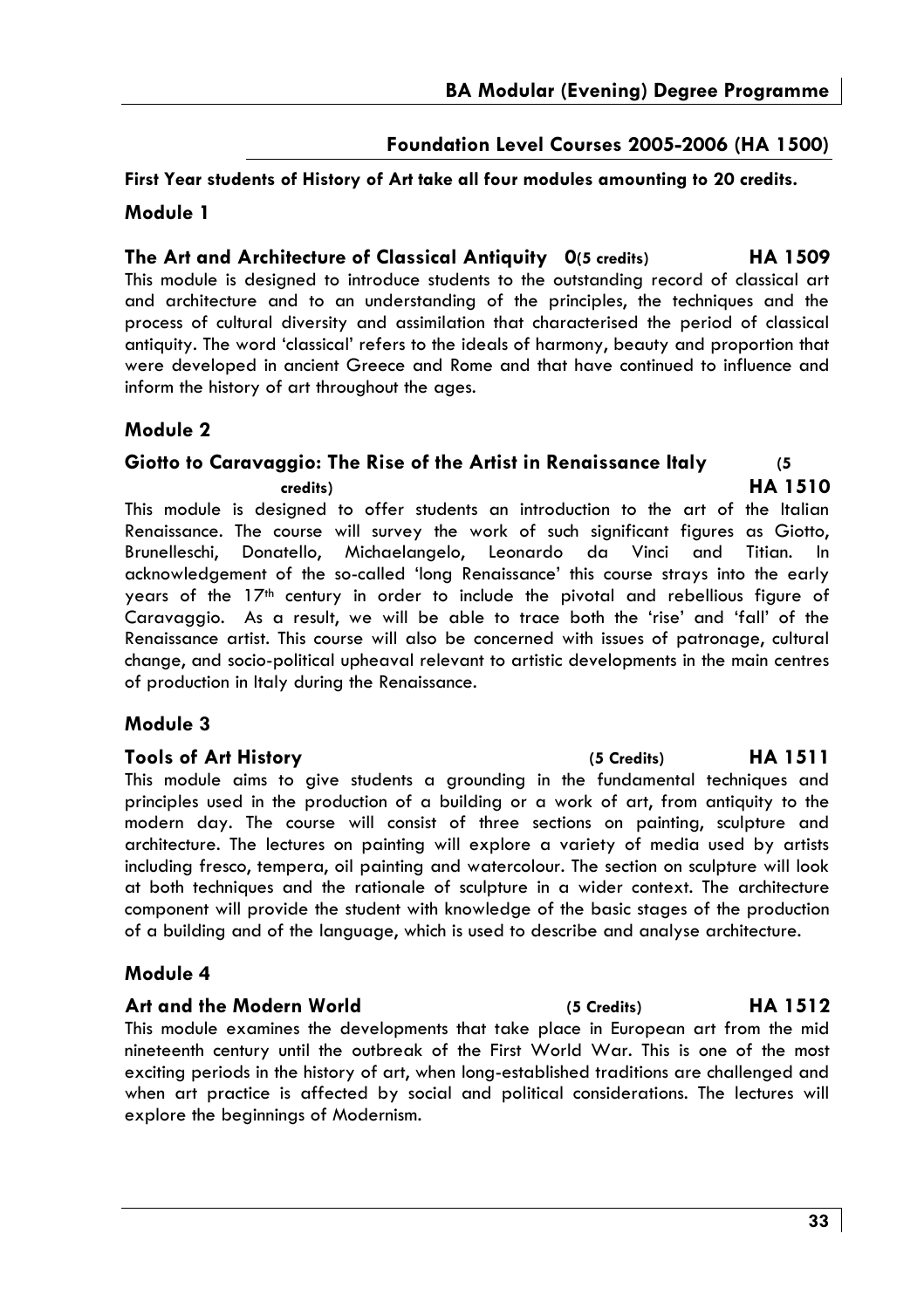## **Level 2 (HA 2500)**

## **Medieval Art and Architecture (7.5 Credits) HA 2506**

The course examines parallel developments in early Christian and Byzantine art. The middle Byzantine age and its influences on western art, especially Sicilian, are also considered. The course then examines art in the reign of Charlemagne in the west and the transition to early Medieval art and architecture in the Romanesque period. Particular attention is given to architecture and sculpture in Ireland during this time. The artistic activities of the Gothic period in terms of architecture, sculpture, stained glass painting, precious objects, illuminated manuscript and late medieval painting are explored.

## **Studies in Italian Renaissance (7.5 Credits) HA 2510**

This course will examine the theoretical foundations of the revival of the arts of the ancients from 1400 to 1600, in Florence, Rome, Venice and other Italian cities. The work of Leonardo, Raphael and Michelangelo and Brunelleschi is considered individually. Patronage will be a central concern of the course and the impact on the arts of the Reformation and the Counter-Reformation will be considered in the political and economic contexts.

## **Modernism (7.5 Credits) HA 2505**

This course is an introduction to art in the 20<sup>th</sup> century. It will explore various art works, issues and Modernist and Post-Modernist movements, independently and interrelated, from Art Nouveau to Concept Art. The significance of the theoretical writings of both artists and critics will be examined. The course will end with an outline of the manner in which contemporary art practices relate to and reassess Modernism.

The principal aim of this course is to give an acquaintance with Irish painting of the period from 1640 to 1950. The work of Irish painters both at home and abroad will be examined and comparisons will be made with contemporary work in a European context. The work of the individual artists Hugh Douglas Hamilton, James Barry and Roderic O'Conor is considered together with an outline of the manner in which the Dublin Society Schools affected the art practices.

**Level 3 (HA 3500)** 

## **Lecture Courses**

## **Dublin: An Architecture History HA 3520**

What is distinctive about the architecture of Dublin? How does it compare to that of British and European capitals? This lecture course aims to provide an overview of architecture and urban development in Dublin from the seventeenth century to the present day. An initial series of lectures and site visits will provide an historical context and an analysis of the city's principal building types. Students will then prepare seminars on specific topics such as the work of an individual architect, the architecture of a particular location or the decorative features of buildings such as stained glass, plasterwork or carved ornament.

## **Irish Painting (7.5 Credits) HA 2508**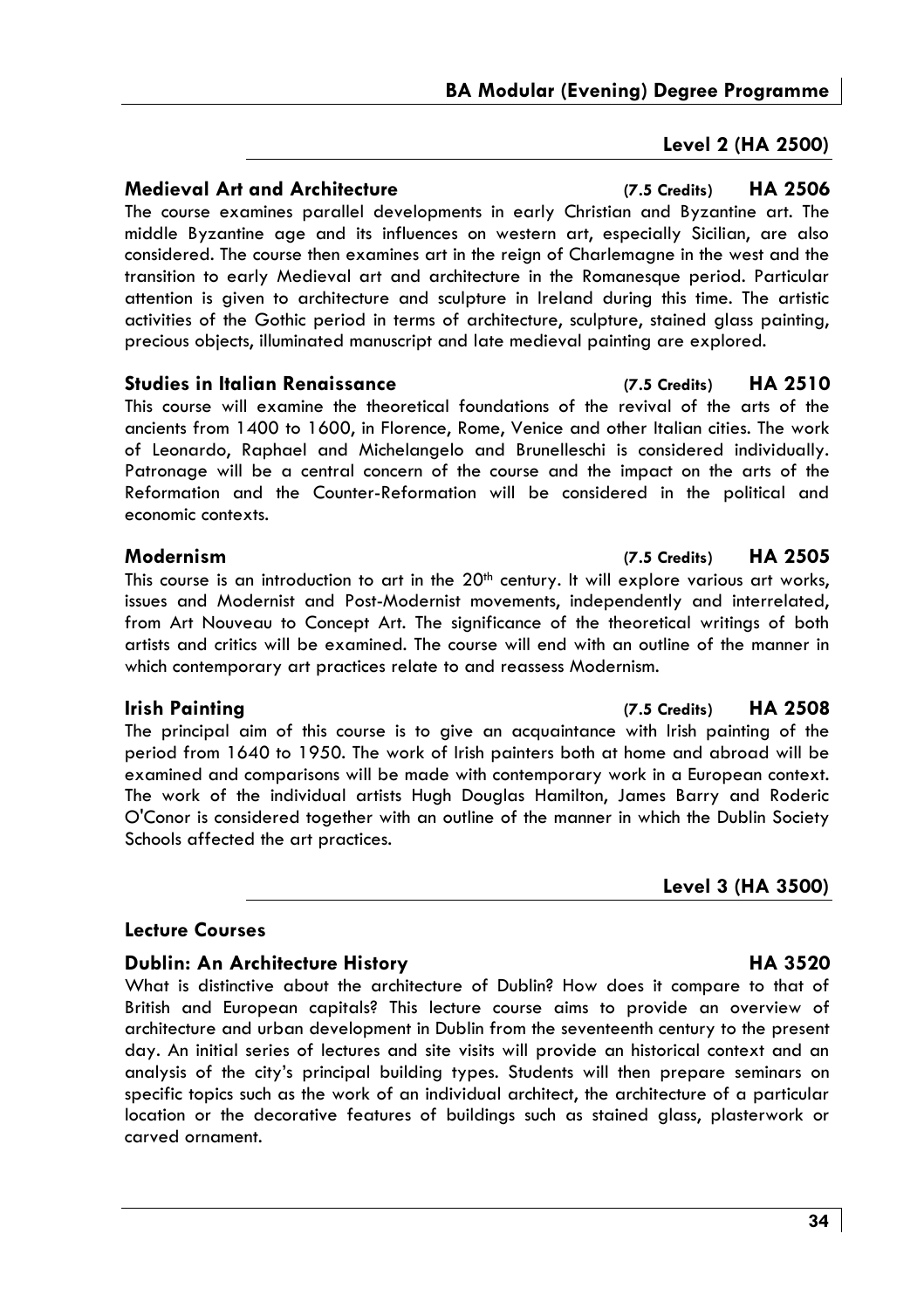## **Rembrandt in Context Context Context Context Context Context Context Context Context Context Context Context Context Context Context Context Context Context Context Context Context Context Context Context Context Context**

This course will assess the achievement of Rembrandt from a variety of approaches: artistic, social, cultural and economic. One of the seventeenth century's most prominent and versatile artists, Rembrandt established new pictorial strategies for portraying Amsterdam's newly enriched middle classes and created highly personalized Biblical images of unprecedented emotive power. Among the aspects of his career and output to be studied will be his workshop practices and training of pupils, his social and professional status, and his changing critical fortunes.

## **Seminar Courses**

## **The Grand Tour HA 3516**

This course will examine the expeditions of Irishmen to Italy in the eighteenth century. Amongst the topics to be covered will be the patronage and collecting activities of Grand Tourists, exemplified by Joseph Leeson and Lord Charlemont.

The work of Irish Artists in Italy, including Henry Trench, James Barry, Christopher Hewetson, Hugh Douglas Hamilton and Robert Fagan, will also be discussed. The course will also investigate the influence of the Grand Tour in Ireland and trace its effect on architecture, art, collecting and domestic ornament with particular reference to Castletown House, Co. Kildare, Russborough House, Co Wicklow and the Casino at Marino.

## **The Decorative Arts in Eighteenth-century Europe – the production and consumption of decorative art objects HA 3519**

This seminar will examine the production, retailing and consumption of luxury goods in eighteenth-century Europe. It will consider the range of stylistic developments, which affected the design and physical appearance of commodities like ceramics, glass and silver objects. Who were the arbiters of taste and fashion during this period? What was new? How did developments in terms of fashionable living generate keen demand for new categories of goods such as silver or ceramic tea wares?

The way in which luxury goods were manufactured, advertised and sold will be examined using both modern and eighteenth-century sources to develop a closer understanding of the objects.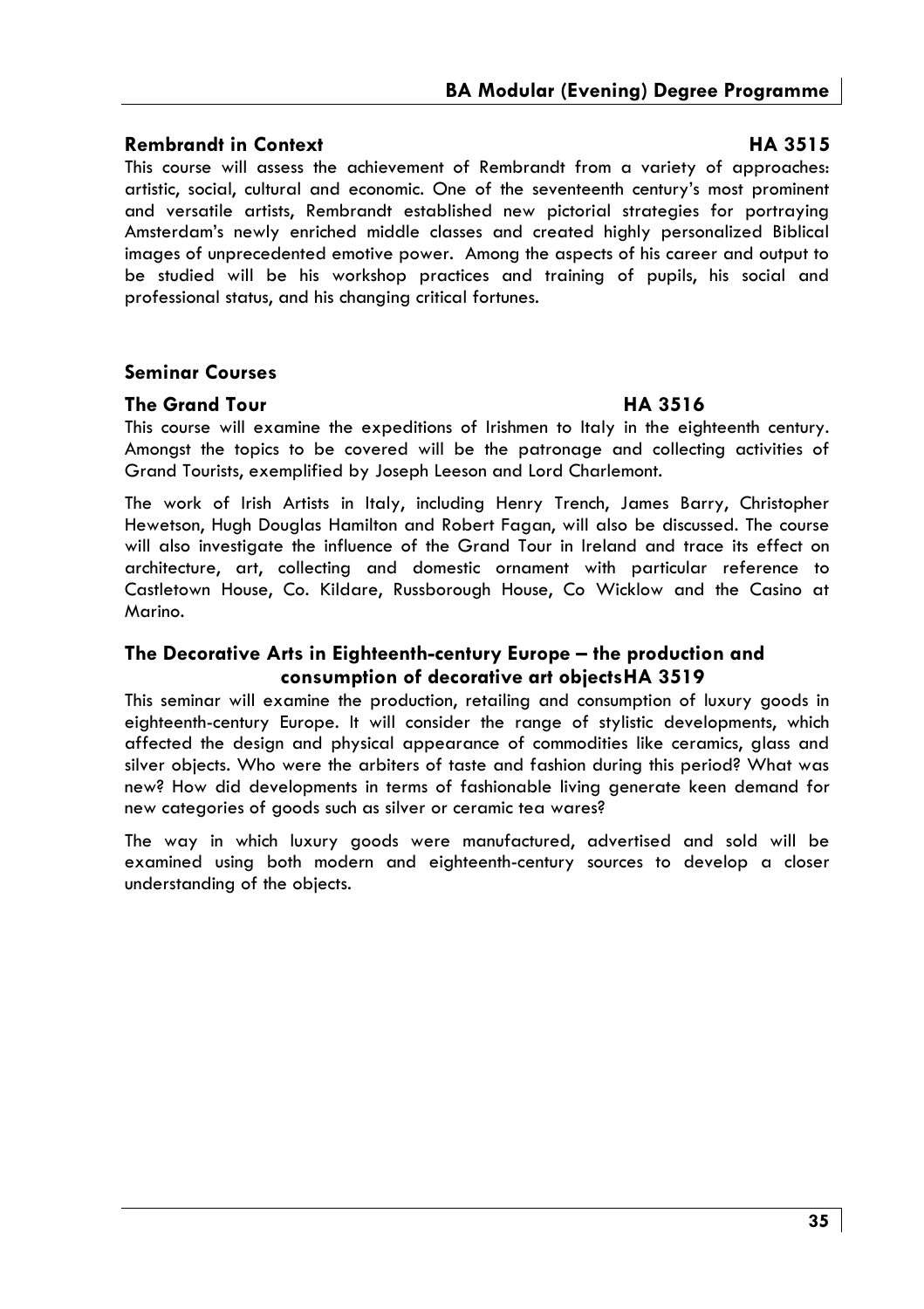## **History of Music**

## **Foundation Level (HMUS 1500) Semester 1:**

| HMUS 1501 | Medieval Period           |
|-----------|---------------------------|
| HMUS 1502 | <b>Renaissance Period</b> |
| HMUS 1503 | <b>Baroque Period</b>     |

## **Semester 2:**

| <b>HMUS 1504</b> | <b>Classical Period</b> |
|------------------|-------------------------|
| <b>HMUS 1505</b> | <b>Romantic Period</b>  |
| <b>HMUS 1506</b> | Modern Period           |

These courses will comprise a full Foundation Module of 30 credits.

|                  | Level 2                                                | (HMUS 2500)             |
|------------------|--------------------------------------------------------|-------------------------|
|                  | Genre, Ideology and Style in European Music, 1700-1900 |                         |
| <b>HMUS 2501</b> | Opera, c. 1800-1876                                    | $(7.5 \text{ credits})$ |
| <b>HMUS 2502</b> | The Baroque Oratorio and its Aftermath                 | $(7.5 \text{ credits})$ |
| <b>HMUS 2503</b> | The Symphony and the Concerto as Examples              |                         |
|                  | of the Classical Style                                 | $(7.5 \text{ credits})$ |
| <b>HMUS 2504</b> | Chamber Music in the Nineteenth Century                | $(7.5 \text{ credits})$ |

**Level 3 (HMUS 3500)** 

|                  | Studies in Analysis, Ethnomusicology, History and Criticism |                       |
|------------------|-------------------------------------------------------------|-----------------------|
| <b>HMUS 3501</b> | An Introduction to World Music                              | $(5$ credits)         |
| <b>HMUS 3502</b> | Special Topic (Seminar): The Art Song                       | $(5$ credits)         |
| <b>HMUS 3503</b> | Studies in Early Music, 1400-1600                           | $(5 \text{ credits})$ |
| <b>HMUS 3504</b> | An Introduction to Formal Analysis                          | $(5 \text{ credits})$ |
| <b>HMUS 3505</b> | Techniques of Composition in the Twentieth Century          | $(5 \text{ credits})$ |
| <b>HMUS 3506</b> | Historical Project (Research Essay)                         | $(5 \text{ credits})$ |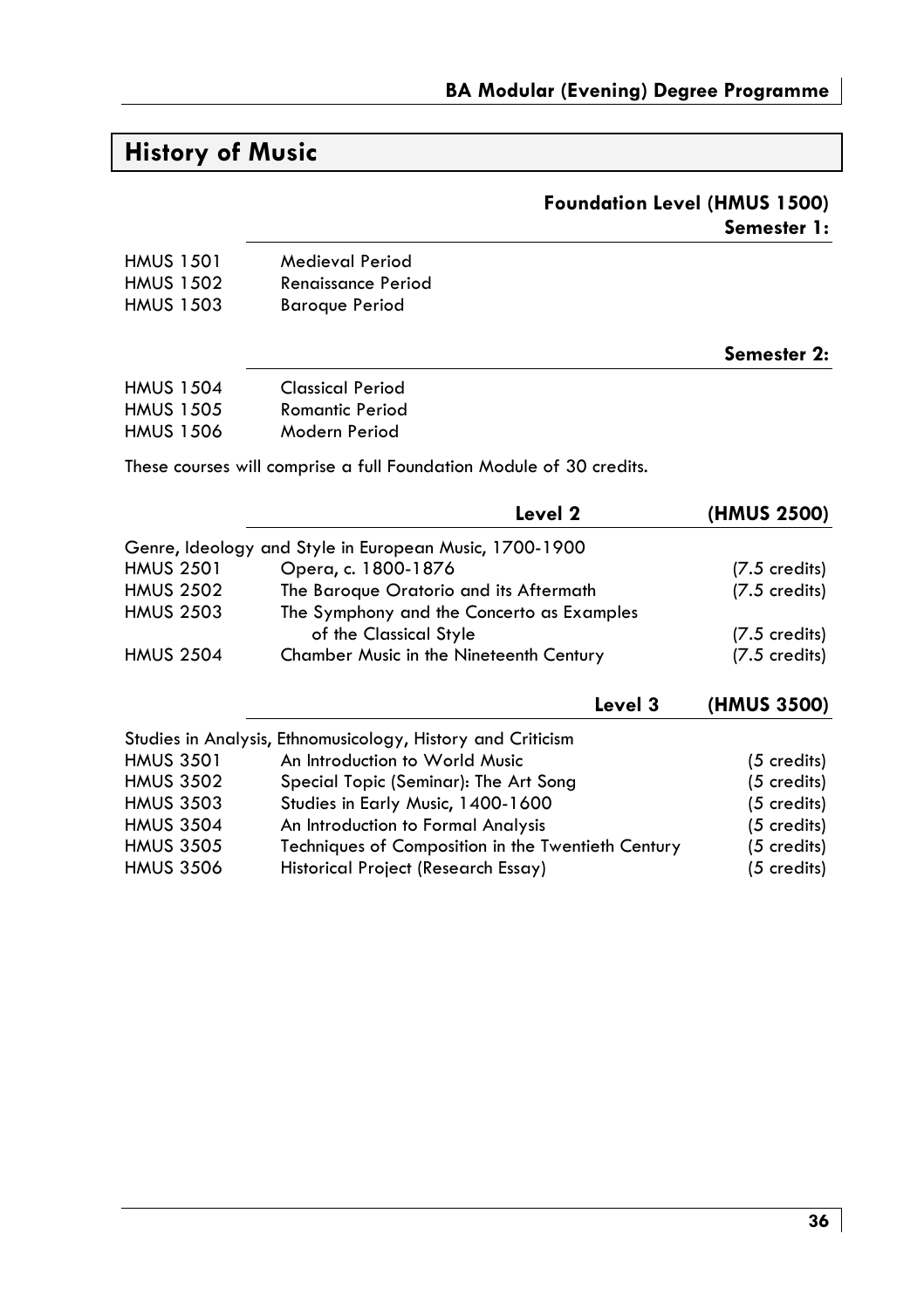## **Italian**

No prior knowledge of the language is required; beginners are given an intensive language course which aims to bring them up to the standard of non-beginners by the end of the Foundation Level and to allow them to cope with the demands of the various language and literature courses in Level 2 and Level 3.

The three-level Italian major programme is designed to make students proficient in the four language skills (reading, writing, listening and speaking) and to familiarise them with the history and culture of Italy from the Middle Ages to the present. Particular attention is paid to the culture of different periods and to ways of reading and interpreting literature. Booklists and further information about courses will be supplied by the School.

## **Foundation Level (ITAL 1500)**

The main emphasis in Foundation Level Italian is on language; three-quarters of all classes are language classes (grammar classes, reading classes, conversation classes and language laboratory sessions), and half the marks in the examination are allocated to language work. But courses are also given on the history of modern Italy and on twentieth-century texts, thus consolidating the student's grasp of the contemporary language.

There are normally separate language classes for beginners and non-beginners, but otherwise all students are taught together and take the same examination at the end of the year. This is because many students only discover their ability and interest in languages when they come to university. A proportion of the marks in the examination will be allocated to written work presented during the year. In order to be admitted to the examination, students must have attended all classes throughout the year and carried out all assignments.

## **Language Class ITAL 1501**

(Average 2.5 hours per week)

## **Conversation Class**  (1 hour per week)

**Language Laboratory**  (1 hour per week)

## *Lecture:* **Modern History and Literature**

(1 hour per week)

**Tutorial**  (Average half hour per week)

**Level 2 (ITAL 2500)** 

*Prerequisite: Completion of the Foundation Module in Italian* 

**Written and Spoken Language (12 credits) ITAL 2501**  (Average 2.5 hours per week)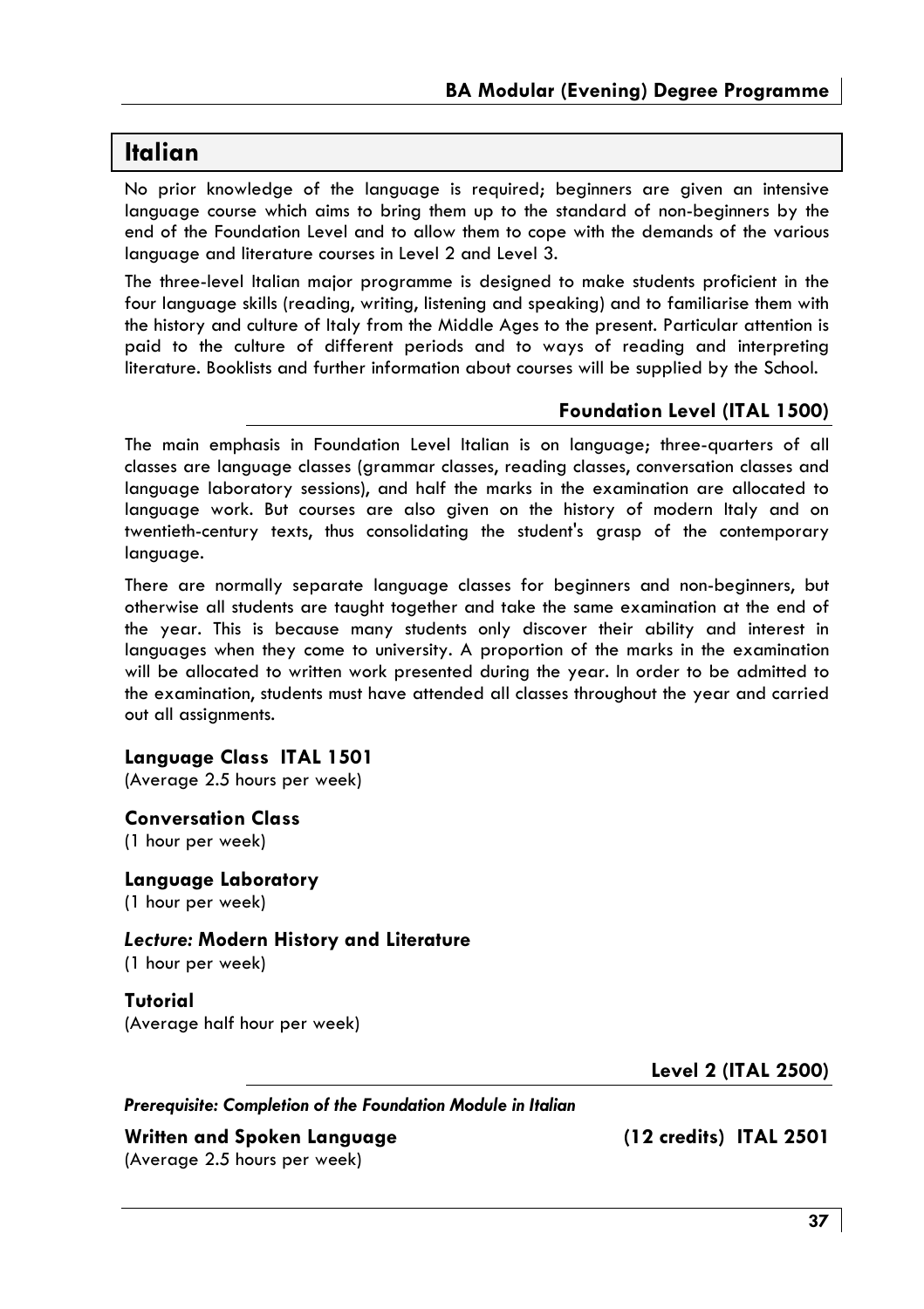| (1 hour per week)                                           | <b>Italian Language and Literary Culture</b>                               | $(6 \text{ credits})$  | <b>ITAL 2502</b>    |
|-------------------------------------------------------------|----------------------------------------------------------------------------|------------------------|---------------------|
| <b>Italian Literary Texts</b><br>(2 hours per week)         |                                                                            | (12 credits) ITAL 2503 |                     |
|                                                             | Fortnightly tutorials will be arranged.                                    |                        |                     |
|                                                             |                                                                            |                        | Level 3 (ITAL 3500) |
|                                                             | Prerequisite: Completion of Level 2 Italian                                |                        |                     |
| Written and Spoken Language<br>(Average 2.5 hours per week) |                                                                            | (12 credits) ITAL 3501 |                     |
|                                                             | <u>First semester only: three of the following (each 1 hour per week):</u> |                        |                     |
| <b>ITAL 3502</b>                                            | <b>Italian Syntax</b>                                                      |                        | (3 credits)         |
| <b>ITAL 3503</b>                                            | Dante, Purgatorio                                                          |                        | (3 credits)         |
| <b>ITAL 3504</b>                                            | <b>Renaissance Literature</b>                                              |                        | (3 credits)         |
| <b>ITAL 3505</b>                                            | Poetry and Drama in the Operatic Theatre                                   |                        | (3 credits)         |
| <b>ITAL 3506</b>                                            | Twentieth-century "Insular" Historical Fiction                             |                        | (3 credits)         |
| <b>ITAL 3507</b>                                            | Ungaretti and Montale                                                      |                        | (3 credits)         |
| <b>ITAL 3508</b>                                            | Selected Twentieth-century Women Writers                                   |                        | (3 credits)         |
|                                                             | Second semester only: three of the following (each 1 hour per week):       |                        |                     |
| <b>ITAL 3510</b>                                            | <b>Italian Sociolinguistics</b>                                            |                        | (3 credits)         |
| <b>ITAL 3511</b>                                            | Dante, Paradiso                                                            |                        | (3 credits)         |
| <b>ITAL 3512</b>                                            | The Renaissance in the Kingdom of Naples                                   |                        | (3 credits)         |
| <b>ITAL 3513</b>                                            | Eighteenth- and Early Nineteenth-century Literature                        |                        | (3 credits)         |
| <b>ITAL 3514</b>                                            | Leopardi                                                                   |                        | (3 credits)         |
| <b>ITAL 3515</b>                                            | <b>Modernist Fiction</b>                                                   |                        | (3 credits)         |
| <b>ITAL 3516</b>                                            | Selected Writings of Luigi Pirandello                                      |                        | (3 credits)         |

These one-semester courses are not all available in any one year. A few of them will be compulsory. Fortnightly tutorials will be arranged.

## **Italian Minor (30 credits)**

This course (Level 2 and Level 3) is the same as Italian Major Level 2. Both Level 2 and Level 3 of the Italian Minor (30 credits) course are taken in the same year – the year in which Italian Major Level 2 is offered.

## **Combination Module**

The following courses are "open", i.e. available to be taken as part of a "combination module" by any student within the Modular BA programme who meets the prerequisite, which unless otherwise stated is the completion of the Foundation Level module in Italian.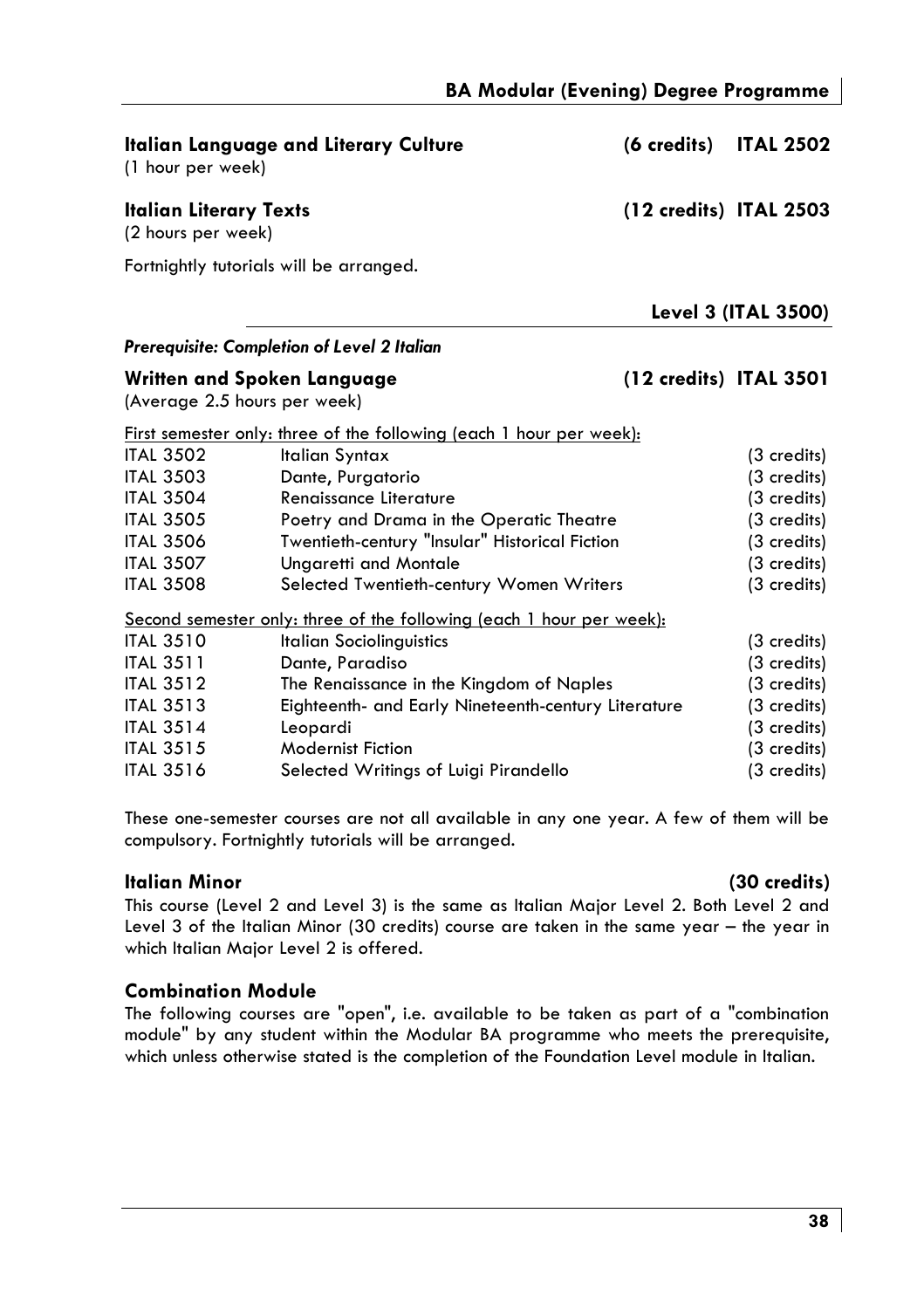| Italian Language and Literary Culture (2 semesters, 1 hour per week) (6 credits)                                            |                                             |  |
|-----------------------------------------------------------------------------------------------------------------------------|---------------------------------------------|--|
| Italian Literary Texts (2 semesters, 2 hours per week)                                                                      | $(12 \text{ credits})$                      |  |
|                                                                                                                             | First Semester only (each 1 hour per week): |  |
| Italian Syntax<br>(Prerequisite: Completion of Level 2 Italian or of Foundation Modules in both Italian and<br>Linguistics) | (3 credits)                                 |  |
| Dante, Purgatorio<br>(Prerequisite: Completion of ITAL 2503, Italian Literary Texts)                                        | (3 credits)                                 |  |
| <b>Renaissance Literature</b>                                                                                               | (3 credits)                                 |  |
| Poetry and Drama in the Operatic Theatre                                                                                    | (3 credits)                                 |  |
| Twentieth-century "Insular" Historical Fiction                                                                              | (3 credits)                                 |  |
| <b>Ungaretti and Montale</b>                                                                                                | (3 credits)                                 |  |
| <b>Selected Twentieth-century Women Writers</b>                                                                             | (3 credits)                                 |  |

## **Second Semester only (each 1 hour per week):**

| Italian Sociolinguistics<br>(3 <sub>credits</sub> )<br>(Prerequisite: Completion of Level 2 Italian or of Foundation Modules in both Italian and<br>Linguistics) |             |  |
|------------------------------------------------------------------------------------------------------------------------------------------------------------------|-------------|--|
| Dante, Paradiso<br>(Prerequisite: 3 credits for Dante, Purgatorio)                                                                                               | (3 credits) |  |
| The Renaissance in the Kingdom of Naples                                                                                                                         | (3 credits) |  |
| <b>Eighteenth and Early Nineteenth-century Literature</b>                                                                                                        | (3 credits) |  |
| Leopardi                                                                                                                                                         | (3 credits) |  |
| <b>Modernist Fiction</b>                                                                                                                                         | (3 credits) |  |
| Selected Writings of Luigi Pirandello                                                                                                                            | (3 credits) |  |
| .                                                                                                                                                                |             |  |

These courses are not all available in any one year.

## **Linguistics**

Linguistics is concerned with the study of language, what are its building blocks and how they are arranged; how it evolves through time; how it is acquired; and how it is used. Because language pervades most aspects of human behaviour, Linguistics inevitably overlaps (or interfaces) with a broad range of subject areas in Arts, Humanities and Sciences, ranging from (Foreign) Languages and Cultures to Psychology, Philosophy and Sociology, Computer Science, Cognitive Science, Speech Therapy and others. The School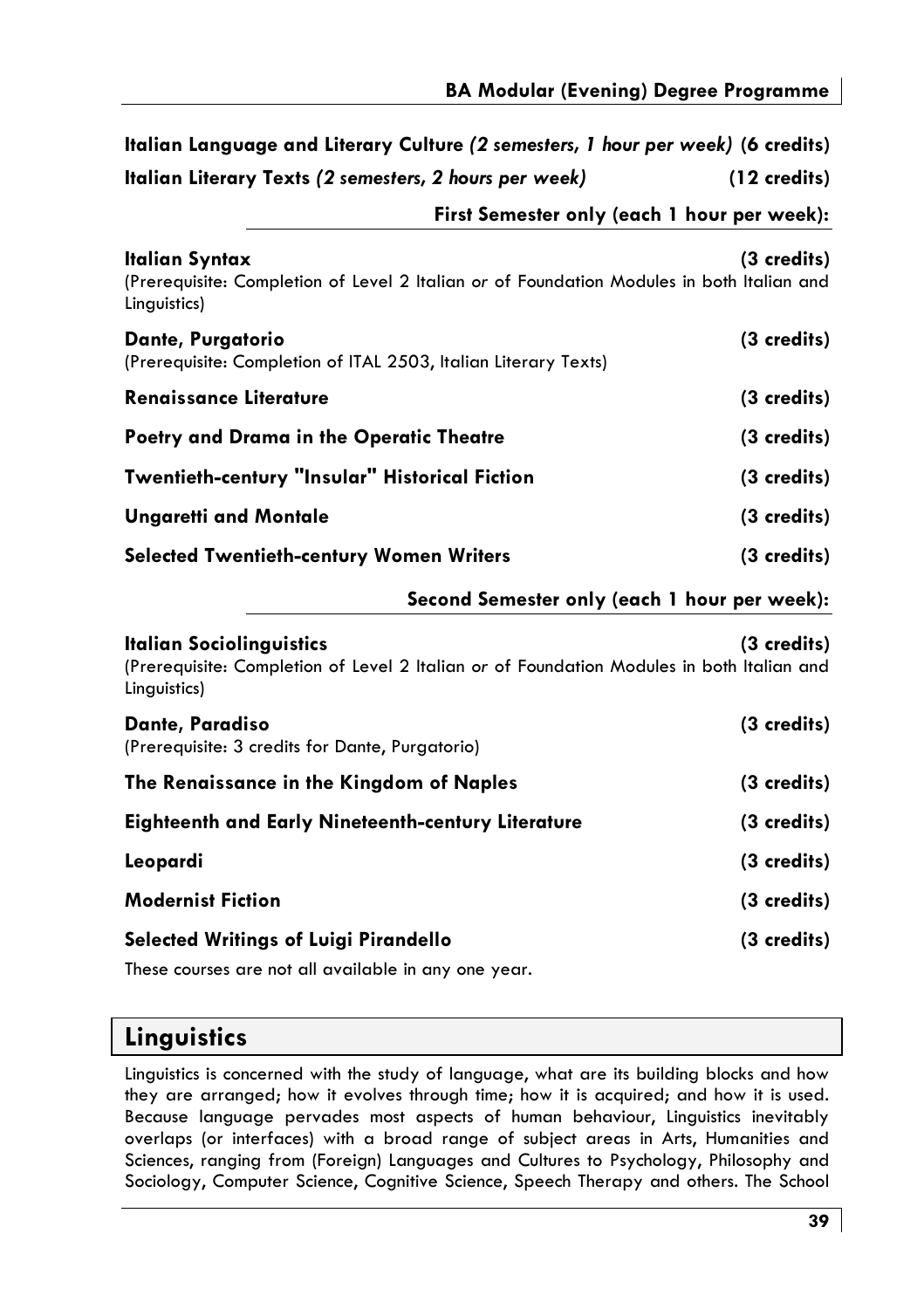of Irish, Celtic Studies, Irish Folklore and Linguistics aims to offer courses in most major areas within Linguistics, and in as many interface areas as possible.

## **Foundation Level (LING 1500)**

Foundation level courses are all introductory in content, designed for students with little or no prior knowledge of Linguistics. Collectively, they are intended to cover as many specialised areas as possible, with the aim of providing students with a good overview of the subject.

## **Sounds and Sound Structures (4.5 credits) LING 1520**

This course is an introduction to the areas of Linguistics that deal with the study of the sounds found in human languages (Phonetics), and their distribution in particular languages (Phonology). The first part of the course includes an examination of the parts of the human anatomy involved in the production of sounds (speech organs), and their role in the production of particular sounds (how sounds are produced). This part also includes an introduction to a system of representing sounds with symbols, called the International Phonetic Alphabet (IPA), which avoids the shortcomings that characterise writing systems. The second part deals with how particular languages select a sub-group of the group of possible human sounds, and organise them into particular structures.

## **Language Use and Communication (3 credits) LING 1521**

This course investigates how language is used and manipulated to achieve the desired effects in various forms of communication, taking into consideration the medium of delivery, the setting, the nature of the audience, among other things. The medium of delivery can vary along broader categories such as spoken versus written language and words versus images, as well as along more specific categories that involve newspapers, television, e-mail…etc. The setting can vary along broader dimensions such as formal versus informal, and specific categories such as a lecture hall, a studio...etc. Finally, the nature of the audience can vary along dimensions such as mass versus specialised/professional, among others. One of the main objectives of the course is to identify the strategies used in communication and examine to what extent they are influenced by parameters such as the medium of delivery, the setting, and the nature of the audience.

## **Word Structure and Meaning (4.5 credits) LING 1522**

This course is an introduction to the area of Linguistics that deals with the derivation of complex words from smaller bits of language, and how different combinations lead to different word meanings (Morphology), e.g. rice-pudding is a type of pudding whereas pudding-rice is a type of rice. While languages differ with respect to how they derive complex words, the limits they place on the complexity of words (word size), and the way bits of language are ordered inside a complex word, there are similarities across them that shed significant light on the nature of language.

## **Languages of the World (3 credits) LING 1523**

This course is an introduction to the area of Linguistics that deals with the classification of languages. Languages can be grouped along two major dimensions. One dimension relates to whether a group of languages can be traced back to a common ancestor language (Genetic Classification). In this type of classification the emphasis is on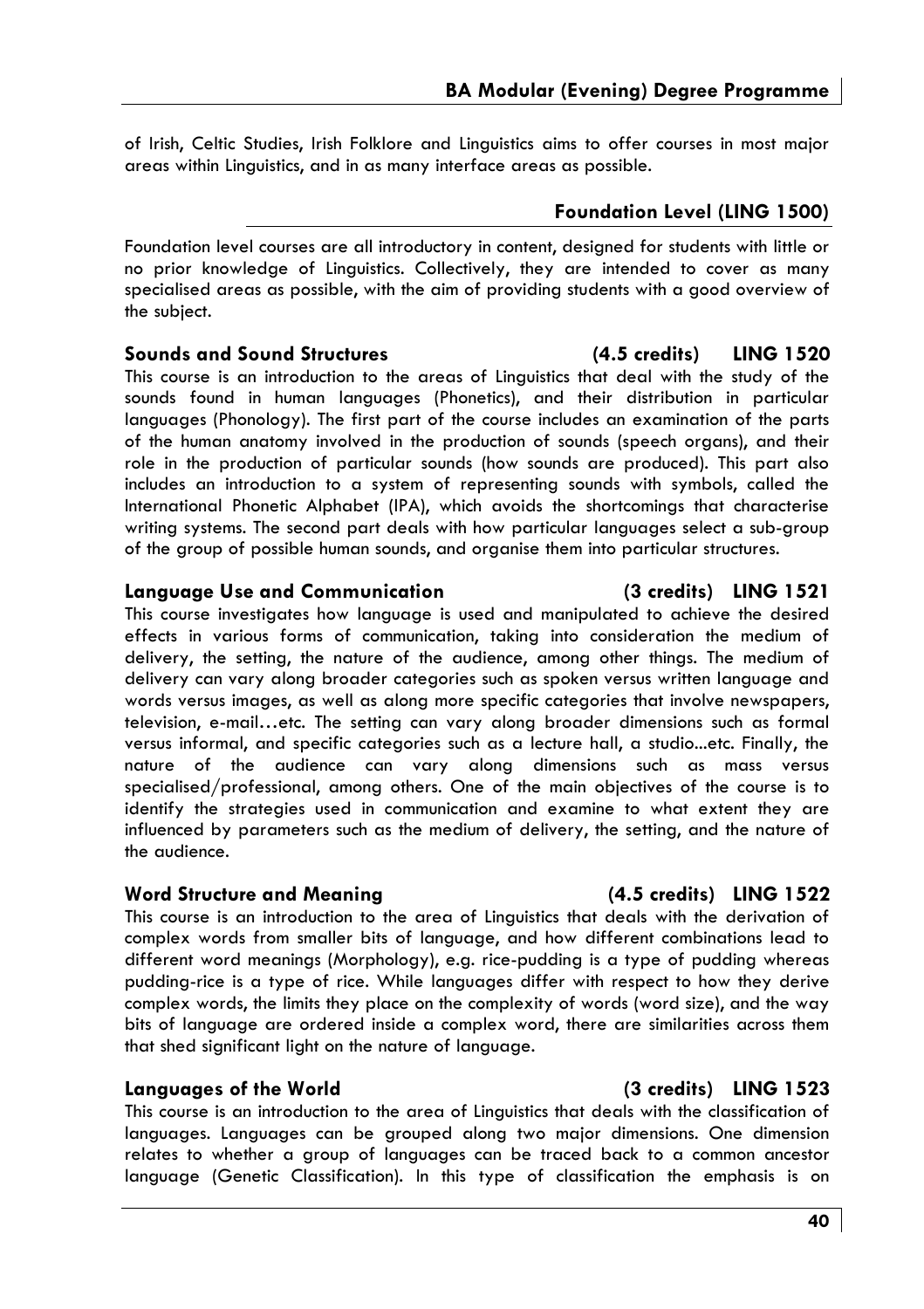identifying the methods used in linking languages together, and uncovering the historical processes responsible for divergence from a common ancestor language (Historical Linguistics). The other dimension relates to whether a group of languages exhibit similarities relating to sound systems, word formation patterns, and word order patterns in sentences, among other things (Typological Classification).

This course is an introduction to the area of Linguistics that concerns itself with the study of language disorders (Neurolinguistics). The overall objective is to see how linguistic concepts and analytical tools are necessary for a proper understanding of the various patterns of language breakdown (types of disorders), and conversely, how the patterns of language breakdown shed light on our understanding of how language works and how it is represented in the mind/brain. The disorders discussed range from genetically determined disorders (such as Specific Language Impairment (SLI), which affect children acquiring their first language, to disorders acquired as a consequence of trauma to the language centres of the brain (such as Anomia and Agrammatism in Broca's Aphasia), which affect individuals who previously had a normally functioning language.

## **Language in Social Context (4.5 credits) LING 1525**

This course is an introduction to the area of Linguistics that deals with language in relation to social and cultural contexts (Sociolinguistics). It examines how language is used and perceived in relation to a number of social and cultural variables, including the following: regional and social variation; gender differences; bilingual and multilingual settings; language choice; languages in contact; language change; language death; and language attitudes and stereotypes.

## **Language Development (3 credits) LING 1526**

This course is an introduction to the area of Linguistics that deals with language development (or Language Acquisition). It examines both first language acquisition from birth and second language acquisition by individuals who already have a complete first language. Among other things, it includes a survey of known milestones in first and second language acquisition, and compares them with the aim of identifying similarities and differences. The answer to the question whether first and second language acquisition are fundamentally the same or involve entirely different mechanisms sheds significant light not only on how language develops but also on the questions whether there are biological, psychological and maybe also social constraints on its development.

## **Sentence Structure and Meaning (4.5 credits) LING 1527**

This course is an introduction to the area of Linguistics that deals with how words are organised into phrases and phrases into sentences (Syntax), and how different patterns of organisation and different structures are associated with different meanings. For example, the sentence 'he kicked the bucket' can have the idiomatic meaning 'he died' in addition to the literal meaning. In contrast, the sentence 'the bucket was kicked by him' can only have the literal meaning even though it is made up of basically the same content words. Why?

Please consult the Course Syllabus Booklet for semester and course descriptions.

## **Language Disorders (3 credits) LING 1524**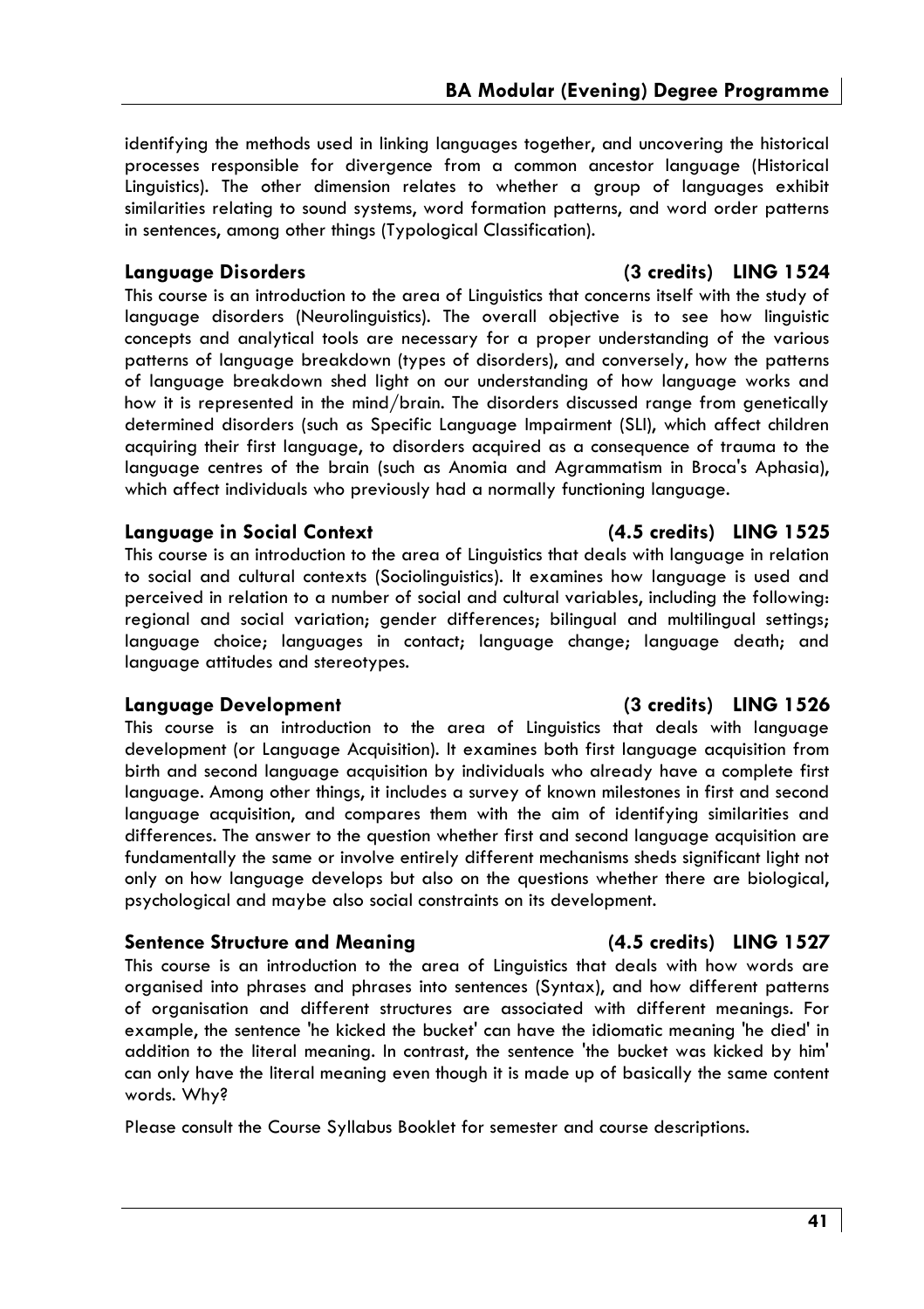| <b>LING 2520</b> | Phonology II                      | $(4.5 \text{ credits})$ |
|------------------|-----------------------------------|-------------------------|
| <b>LING 2521</b> | Language Evolution                | (3 credits)             |
| <b>LING 2522</b> | Syntax II                         | $(4.5 \text{ credits})$ |
| <b>LING 2523</b> | English as a Global Language      | (3 credits)             |
| <b>LING 2524</b> | <b>Semantics</b>                  | $(4.5 \text{ credits})$ |
| <b>LING 2525</b> | Minority and Endangered Languages | (3 credits)             |
| <b>LING 2526</b> | Language Variation and Change     | $(4.5 \text{ credits})$ |
| <b>LING 2527</b> | Language in Mind                  | (3 credits)             |

## **Level 2 (LING 2500)**

Please consult the Course Syllabus Handbook for semester and course descriptions.

|                  |                                   | Level 3 (LING 3500)     |
|------------------|-----------------------------------|-------------------------|
| <b>LING 3520</b> | Morphology                        | $(4.5 \text{ credits})$ |
| <b>LING 3521</b> | Language, Power and Identity      | (3 credits)             |
| <b>LING 3522</b> | Pragmatics                        | $(4.5 \text{ credits})$ |
| <b>LING 3523</b> | <b>First Language Acquisition</b> | (3 credits)             |
| <b>LING 3524</b> | Phonology III                     | $(4.5 \text{ credits})$ |
| <b>LING 3525</b> | Language Impairment               | (3 credits)             |
| <b>LING 3526</b> | Syntax III                        | $(4.5 \text{ credits})$ |
| <b>LING 3527</b> | Second Language Acquisition       | (3 credits)             |
|                  |                                   |                         |

Please consult the Course Syllabus Handbook for semester and course descriptions.

## **Mathematical Studies**

Note: Mathematical Studies may not be offered unless at least twenty students register to read it at Foundation Level.

Each course is assigned 7.5 credits and consists of 24 lectures and 6 tutorials. Final examinations for each course are given at the end of the semester.

## **Foundation Level (MST 1500)**

## **Calculus of a Single Real Variable I MST 1501**

## **Calculus of a Single Real Variable II** MST 1502

Limits of functions, continuous functions, differentiation of trigonometric and hyperbolic functions, the chain rule, implicit differentiation, optimisation problems, curve sketching, definite and indefinite, methods of integration, the fundamental theorem of calculus, and applications of integration.

## **Number Theory and Combinatorics MST 1503 MST 1503**

Combinations and permutations, counting arguments, modular arithmetic, Euclidean algorithm, Chinese remainder theorem, Fermat and Euler's theorems, fundamental theorem of arithmetic, the integers are a principal ideal domain, quotients of the integers, construction of field of  $\rho$  elements.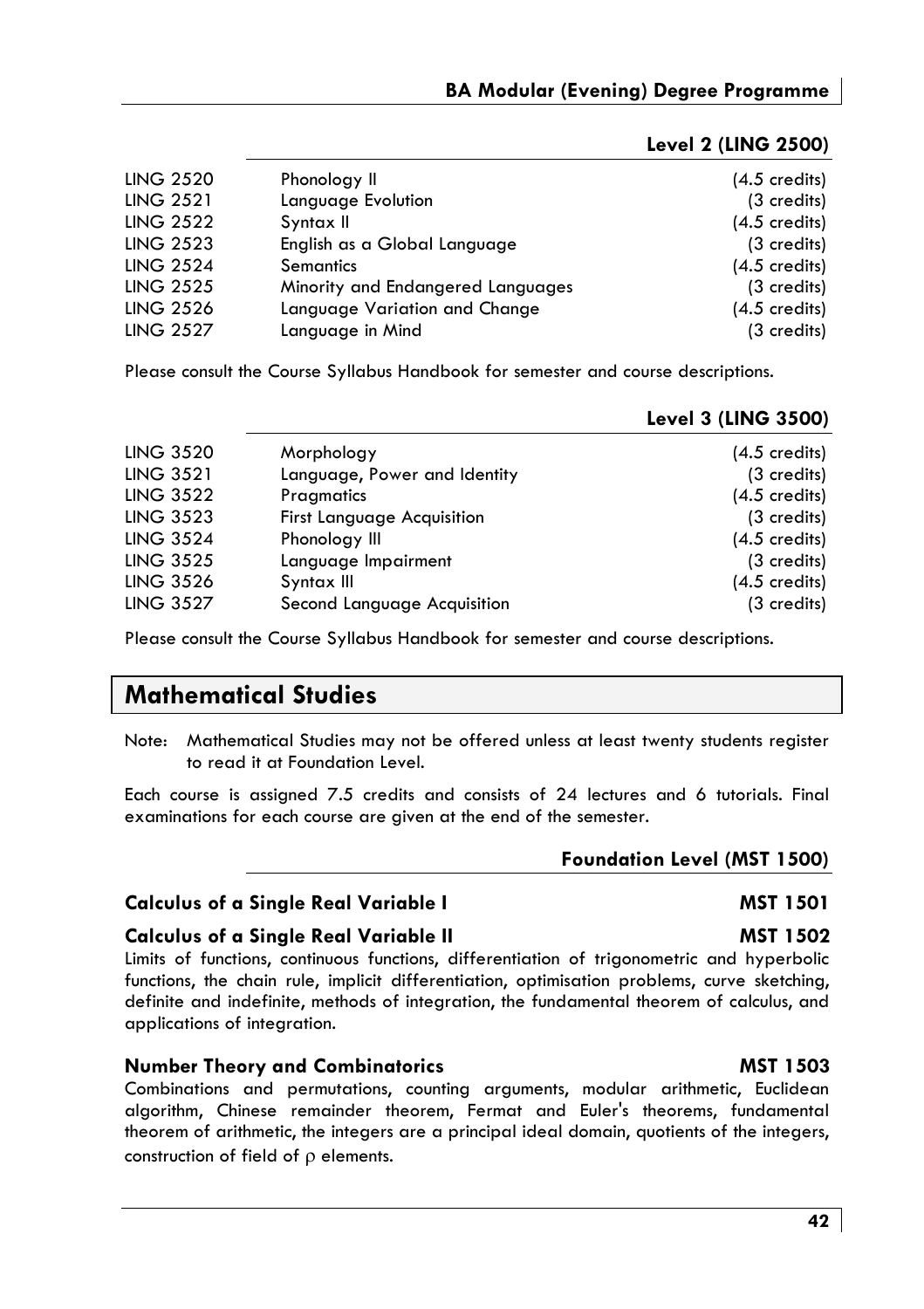## **Matrix Algebra MST 1505**

The solution of systems of linear equations, the algebra of matrices, calculation and properties of determinants, vectors in two and three dimensions.

## **Level 2 (MST 2500)**

## **Calculus of Several Variables MST 2501**

Functions of two or more independent variables, limits and continuity, partial derivatives, differentiability, linearisation and differentials, the chain rule, maxima, minima and saddle points, Lagrange multipliers, line integrals, double integrals, triple integrals, change of variables.

## **Sequences and Series MST 2502 and Series MST 2502**

Limits of sequences of numbers, infinite series, the comparison, integral, ratio and root tests, alternating series, absolute convergence, power series, Taylor series and Maclaurin series, remainders.

## **Foundations of Analysis** MST 2504

The real numbers, continuous functions, the intermediate value theorem, the mean value theorem, Riemann integral.

## **Linear Algebra MST 2505**

General vector spaces, subspaces, linear independence, basis and dimension, inner product spaces, length and angle in inner product spaces, orthnonormal bases, Gram-Schmidt process, co-ordinates, change of basis, eigenvalues and diagonalisation of matrices, complex vector spaces.

## **Algebraic Structures I** MST 2506

The field of real numbers, the ring of integers, the ring of integers modulo m. Complex numbers, polar representation of complex numbers, de Moivre's theorem, quaternions. Equivalence relations, groups, permutation groups, subgroups, cosets, Lagrange's theorem, homomorphisms, normal subgroups, the Homomorphism theorem.

## Mathematics of Finance **Mathematics of Finance** MST 2503

Rates of interest, annuities, discount, capital redemption policies, fixed-interest securities, immunisation, stochastic interest rates.

## **Level 3 (MST 3500)**

## **Metric Spaces** MST 3501

Topology of the real line, Euclidean spaces, normed spaces, metric spaces, open and closed sets, complete spaces, compact spaces, fixed-point theorem for a contraction, connected spaces.

## **Complex Analysis MST 3502 MST 3502**

Differentiation, integration, Taylor series, harmonic functions, Liouville's theorem, fundamental theorem of algebra, Cauchy's residue theorem with applications.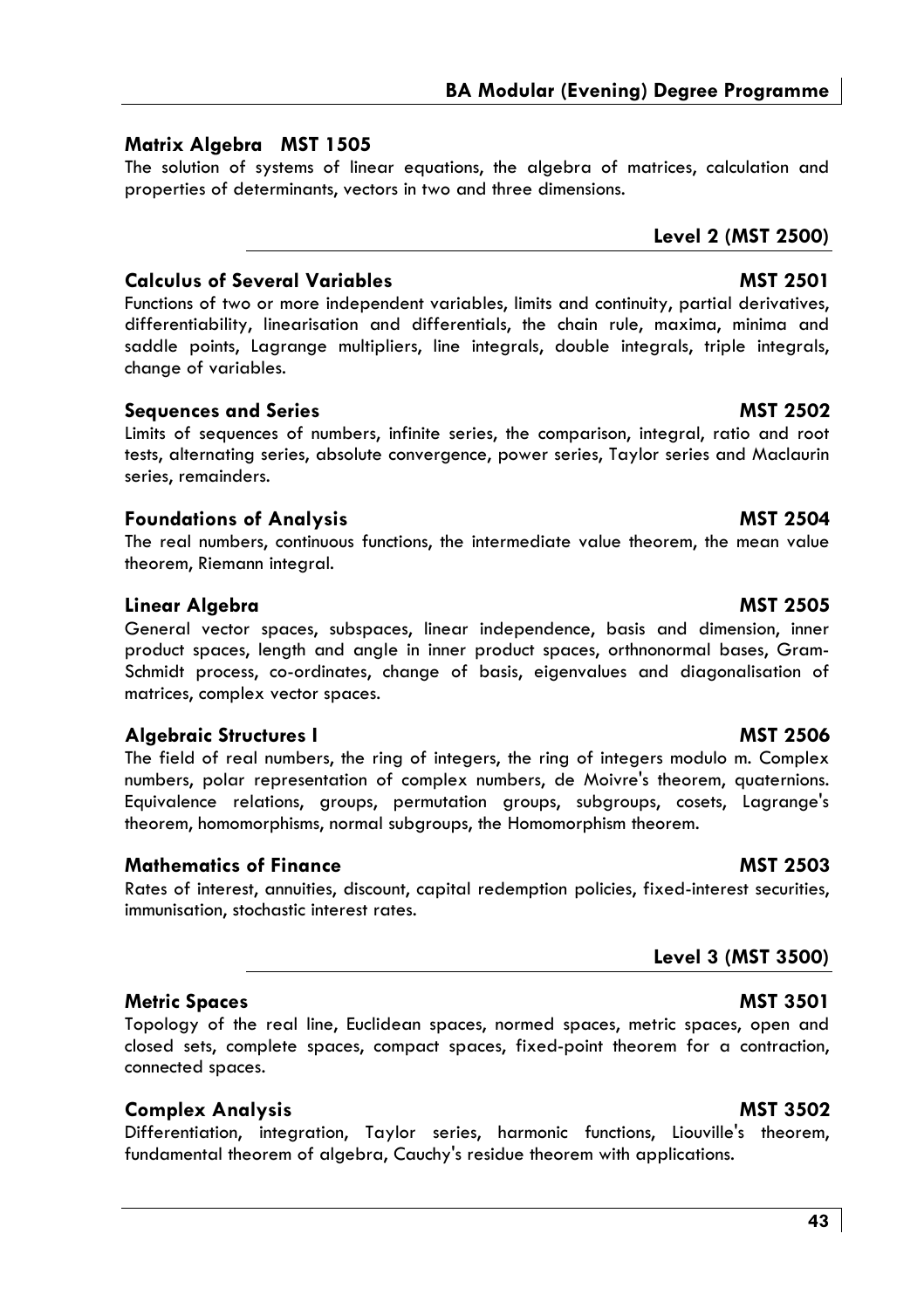## **Graph Theory MST 3503**

Paths and circuits, trees, cut sets, planar and dual graphs, matrix presentation, directed graphs, algorithms.

## **Algebraic Structures II** MST 3504

Groups, properties and examples, including permutation groups, symmetry groups, matrix groups, rings and fields, properties and examples.

## **Differential Geometry MST 3505**

Curves in 3-space, Frenet-Serret equations, curvature, torsion, surfaces in 3- space, tangent space, first and second fundamental forms, normal and geodesic curvature of curves in a surface, Weingarten map, Gaussian curvature, theorema egregium.

## **History of Mathematics** MST 3506

Topics chosen from: Greek mathematics, geometry, algebra and analysis, Cartesian geometry, non-Euclidean geometry.

## **An Nua-Ghaeilge**

Is é a thuigtear leis an Nua-Ghaeilge, an teanga Ghaeilge atá á labhairt agus á scríobh in Éirinn ó 1200 i leith, agus déantar staidéar acadúil i Roinn na Nua-Ghaeilge ar an teanga agus ar an litríocht seo. Sa chéad bhliain déantar staidéar ar chúlra agus ar oidhreacht na Nua-Ghaeilge maraon le staidéar téacsúil ar an scríbhneoireacht chomhaimseartha. Sa dara agus sa tríú bliain déantar cúrsa leanúnach céime i léann na Gaeilge idir theanga is litríocht.

Más duine tú a bhfuil spéis agat i labhairt, i scríobh agus i léamh na Gaeilge, beidh tú in ann taitneamh agus tairbhe a bhaint as an gcúrsa. Is í an Ghaeilge gnáth-theanga na Roinne, agus is trí Ghaeilge a dhéantar an teagasc iomlán, mar sin beidh ort cumas áirithe a bheith agat sa teanga ón tús. Cuireann an Roinn gach cabhair ar fáil do mhic léinn i rith na bliana chun cur lena gcumas i labhairt agus i scríobh na teanga. Bíonn ranganna gramadaí agus comhrá ann do ghrúpaí beaga agus tá cnuasach ábhar sa Teanglann (seomra B205-B207), idir sheanchas, cheol is amhránaíocht ón uile cheantar Gaeltachta. Lena chois sin, cuirtear cabhair airgid ar fáil do mhic léinn chun tréimhse a chaitheamh sa Ghaeltacht.

|  |  |  | An Chéad Bhliain (IR 1500) |
|--|--|--|----------------------------|
|  |  |  | An Chéad Sheimeastar:      |

## **Labhairt na Gaeilge I IR 1501**

Cleachtaí comhrá is foghraíochta sa teanglann.

## **Scríbhneoireacht an lae inniu I IR 1502**

Déantar staidéar is anailís chriticiúil ar fhoirmeacha difriúla den scríbhneoireacht nuaaoiseach idir phrós is fhilíocht.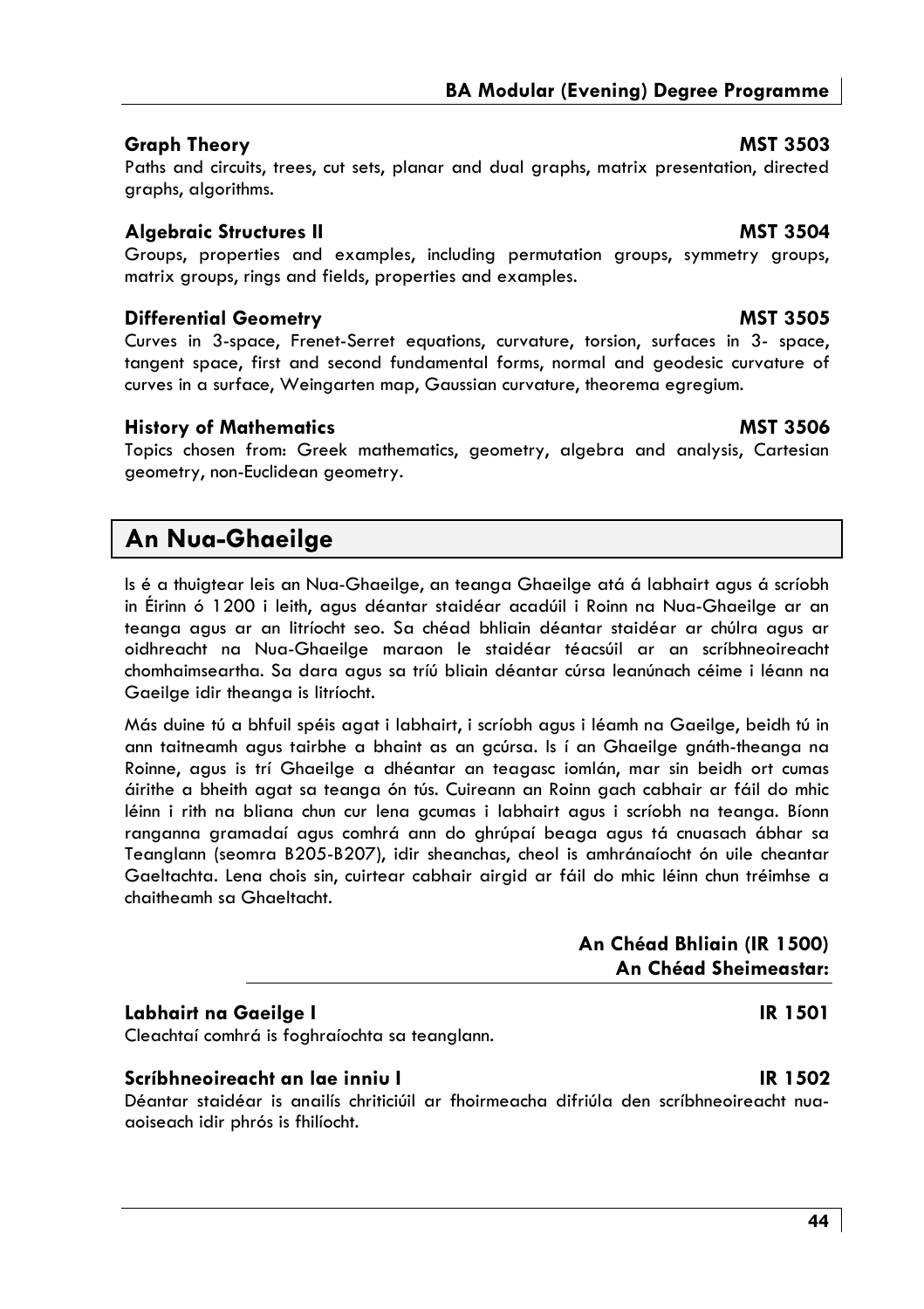## **BA Modular (Evening) Degree Programme**

## **Oidhreacht na Gaeilge I IR 1503**

Déantar staidéar ar ghnéithe den oidhreacht theanga is litríochta a tháinig anuas is atá fós beo. Sa chúrsa seo déantar staidéar faoi leith ar shloinnte is ar logainmneacha na Gaeilge.

## **Scríobh na Gaeilge I IR 1504**

Cleachtaí gramadaí is cumadóireachta i ranganna teagaisc.

## **Cúlra na nualitríochta I IR 1505**

Déantar staidéar ar shaothrú na nualitríochta Gaeilge ó 1822 i leith; ar na fadhbanna is na haighnis a d'éirigh agus ar an bplé criticiúil a rinneadh ag an am.

**An Dara Seimeastar:** 

## **Labhairt na Gaeilge II** IR 1506

Cleachtaí comhrá is foghraíochta sa teanglann.

## **Scríbhneoireacht an lae inniu II IR 1507**

Leantar den staidéar is den anailís chriticiúil ar fhoirmeacha difriúla den scríbhneoireacht nua-aoiseach idir phrós is fhilíocht.

## **Oidhreacht na Gaeilge II IR 1508**

Déantar staidéar ar ghnéithe den oidhreacht teanga is litríochta a thánaig anuas is atá fós beo. Sa chúrsa seo déantar staidéar faoi leith ar no hamhráin ghrá.

## **Scríobh na Gaeilge II IR 1509**

Cleachtaí gramadaí is cumadóireachta i ranganna teagaisc.

## **Cúlra na nualitríochta II IR 1510**

Déantar staidéar ar fhás is ar fhorbairt an ghearrscéil sa Nua-Ghaeilge, go háirithe ar shaothar Uí Chonaire is Mhic Phiarais.

## **An Dara Bliain (IR 2500)**

Réamhriachtanais: Ní mór cúrsa na chéad bhliana a dhéanamh ina iomláine sarar féidir clárú in aon chúrsa sa dara nó sa tríú bliain. Cuirfear in iúl i dtús na bliana cé na haonaid a bheidh ar fáil.

## **An Chéad Sheimeastar:**

| IR 2501 | Labhairt na Gaeilge I            | (2.5 chreidiúint) |
|---------|----------------------------------|-------------------|
| IR 2502 | Scríobh na Gaeilge I             | (2.5 chreidiúint) |
| IR 2503 | An Nualitríocht I                | (2.5 chreidiúint) |
| IR 2504 | An Litríocht Bhéil I             | (2.5 chreidiúint) |
| IR 2505 | Litríocht na Gaeilge 1600-1900 I | (2.5 chreidiúint) |
| IR 2506 | An Ghaeilge Chlasaiceach I       | (2.5 chreidiúint) |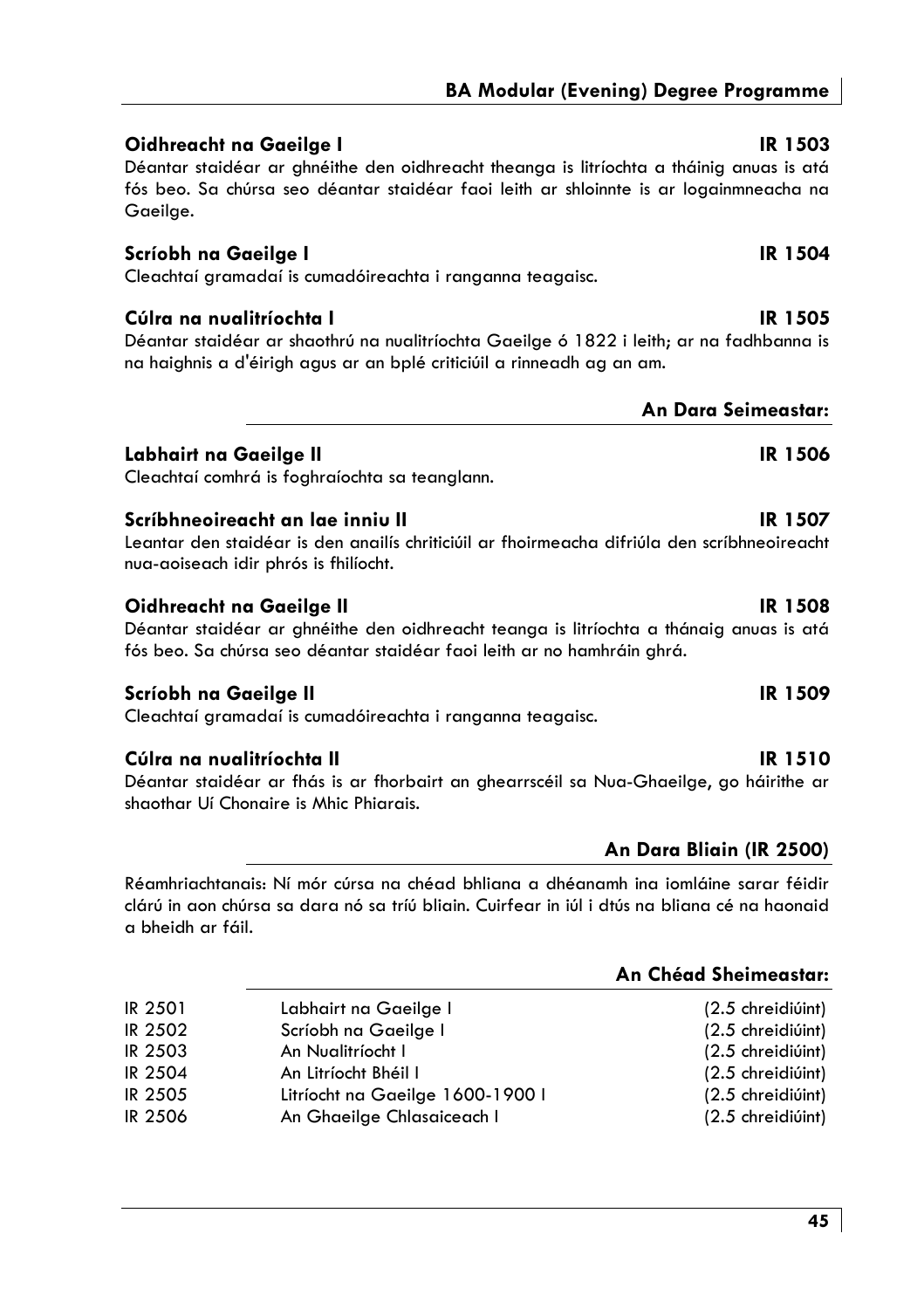## **An Dara Seimeastar:**

| IR 2507 | Labhairt na Gaeilge II            | (2.5 chreidiúint) |
|---------|-----------------------------------|-------------------|
| IR 2508 | Scríobh na Gaeilge II             | (2.5 chreidiúint) |
| IR 2509 | Litríocht na Gaeilge 1600-1900 II | (2.5 chreidiúint) |
| IR 2510 | An Nualitríocht II                | (2.5 chreidiúint) |
| IR 2511 | An Litríocht Bhéil II             | (2.5 chreidiúint) |
| IR 2512 | An Ghaeilge Chlasaiceach II       | (2.5 chreidiúint) |

## **An Tríú Bliain (IR 3500)**

**An Chéad Sheimeastar:** 

Réamhriachtanais: Ní mór cúrsa na chéad bhliana a dhéanamh ina iomláine sarar féidir clárú in aon chúrsa sa dara nó sa tríú bliain. Cuirfear in iúl i dtús na bliana cé na haonaid a bheidh ar fáil.

|                |                                      | An Chega Sheimeasian |
|----------------|--------------------------------------|----------------------|
| IR 3501        | Labhairt na Gaeilge III              | $(2.5$ chreidiúint)  |
| IR 3502        | Scríobh na Gaeilge III               | (2.5 chreidiúint)    |
|                | agus ceithre cinn de na haonaid seo: |                      |
| IR 3503        | An Nualitríocht III                  | (2.5 chreidiúint)    |
| IR 3504        | An Litríocht Bhéil III               | (2.5 chreidiúint)    |
| IR 3505        | Stair na Gaeilge I                   | (2.5 chreidiúint)    |
| IR 3507        | An Ghaeilge Chlasaiceach III         | (2.5 chreidiúint)    |
| IR 3513        | Scileanna aistriúcháin               | (2.5 chreidiúint)    |
| IR 3517        | Litríocht na Gaeilge 1600-1900 III   | (2.5 chreidiúint)    |
|                |                                      | An Dara Seimeastar:  |
| <b>IR 3508</b> | Labhairt na Gaeilge IV               | (2.5 chreidiúint)    |
| <b>IR 3509</b> | Scríobh na Gaeilge IV                | (2.5 chreidiúint)    |
|                | agus ceithre cinn de na haonaid seo: |                      |
| <b>IR 3506</b> | Teoiricí Critice I                   | (2.5 chreidiúint)    |
| IR 3510        | An Nualitríocht IV                   | (2.5 chreidiúint)    |
| IR 3511        | An Litríocht Bhéil IV                | (2.5 chreidiúint)    |
| IR 3512        | Stair na Gaeilge II                  | (2.5 chreidiúint)    |
|                |                                      |                      |
| IR 3514        | An Ghaeilge Chlasaiceach IV          | (2.5 chreidiúint)    |
| IR 3518        | Litríocht na Gaeilge 1600-1900 IV    | (2.5 chreidiúint)    |

## **Philosophy**

## **Foundation Level (PHIL 1500)**

The object of Foundation Level is to introduce students to the study of philosophy through the critical study of ideas and forms of philosophical argumentation. The origins of philosophy will be examined along with a broad historical introduction to the development of western philosophy. Participation in tutorials and essay writing is an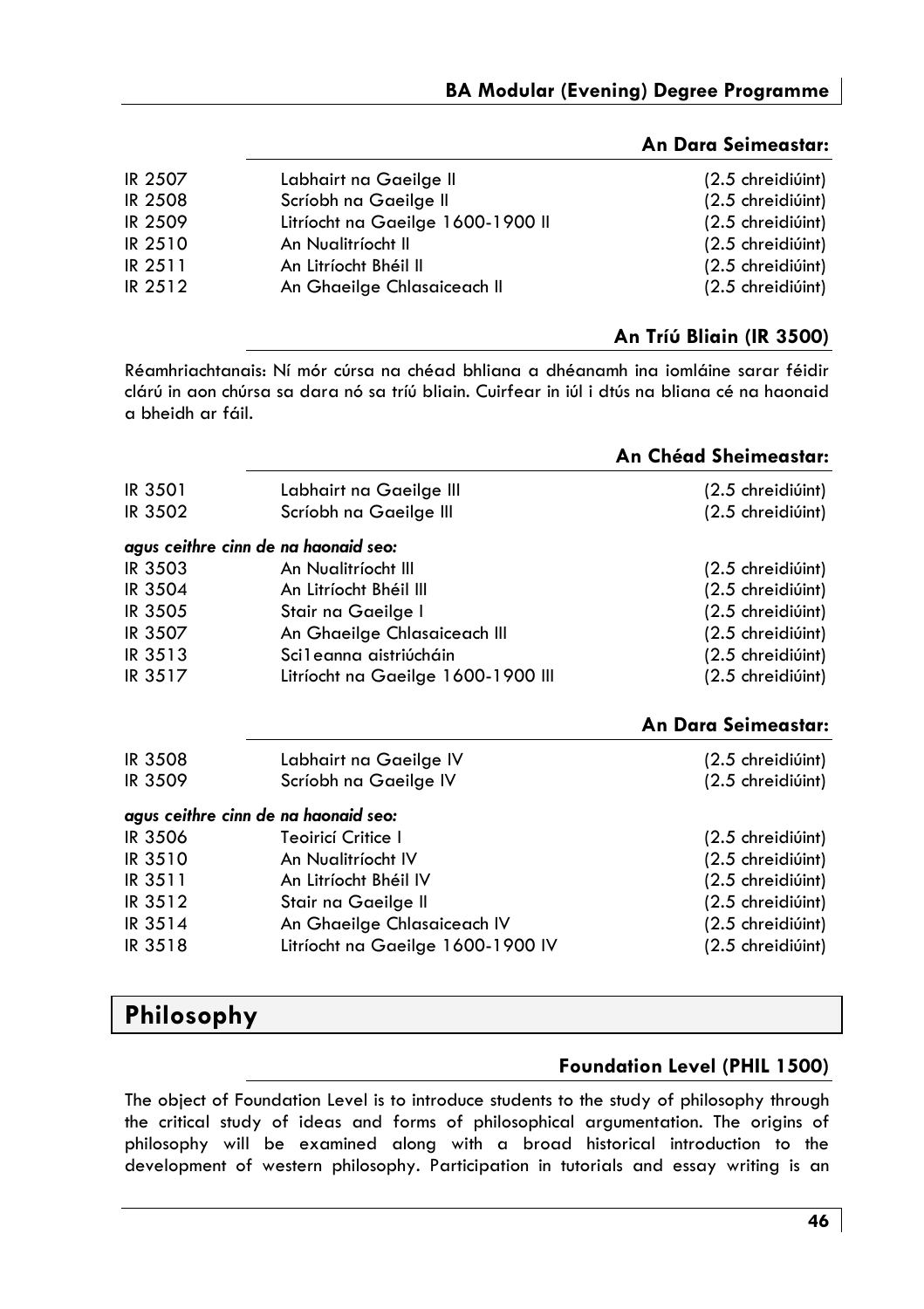important feature of the course, and will count in examinations. No previous knowledge of philosophy is required.

More information on the School of Philosophy and the courses offered is available on the School website at www.ucd.ie/philosop/.

Four of the following five courses will be offered to Modular students in 2005-2006:

Introduction to Ancient Philosophy (East and West) Introduction to Modern Philosophy Introduction to Problems of Philosophy Introduction to Philosophical Anthropology Introduction to Ethics

Students are required to attend 1 tutorial hour per week and to complete 4 essays on prescribed themes during the course of the academic year.

## **Level 2 (PHIL 2500)**

Level 2 Philosophy provides a deeper treatment of aspects of the history of philosophy and of selected philosophical themes and issues. New subject areas not treated in Foundation Level are introduced. Details of the Level 2 courses to be taught in the 2006- 2007 academic year will be available from the School in the Spring of 2006.

Students must attend 1 tutorial per week and must submit written work for assessment as required by the School of Philosophy.

## **Level 3 (PHIL 3500)**

The Level 3 course provides an intensive study of issues in modern philosophy, especially the contemporary Continental and Analytic Philosophical traditions. Level 3 courses will include the following, subject to availability of staff:

- PHIL 3509 Analytic Philosophy
- PHIL 3510 Phenomenology and Deconstruction<br>PHIL 3511 Philosophy of Religion
- Philosophy of Religion
- PHIL 3512 Structuralism and Hermeneutics
- PHIL 3513 Nineteenth Century German Philosophy
- PHIL 3514 Philosophy of Mind<br>PHIL 3515 Philosophical Anthro
- Philosophical Anthropology
- PHIL 3516 Contemporary Metaphysics
- PHIL 3517 Aesthetics II
- PHIL 3518 Essays and tutorial assessment
- PHIL 3519 Marxism and Existentialism
- PHIL 3520 Phenomenology
- PHIL 3521 Twentieth-century French Philosophy
- PHIL 3522 Hermeneutics
- PHIL 3523 Post-Kantian German Philosophy
- PHIL 3524 Contemporary Moral Theories

Students must attend 1 tutorial per week and must submit written work for assessment as required by the School of Philosophy.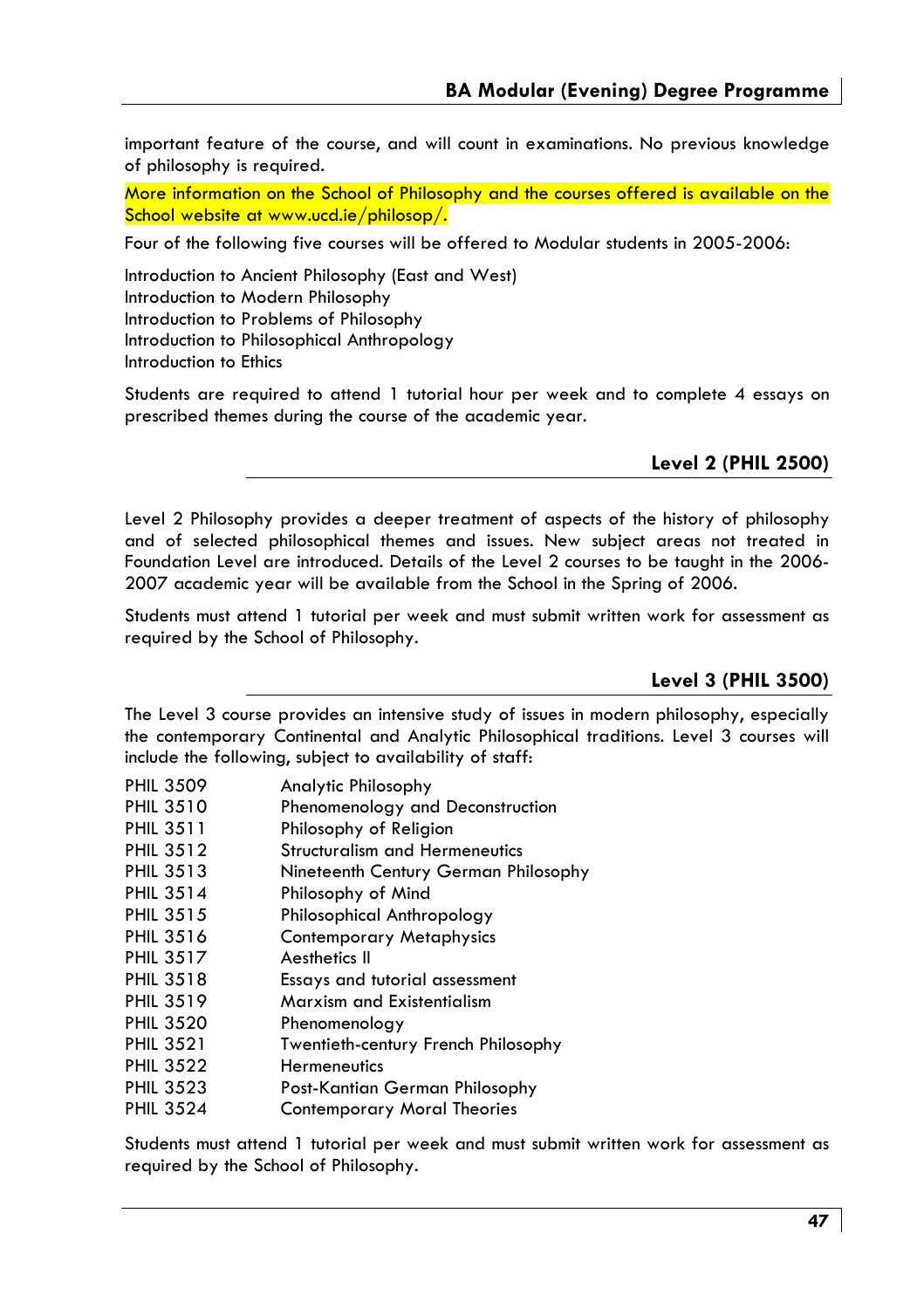## *Notes for Foundation, Second and Third Level:*

Philosophy courses other than those listed may be added or substituted in any particular year. Notice of exact titles is announced at the beginning of each academic session.

## **Politics**

The subject politics is concerned with the different political systems of the world, how they work, and what ideas underpin them. It has a number of subdivisions:

- Political systems of particular countries
- Comparative politics
- International relations
- Normative political theory
- Research methods and the theory of science

At one level, then, the study of politics is descriptive, covering political institutions and processes – governments, parliaments, elections, political parties, civil services, armies and pressure groups. It examines how they operate in different countries of the world, and makes comparisons across political systems. Building on descriptions of this kind, we can go on at a later stage to generalise about such issues as how political parties are managed and how voters typically cast their ballots.

The second major area is political philosophy. Here, fundamental questions are raised about politics and political ideas, for instance: what are the characteristics of a good political leader? Is democracy a good form of government? How much power should governments have? What is the relationship between politics and society? These questions are studied largely through the works of historical and contemporary thinkers.

More information on the School of Politics and International Relations and the courses it offers is available on the UCD web-server at www.ucd.ie/politics/.

## **Foundation Level (POL 1500)**

The object of the foundation programme is to introduce students to the main features of politics, and especially of democratic government, in their practical and theoretical aspects. The following is the list of courses offered in 2003/2004 and is subject to change.

- POL 1501 Introduction to the Irish Political system (24 lectures)
- POL 1502 Political theory: models of democracy (24 lectures)
- POL 1508 Introduction to world politics (12 lectures)
- POL 1504 Introduction to the European Union (12 lectures)
- POL 1505 Introduction to comparative government (12 lectures)
- POL 1506 Government and politics of the USA (12 lectures)
- POL 1507 Tutorials

In practice, this means that students attend four lectures and one tutorial per week for two semesters. Tutorials meet in groups of about ten students. Assessment is mainly by written examination papers at the end of the second semester. Certain percentages of marks are allocated to tutorial attendance, class participation and essay writing.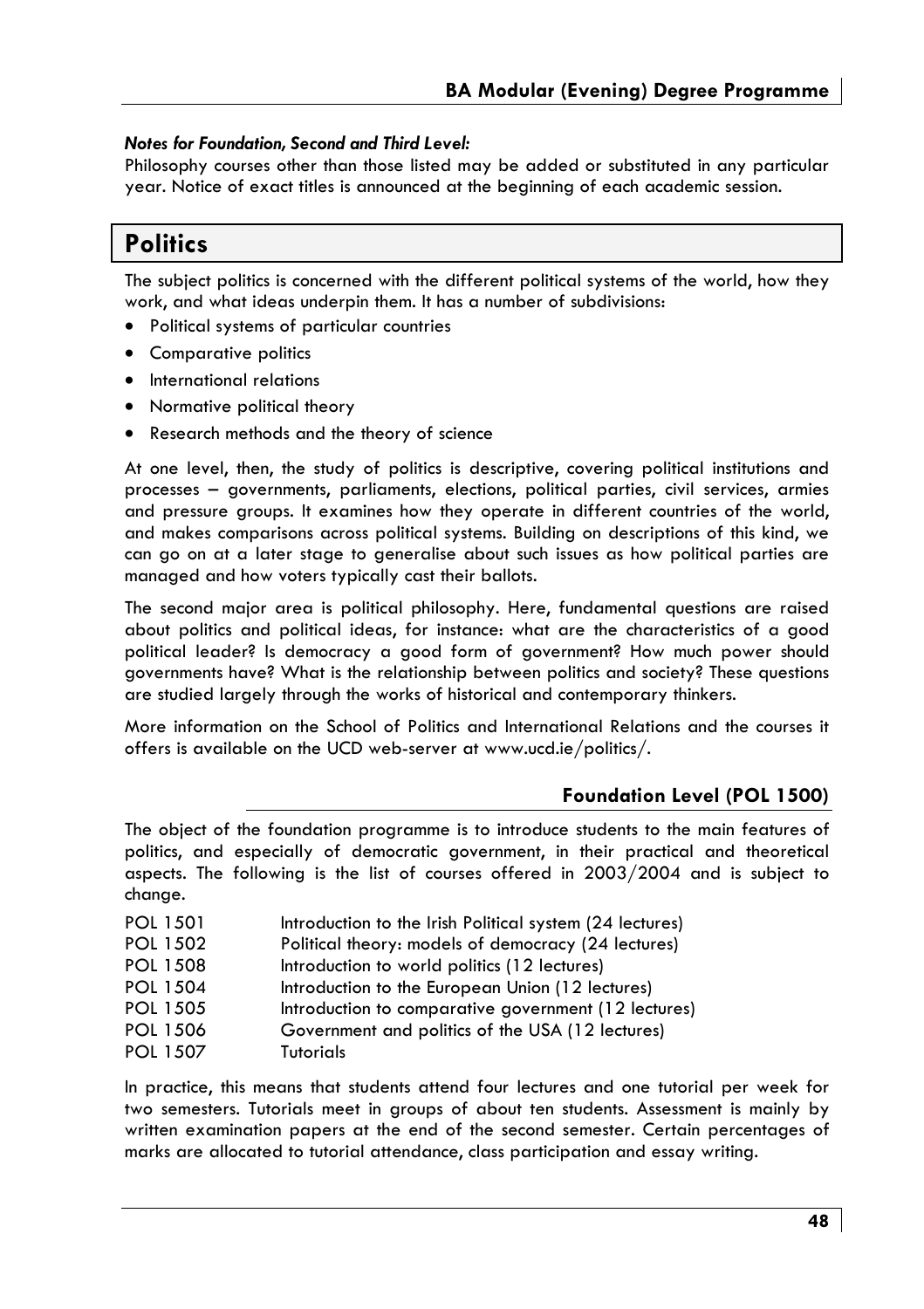## **Level 2 (POL 2500)**

The academic objective of the second level programme in politics is to develop students' basic understanding of political concepts in the areas of political theory, comparative politics and international relations, to introduce them to the rudiments of research methodology within the discipline (including an introduction to computer-based data analysis techniques), and to develop their knowledge in some of the major sub-fields. Students take four compulsory courses:

| Civic republican and contractarian political thought (6 credits) | <b>POL 2501</b> |  |  |  |  |
|------------------------------------------------------------------|-----------------|--|--|--|--|
|------------------------------------------------------------------|-----------------|--|--|--|--|

- POL 2502 Comparative politics (6 credits)
- POL 2504 Research methods (6 credits)
- POL 2511 Instruments and issues in world politics (3 credits)

In addition, they are required to take one optional course in the second semester from a list that varies from cycle to cycle. Each course is worth 3 credits. The following is the list of courses offered in 2004/2005 and is subject to change:

POL 2509 Dimensions of power POL 2510 International crisis management in transition: implications for Ireland

In addition students attend compulsory tutorials (6 credits: POL 2507). Assessment is based on project work, exercises submitted electronically, written examination papers at the end of the second semester, tutorial attendance, class participation and essay writing.

## **Level 3 (POL 3500)**

The objective of the third year programme is to allow students to choose particular areas of specialism and to develop further their analytical skills. Students select four courses from the list of those on offer. All courses are confined to a single semester, and students take two courses in each semester. Tutorials are arranged by lecturers in a way that responds to the particular needs of their courses. Each course is worth 7.5 credits. The following is the list of courses offered in 2003/2004 and is subject to change:

| <b>POL 3501</b> | The genesis and dynamic of ethnic conflict: the case of Northern<br>Ireland |
|-----------------|-----------------------------------------------------------------------------|
| <b>POL 3507</b> | Political communication and the mass media                                  |
| POL 3515        | Rights in political theory                                                  |
| <b>POL 3516</b> | <b>Transitions in Central Europe</b>                                        |
| <b>POL 3517</b> | Liberalism and its critics                                                  |
| <b>POL 3518</b> | Power, legitimacy and consent                                               |
| <b>POL 3519</b> | Politics of multi ethnic states                                             |
| <b>POL 3520</b> | Governance and the EU                                                       |

Assessment is mainly by means of written examination at the end of the academic year but credit may be given for essay or project work in certain courses.

## **Sociology**

Sociology is a popular choice for students who wish to discover more about the way we live today. We now live in an era of rapid social, economic and cultural change, and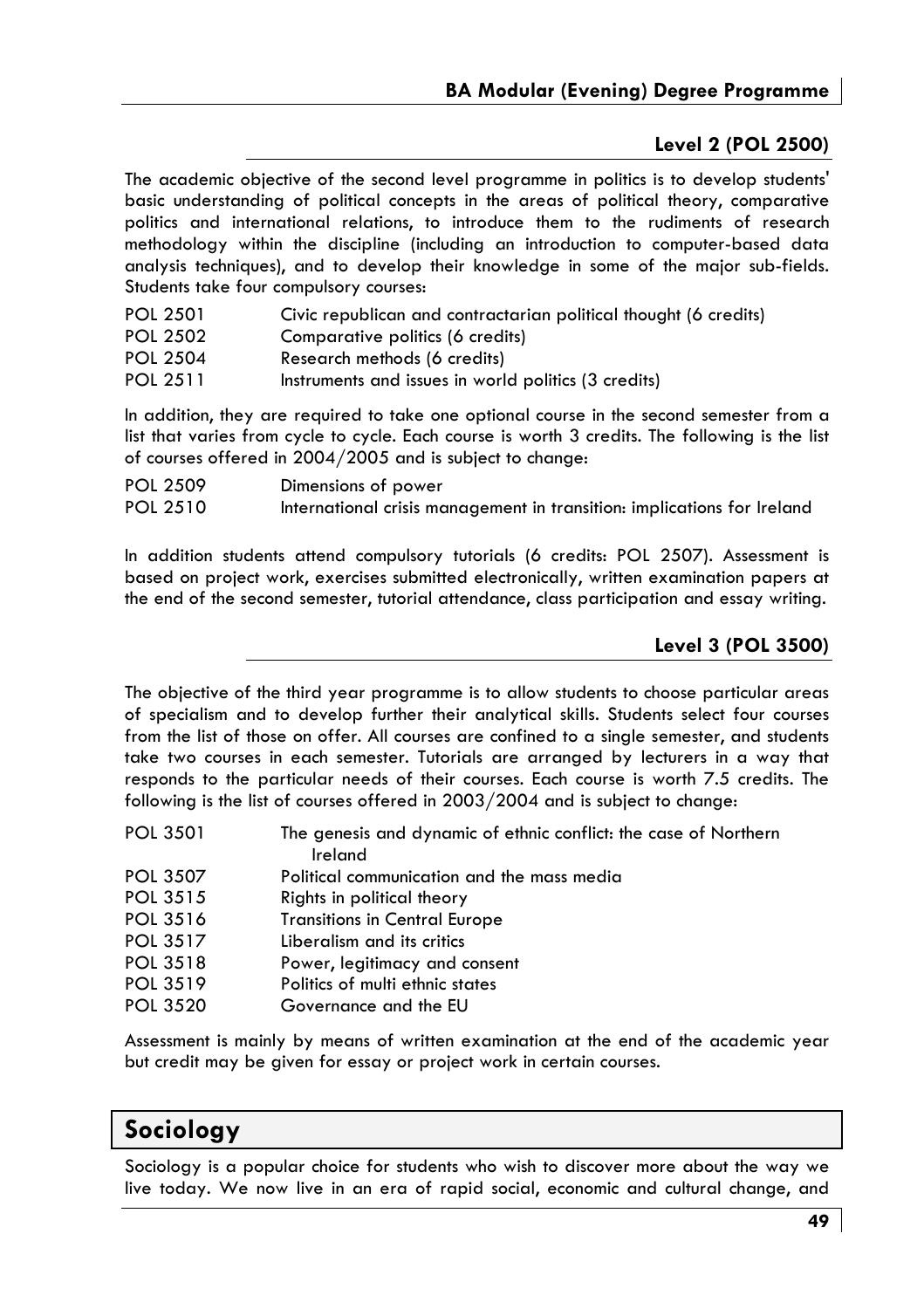sociologists seek to understand and explain the causes and consequences of these changes. In spite of the pervasiveness of change, we take for granted what we are used to, regarding it as simple and obvious. In reality, social life is a complex network of interdependent human beings organised as families, communities, institutions and states. Sociology examines these networks and structures and the beliefs and values that underpin them so that through awareness and critical reflection we can change, control or enhance them. This is achieved by studying not just the society in which we live now, but also the very different ways in which human beings have organised their lives together, elsewhere and in the past.

## **Note:**

The provision of a course in any particular year is subject to the availability of staff and, in the case of an option, to its selection by a sufficient number of students. Certain optional courses may only be available timetable permitting. Courses additional to those listed may be provided in a particular year.

## **Foundation Level (SOC 1500)**

## **Introduction to Sociology SOC 1501**

This course is designed to introduce students to the sociological perspective, that is, the particular standpoint from which the sociologist views society and human behaviour. An examination is made of the basic concepts of society, which are the tools with which the sociologist organises and interprets social life. The principal concepts discussed are: society, culture, social interaction, groups, social structure, institutions, roles, behaviour patterns, socialisation, social control, social conflict and social change.

## **Human Societies** SOC 1502

This course adopts a developmental perspective, looking at some of the ways human beings have organised their lives together ever since the emergence of our species. The course ranges from the hunter-gatherer groups, which were the only form of society for most of humankind's history (and which still existed in isolated parts of the world until about a generation ago) right up to the single global society that is taking shape today. Interspersed with this account of human social development, however, will be other lectures of a more overtly theoretical character; their aim is to give the conceptual and theoretical tools to understand and explain why human society has developed as it has.

## **The Emergence of Sociological Perspectives SOC 1503**

This course is concerned with the origins of current sociological perspectives and, indeed, the sources of theories and approaches, which have become central to attempts to understand contemporary society. The object is to help students to familiarise themselves with the ideas and writings of the pioneers of modern sociology. Attention will be directed, in particular, to classical sociological theory as presented by Emile Durkheim, Karl Marx and Max Weber.

## **Contemporary Irish Society SOC 1504**

The main focus of the course is on the changing social structure of Ireland, with particular emphasis on developments over recent decades. Demographic change will be examined with an analysis of marriage, fertility and migration patterns. Other major themes

## **50**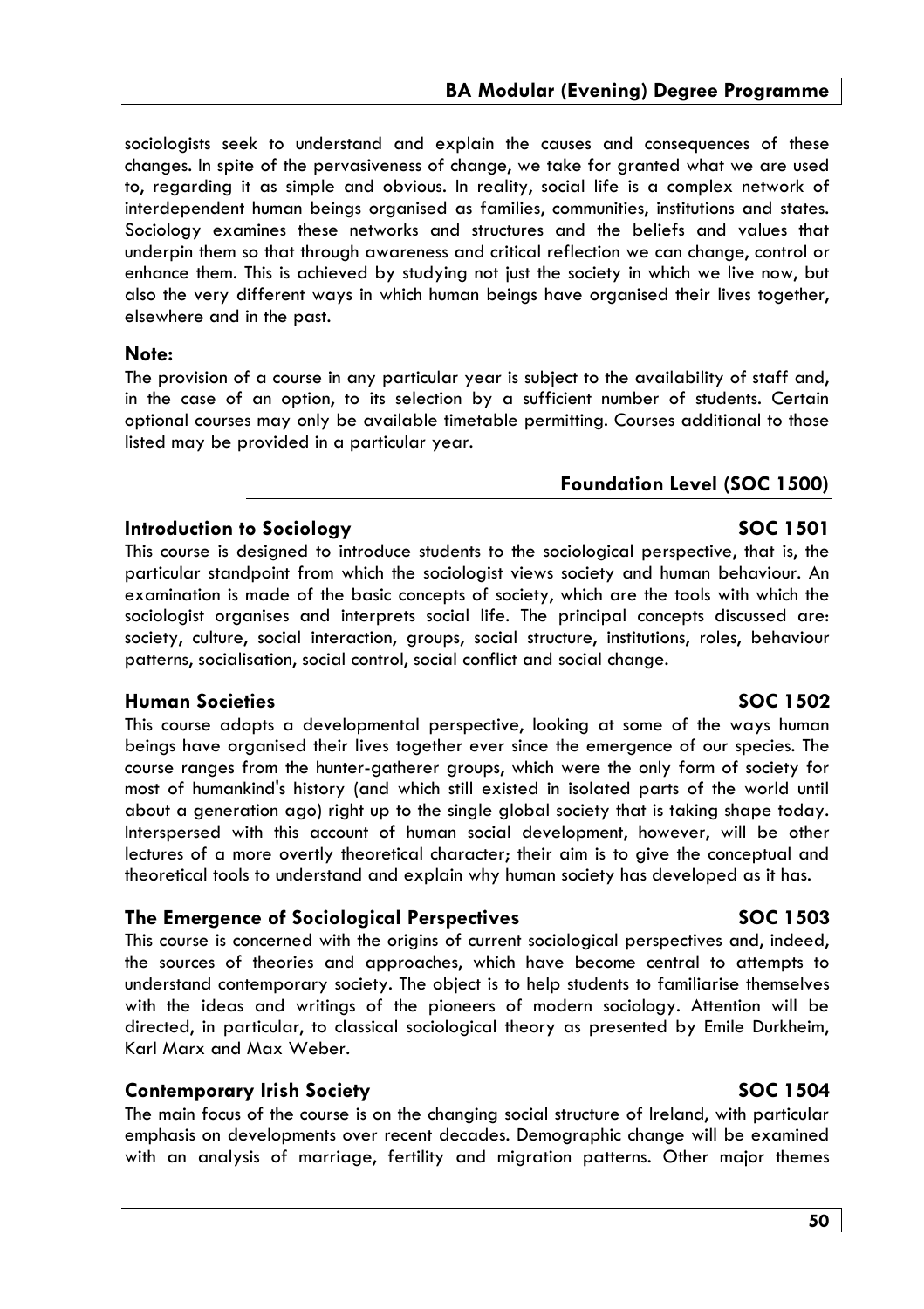examined will be the class structure of Irish society and the impact of industrialisation on the social structure.

## **Sociology of Development I** SOC 1505

This course introduces students to the concept of 'development'. To illustrate this concept empirically, a small number of substantive issues in the sociology of development are presented. A basic introduction to several fundamental theoretical approaches provides students with knowledge to be critical of the 'facts' in these substantive issues. Finally, students are introduced to 'development' in Ireland.

## **Studies in Applied Sociology SOC 1506**

This course introduces students to the way sociologists carry out research into specific areas of social life. Different areas are examined from year to year. The four areas examined presently are: how people behave in social groups and organisations; the social and cultural differences between men and women; youth subcultures; and religion in modern Irish society.

## **Sociology Seminar Social Social Society Society Society Society Society Society Society Society Society Society**

Students take all of the following courses:

## **Sociological Theory I SOC 2501**

This course is concerned with the micro-sociological perspective  $-$  it focuses on the interaction process with an emphasis on the way people define and interpret each other's actions in terms of subjective meaning. In a general way, it may be regarded as a sociological social psychology. The following perspectives are included: symbolic interactionism, exchange theory, socio-linguistics and collective behaviour.

## **Sociological Theory II** SOC 2502

Following on from the first year course on the emergence of sociological perspectives, this course looks at the development of macro-sociological theory from the 1930s to the present day. Three strands in this development are focused on in the course. These are the contributions of Talcott Parsons and Robert Merton to sociological thought in the twentieth century, aspects of the work of Jurgen Habermas, and recent attempts at building synthetic theory in sociology, particularly in the work of Alexander, Coleman and Giddens.

## **Research Methods SOC 2503**

The objective of this course is to give students a good grounding in the methodologies utilised by sociologists in the researching of social issues, as well as an understanding of the theoretical approaches underlying these methodologies. The three main approaches to social research are studied, namely, documentary research, survey research and qualitative methods.

## **Social Stratification SOC 2504**

This course aims at introducing students to key theorists and some basic facts of social stratification. It first looks at concepts that originated in the classic tradition of Marx,

## **Level 2 (SOC 2500)**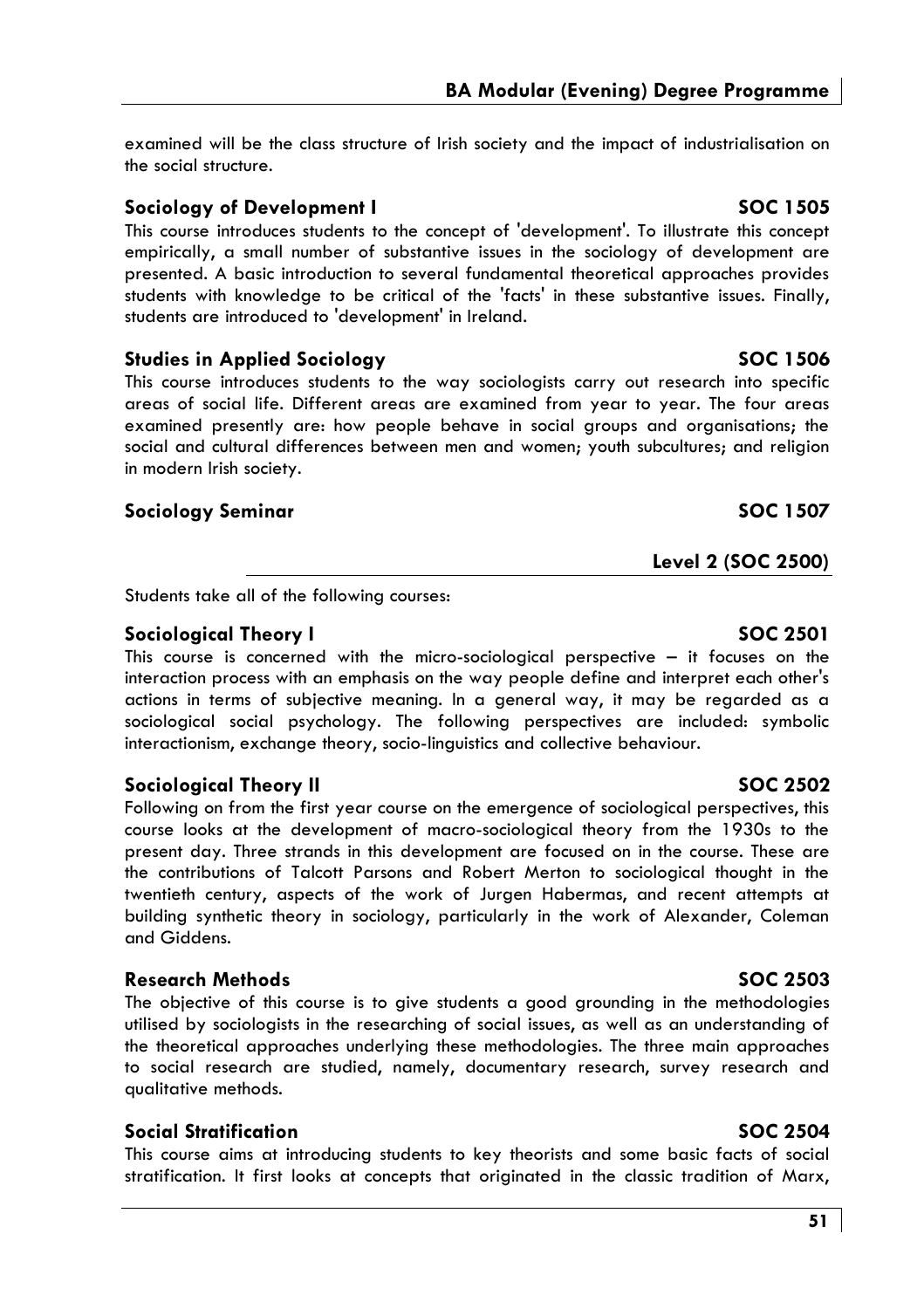Weber and Durkheim. In a second step it investigates how these concepts and their consecutive interpretation and advancement have been applied to the empirical environment in America (US) and Europe (UK and the Republic of Ireland). The course will end with a discussion of the relationship between an assumed political equality (citizenship) and actually existing social inequality.

## **Crime, Law and Social Control I SOC 2505**

This course addresses the following topics: crimes committed in society and how the perpetrators are dealt with; courtroom realities, prosecution, defence and conviction rates, police work, media treatment of crime; corporate crime and violations of human rights; the role of the legal system and law in society.

## **Sociology of Gender Sociology of Gender SOC 2507**

This course is an introduction to gender issues, especially in sociology. Sociological theory is examined in the context of gender and the wider body of feminist thought. Specific topics include the social construction of male and female roles, work, health, crime and violence, and the study of masculinity.

## **Sociology Seminars SOC 2508**

## **Sociology of Communications SOC 2509**

Major theoretical perspectives in the sociology of communications: Marxism and pluralism, critical theory and dependency theory, feminist and cultural studies views. Review of research on the media audience. Historical and sociological examination of broadcasting in Ireland.

Students take all of the following courses:

## **Sociological Theory III** SOC 3501

A central goal of this lecture series is to examine linkages between contemporary sociological theory and empirical social research. Contemporary theoretical advances within major sociological traditions are discussed and empirical case studies within these traditions are considered.

## **Medical Sociology** SOC 3502

In a general way medical sociology is concerned with the relationship between society and matters of health and illness. This course has three major components: (i) the distribution of health and illness in society; (ii) the roles and settings of medical practice; and (iii) public health policy. The following are the principal topics discussed: how people define health and illness; the social causes of disease; the distribution of illness among different social groups; stigmatising illness; the sick role; the professional-patient relationship; hospital organisation; the social impact of advances in medical technology; public health policy.

## **Sociology of Education** SOC 3503

This course examines a number of key perspectives that have dominated the sociological analysis of education in recent decades. A central concern of the course is with the role of

**Level 3 (SOC 3500)**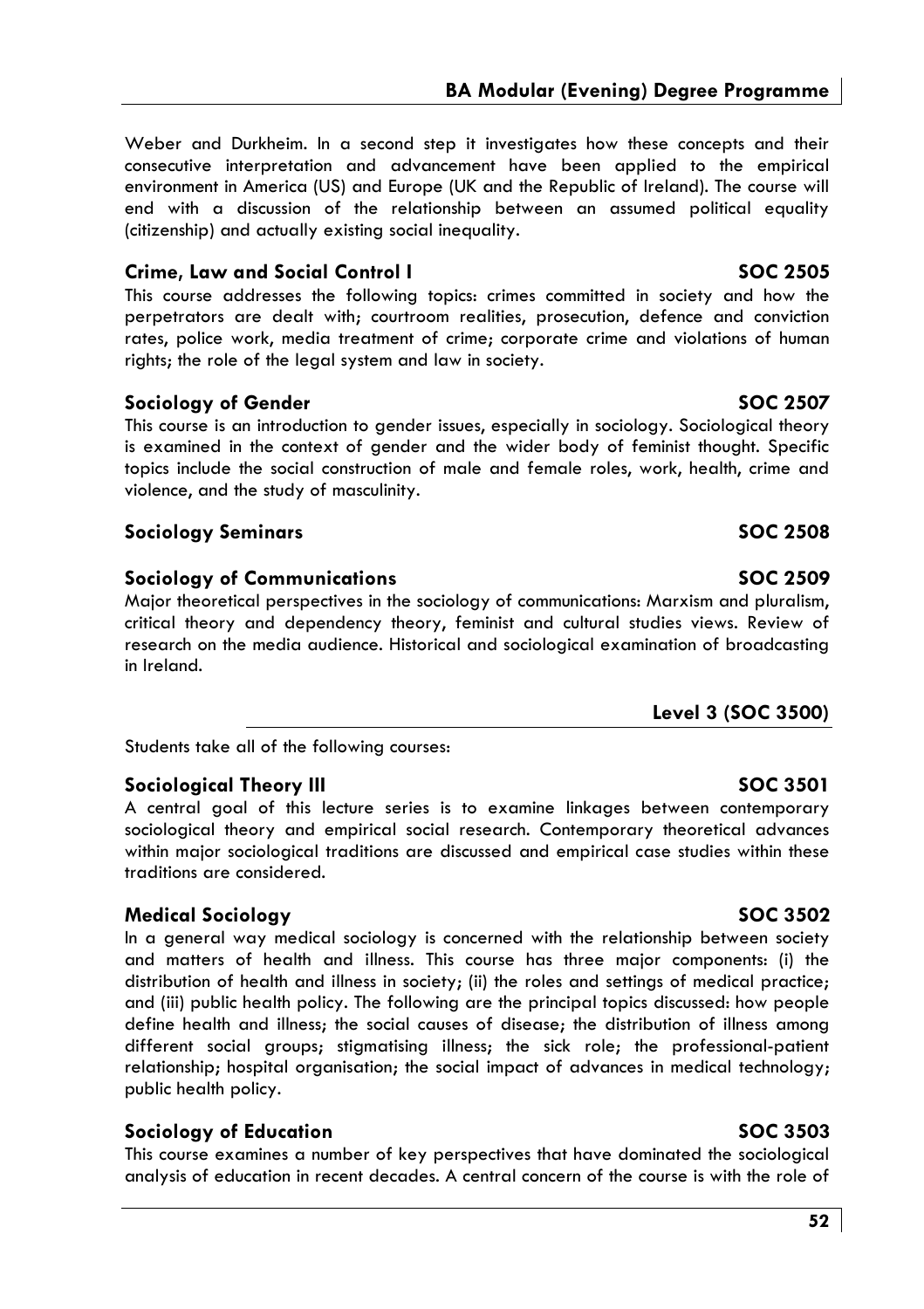education in the process of social reproduction. This topic is approached initially from a theoretical perspective and is subsequently pursued through an analysis of the research literature both qualitative and quantitative. Paralleling the analysis of the impact of schooling is an analysis of the impact of social class and family background on educational performance. The course pays particular attention to Irish research in the sociology of education.

## **Sociology of Development II** SOC 3504

This course examines the conditions and prospects of the less developed countries, the 'South', within the context of differences in natural resources, the impact of colonialism and the international economic order. The internal dynamics of less developed countries are analysed with reference to class, ethnicity, interest groups and political factors and the implications of population expansion. Particular attention is paid to the position of women. The 'North' (advanced industrial capitalist countries) is identified as part of the problem – can it be part of the solution? This question is examined in relation to the operation of transnational corporations and the role of aid.

## **Sociology of the Family SOC 3505**

The institution of the family has been described as the most critical organisational context in any society. This course examines a range of sociological literature, both theoretical and empirical, on the family. Issues in defining the family are examined in the context of diversity in family forms and historical controversies about the family. A major focus of the course is change and the family, with particular reference to the economy and familial roles. There is a special emphasis on Irish studies of the family. Other themes in this course include those of violence in the family, mate selection and marital quality.

## **Research Workshops SOC 3506**

Students are required to complete a research project, specialising in one of the three research areas: quantitative, qualitative or survey research. This involves attendance at appropriate research workshops.

## **Social Policy and Social Work**

Social Policy is an academic subject, which seeks to understand, in a multi-disciplinary way, the needs of society and the ways that society responds to those needs. Social policy analysis seeks to review the performance of Governmental programmes together with those of the voluntary sector, the private sector and community and self-help groups in the mixed economy of welfare. Social policy is essentially concerned with the social bases of apportionment (i.e. who gets what and according to which criteria) and analyses international, national, local and gender divisions in the allocation of resources, opportunities, status and power. This intellectual quest is generated by a concern for distributive justice in a democratic and accountable society.

The degree subject Social Policy provides a foundation for entry to the MSocSc (Social Work) and MSocSc (Social Policy).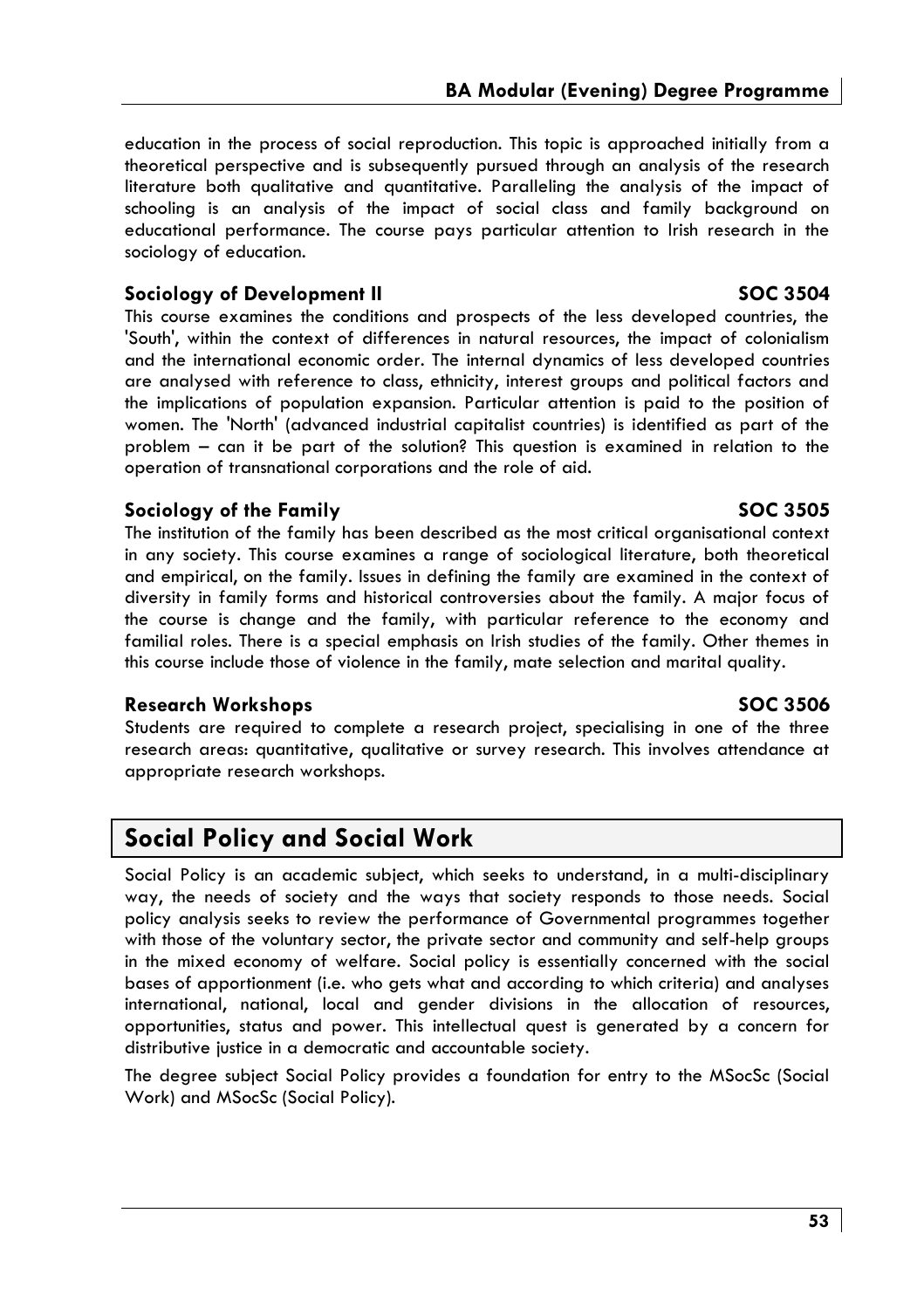## **BA Modular (Evening) Degree Programme**

## **Foundation Level (SPOL 1500)**

## **The Development of Social Policy in the Nineteenth Century**

## **(3 credits) SPOL 1501**

This course examines social conditions in nineteenth century Ireland and the major developments occurring in Britain and Ireland during that century, e.g. the Poor Law, Health Services and Education.

## **The Development of Social Policy in the Twentieth Century**

## **(3 credits) SPOL 1502**

Starting with the introduction of national insurance to Europe, this course traces the evolution of social policy to the coming of the welfare state after World War II. It analyses the different responses to the welfare state in Britain and Ireland.

## **Introduction to Social Policy: Theories and Concepts**

**(3 credits) SPOL 1503**  This course seeks to introduce basic themes in social policy such as poverty and inequality, diswelfares and their compensation, the mixed economy of welfare and the role of the state in promoting social welfare.

## **Introduction to the Policy-Making Process (3 credits) SPOL 1504**

This course seeks to analyse basic theoretical models of the policy-making process and relate these to empirical examples of policy reform.

## **Social Policy Research (3 credits) SPOL 1505**

This course explores three interrelated themes: the nature of policy-making, the role of research in policy-making, and the relations between government and social science.

*Pre-requisite for Level 2 course: SPOL 2505* 

## **Approaches to Social Issues (3 credits) SPOL 1506**

Students will be enabled to develop a perceptive and analytical approach to issues such as juvenile crime, marginalisation and disadvantage in society. Discussion of preventive and remedial social programmes will be included.

A critical analysis of the effectiveness of contemporary Irish social policy initiatives in health, social security, housing, education, employment and the personal social services.

*Pre-requisite for Level 2 course: SPOL 2501* 

## **Social Policy Seminars I (3 credits) SPOL 1508**

## **Social Policy Seminars II (3 credits) SPOL 1510**

Small group discussions focussing in some depth upon various aspects of the themes covered in the Social Policy lecture series.

## **Irish Social Policy (3 credits) SPOL 1507**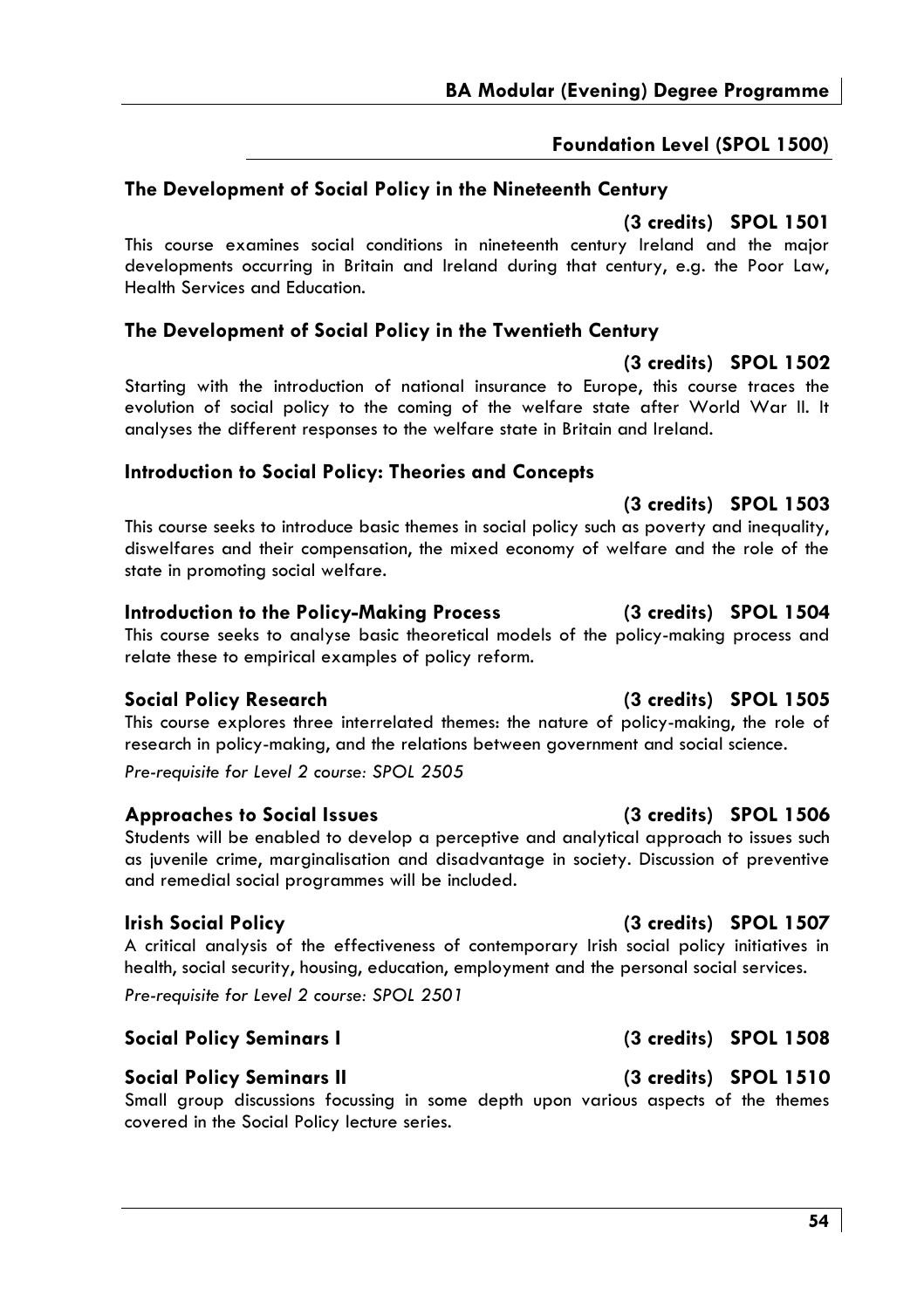## **BA Modular (Evening) Degree Programme**

## **Documentary Research Workshop (3 credits) SPOL 1509**

This course introduces students to the methods of documentary research and helps them locate some of the documents that underpin Irish social policy.

## **Irish Social Policy I (3 credits) SPOL 2501**

## **Irish Social Policy II (3 credits) SPOL 2502**

Further analysis of the effectiveness of contemporary Irish social policy including initiatives in health, social security, housing and education.

*Pre-requisite – Foundation Course: SPOL 1507* 

## **Women and Social Policy (1.5 credits) SPOL 2516**

This course introduces students to feminist theory. It explores a range of social policy themes and issues that arise for women in Ireland from a feminist perspective. Issues addressed include poverty, employment, education and women's treatment in the social security system.

## **Social Need and Social Services I (Workshops) (3 credits) SPOL 2505**

**Social Need and Social Services II (Workshops) (3 credits) SPOL 2506**  These series of workshops focussing upon a wide variety of personal social services areas is offered in order to help students develop a perceptive, analytical and sensitive approach to the social services. Use will be made of a variety of teaching resources including visual material, identification of relevant literature and visits to agencies.

*Pre-requisite – Foundation Course: SPOL 1505* 

## **Social and Developmental Psychology I (3 credits) SPOL 2511**

## **Social and Developmental Psychology II (3 credits) SPOL 2512**

These courses introduce students to a range of topics in the area of social and developmental psychology.

Small group discussion focussing in some depth up on various aspects of the themes covered in the social policy lecture series.

## **Economics for Social Policy I (3 credits) SPOL 2509**

## **Economics for Social Policy II (3 credits) SPOL 2510**

These courses will give students a basic understanding of some of the most important areas of micro and macroeconomics relevant to social policy. In order to be able to analyse the effectiveness of government and social policy, it is first necessary to understand the institutions behind these policies.

**Level 2 (SPOL 2500)** 

## **Social Policy Seminars (3 credits) SPOL 2508**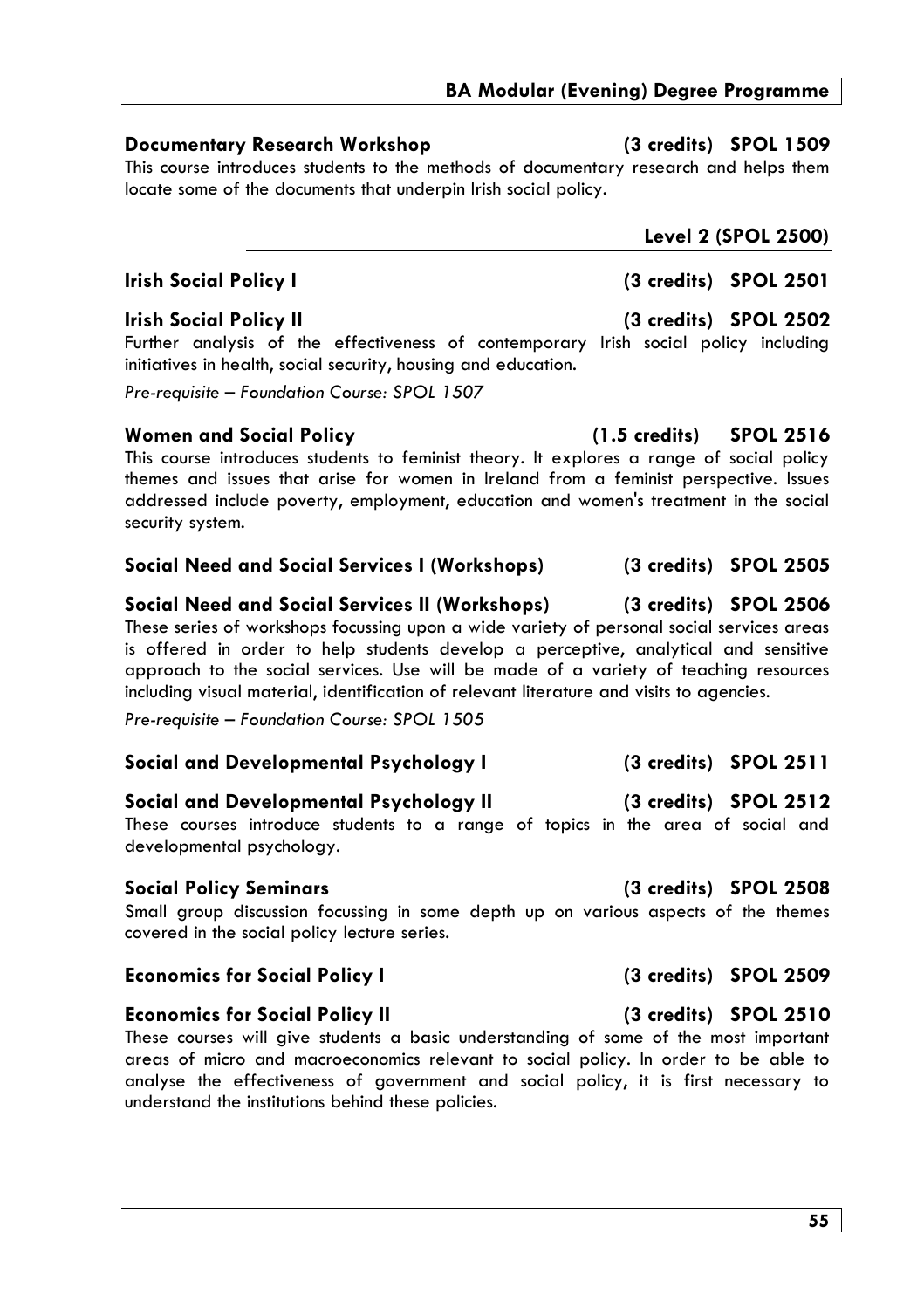## **Ethnicity, Racism and Social Policy (1.5 credits) SPOL 2517**

This course will examine the role of social policy in addressing the consequences of racism within Irish society. It will focus upon responses to the needs of immigrant communities, asylum seekers and refugees and Travelling People.

| <b>Comparative Social Policy I</b> |  |  |
|------------------------------------|--|--|
|                                    |  |  |

## **Comparative Social Policy II (3 credits) SPOL 3502**

These courses seek to analyse and evaluate social security policies and health policies in a number of European countries.

*Pre-requisite – Level 2 Course: SPOL 2501/2502* 

## **Social Policy Analysis (3 credits) SPOL 3503**

This course looks at the theoretical approaches to the study of Positive Action and Partnership and applies the theory to employment policies in the Republic of Ireland and Northern Ireland.

## **Social Policy Seminars I (3 credits) SPOL 3504**

## **Social Policy Seminars II (3 credits) SPOL 3505**

Small group discussions focussing in some depth upon various aspects of the themes covered in the Social Policy lecture series.

## **Families and Social Policy I (3 credits) SPOL 3506**

## **Families and Social Policy II (3 credits) SPOL 3507**

These courses will focus on the family in the context of a changing Irish society. It will also critically examine the impact of social policies on the family and address the family in a wider European context.

## **Introduction to Social Work I (3 credits) SPOL 3514**

## **Introduction to Social Work II (3 credits) SPOL 3515**

These courses are designed to offer students an introduction to the role of social work in society. Topics addressed will include social work roles, values and goals and the development of social work.

*Students will also be required to acquire three credits by taking either course SPOL 3508 or SPOL 3510.* 

This course seeks to develop awareness of the variety of factors, demographic, cultural, attitudinal and societal which impinge on the health and well being of populations. It explores both positive and negative aspects of later stages of the life cycle and intergenerational aspects of social relationships.

## **Introduction to Community Development I (3 credits) SPOL 3516**

## **Level 3 (SPOL 3500)**

## **Comparative Social Policy I (3 credits) SPOL 3501**

## **Social Gerontology (3 credits) SPOL 3509**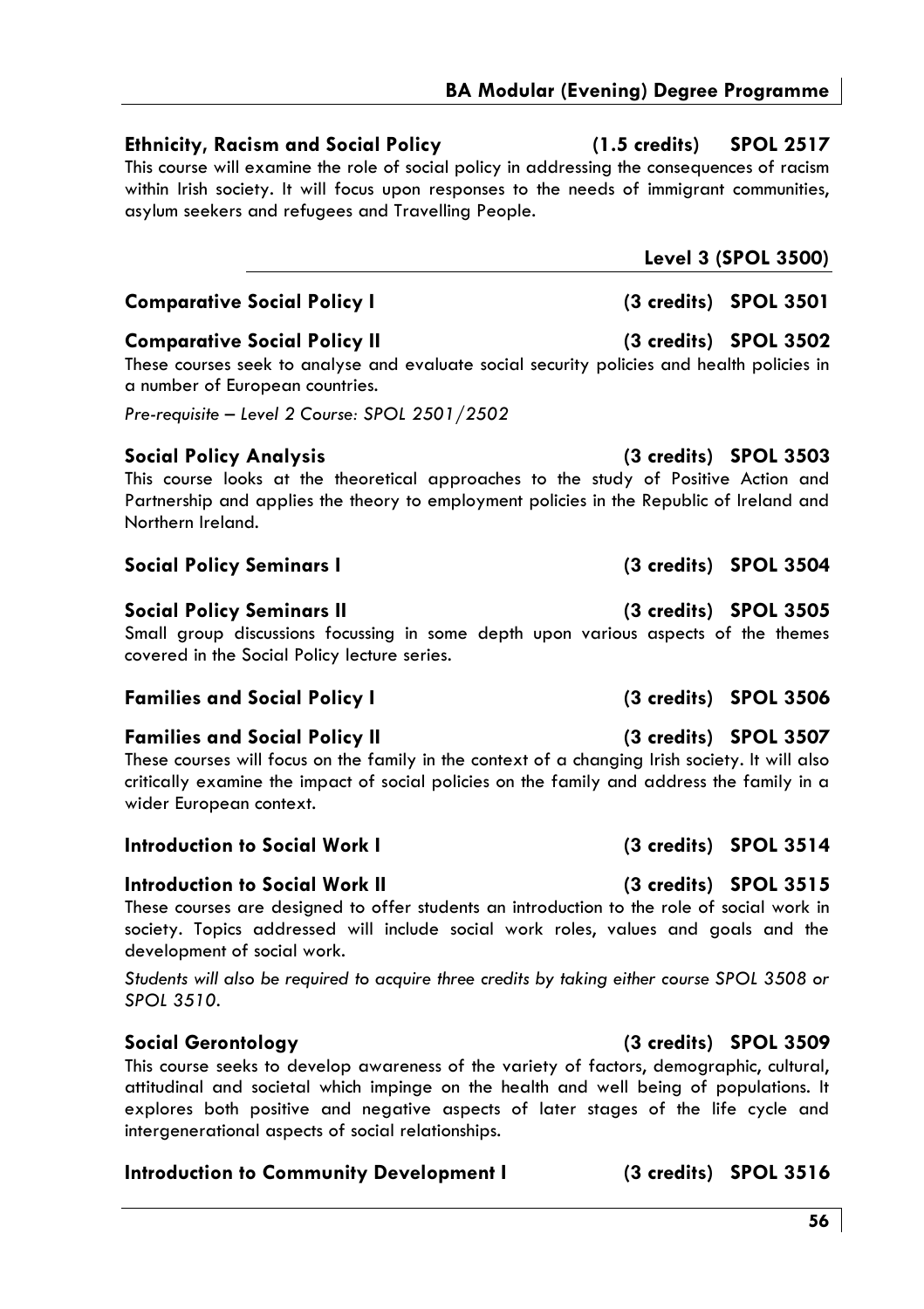**Introduction to Community Development II (3 credits) SPOL 3517**  These courses introduce students to the concept of Community Development and looks at the development of Partnership in a Community setting.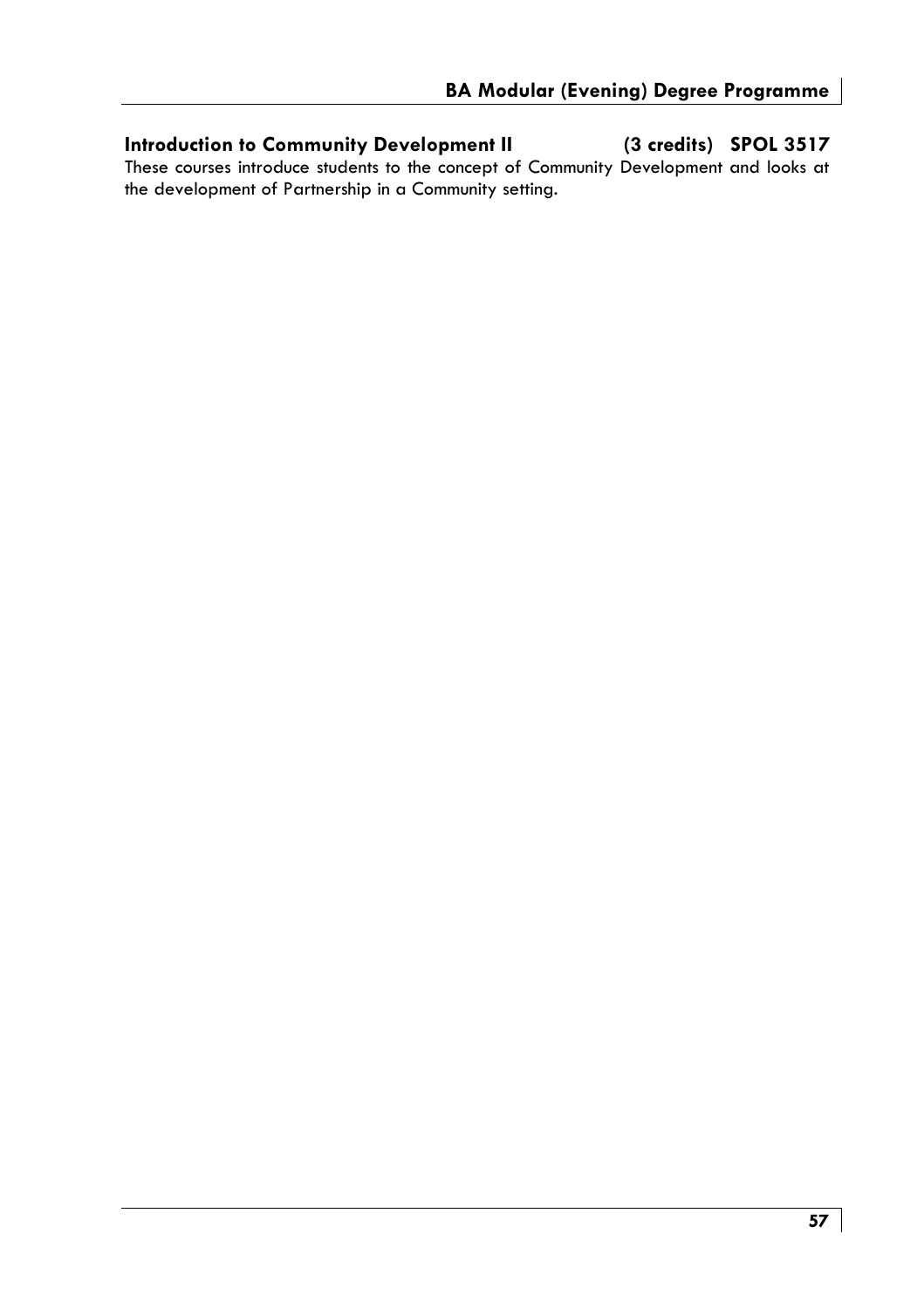## **Spanish**

*Note: There will be minimum and maximum restrictions on the numbers of students accepted to study Spanish.* 

## **Spanish for Beginners (SPAN 0500)**

This integrated course aims to equip students with no previous knowledge of the language to undertake, if they so wish, Foundation Level (SPAN 1500). Students of Spanish for Beginners will develop their competence in the four basic skills of speaking, listening, reading and writing to achieve a standard comparable to Leaving Certificate/A-Level in the language.

## **SPAN 0501**

A 12-week course comprising grammar and the four basic skills mentioned above.

## **SPAN 0502**

A 12-week course designed to consolidate the core language skills and to initiate students in the study of literary texts in Spanish.

## **Foundation Level (SPAN 1500)**

Designed to allow students to: develop and consolidate their competence in the language; read and analyse a novel, short stories, poetry and drama written in Spanish; mature as Hispanists through study of linguistics, history, and contemporary society.

## **Level 2 (SPAN 2500)**

As well as honing their language skills, students will analyse literature written in Spanish from a range of periods and will take Phonetics and Phonology.

## **Level 3 (SPAN 3500)**

The study of a range of specialised literary, linguistics, cultural and historical courses will be complemented by language work aimed at the highest standards.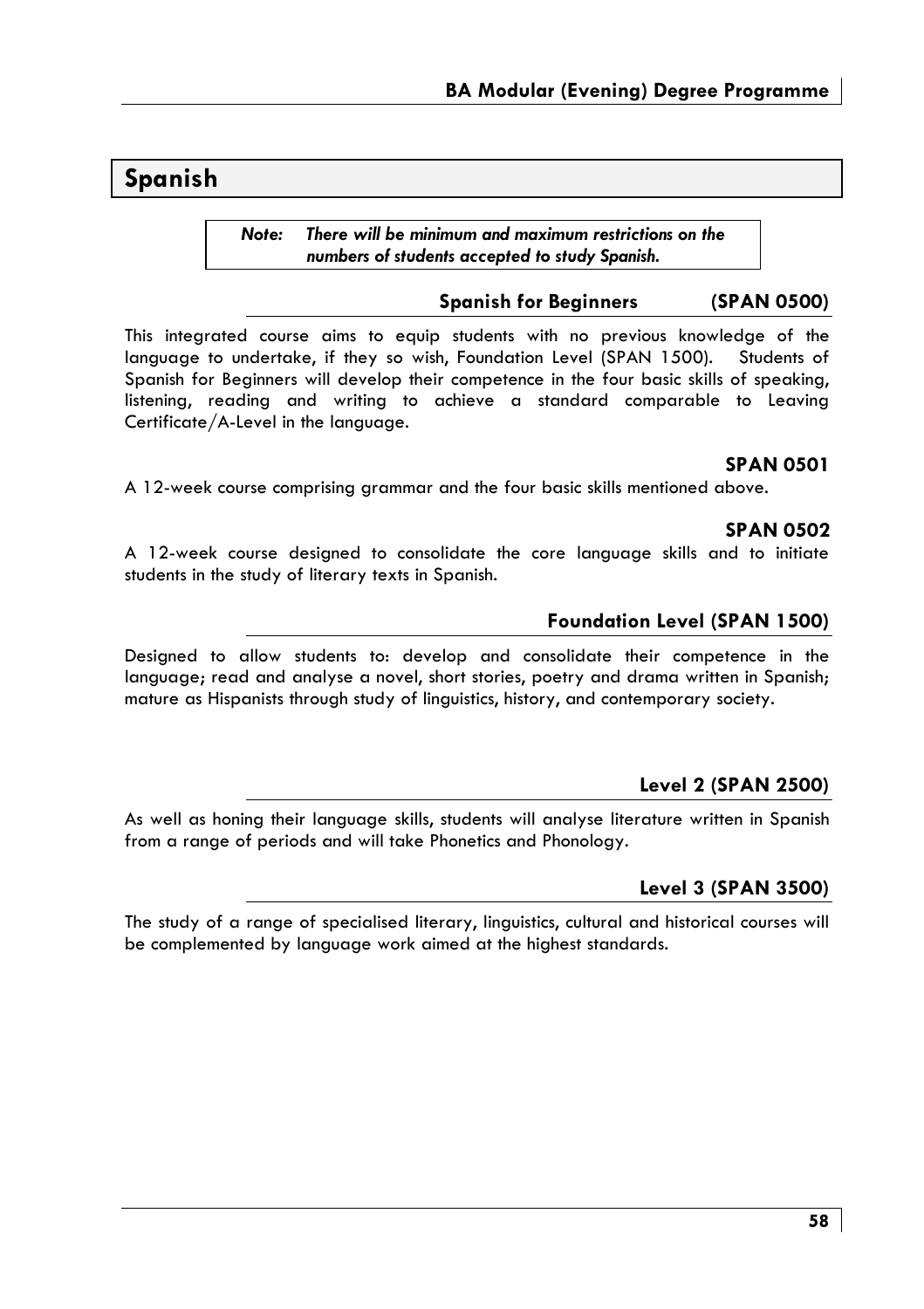## **Statistics**

This course is available at Foundation Level only, and will be offered subject to a minimum number of students registering for it.

Statistics, more than ever before, is a part of our everyday lives. It has become an important, if not essential, tool used by individuals in ecology, economics, education, geography, psychology, sociology and many other disciplines. One might describe Statistics as the subject that deals with the collection, analysis and interpretation of numerical data.

Statisticians also develop mathematical models for uncertainty, and investigate their properties and applicability. The power of modern computing has had a major impact on both the development and usefulness of statistical methods.

## **Foundation Level (STAT 1500) Semester 1:**

## **Descriptive Statistics and Statistical Computing STAT 1501**

Types of Variables and Data. Stem-and-Leaf Displays. Frequency Distributions. Histograms. Samples and Populations. Transforming Data. Numerical Summary Measures. Summarising Bivariate Data. Introduction to Statistical Programming and MINITAB.

## **Introduction to Probability and Statistical Inference STAT 1502**

Probability Concepts. Random variables and probability distributions. The binomial distribution. The normal distribution. Checking for normality. The distribution of a sample mean. Point and interval estimation using a single sample. Hypotheses and test procedures. Errors in hypothesis testing. Tests for population means and proportions using a single sample.

Statistical Computing and Tutorial

## **Statistical Inference and Goodness-of-Fit** STAT 1503

Tests and estimation procedures for a difference between two population means or proportions using two independent samples. Tests and estimation procedures for differences using paired data. Distribution free procedures. One-and-two-way frequency tables. Hypothesis testing for proportions and independence. Testing the fit for a population model.

## **Linear Regression and Analysis of Variance STAT 1504**

The simple linear regression model. Inferences based on the estimated regression line. Inferences on the population correlation. Checking model adequacy. Single factor ANOVA. Multiple comparisons. Randomised block experiment. Two-factor ANOVA.

Statistical Computing and Tutorial

## **Women's Studies**

Women's Studies are not offered at Foundation Level.

## **Semester 2:**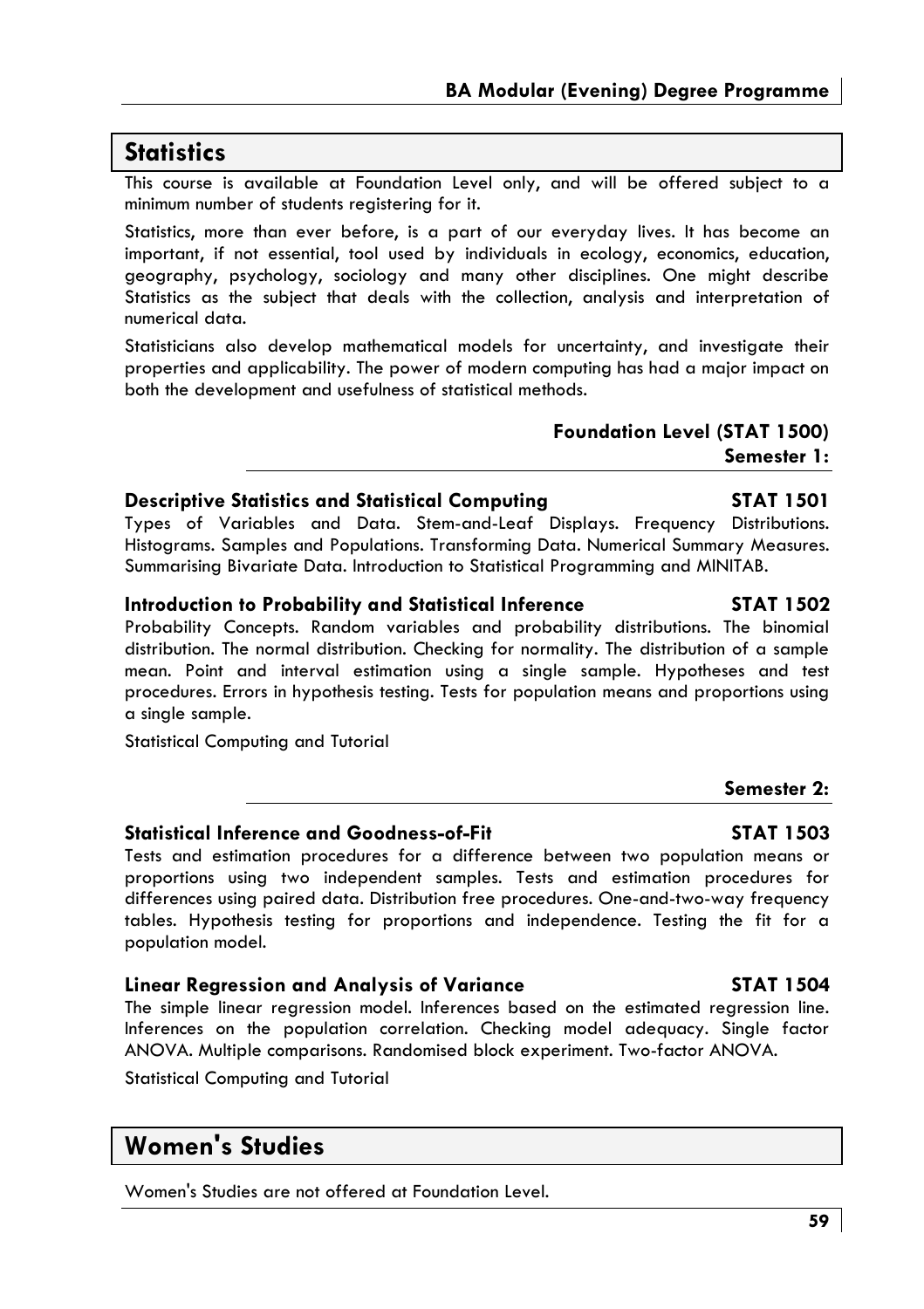The prerequisite for taking Women's Studies at Level 2 is any subject completed at Foundation Level. Each of the listed courses lasts one semester (12 weeks).

The prerequisite for taking Women's Studies at Level 3 is Women's Studies at Level 2.

Students take the appropriate core course for each level and *two* option courses per semester. Option courses are offered jointly to Level 2 and Level 3 students.

|                             |                                                                                                                            | Level 2 (WS 2500)<br><b>Semester 1: Core Course</b> |
|-----------------------------|----------------------------------------------------------------------------------------------------------------------------|-----------------------------------------------------|
|                             | <b>Introduction to Women's Studies 1c</b><br>24 Teaching hours<br>Essay/project work<br>No prerequisites. Open.            | <b>WS 2501</b><br>(6 credits)<br>(3 credits)        |
|                             |                                                                                                                            | <b>Semester 2: Core Course</b>                      |
|                             | <b>Introduction to Women's Studies 2c</b><br>24 Teaching hours<br>Essay/project work<br>Prerequisite: WS 2501              | <b>WS 2504</b><br>(6 credits)<br>(3 credits)        |
|                             |                                                                                                                            | Level 3 (WS 3500)<br><b>Semester 1: Core Course</b> |
|                             | <b>Feminism: Theories and Practices 1c</b><br>24 Teaching hours<br>Essay/project work<br>Prerequisite: WS 2501 and WS 2504 | <b>WS 3501</b><br>(6 credits)<br>(3 credits)        |
|                             |                                                                                                                            | <b>Semester 2: Core Course</b>                      |
|                             | <b>Feminism: Theories and Practices 2c</b><br>24 Teaching hours<br>Essay/project work<br>Prerequisite: WS 3501             | <b>WS 3504</b><br>(6 credits)<br>(3 credits)        |
|                             | Levels 2 and 3 Option Courses – open to students at Level 2 and Level 3                                                    |                                                     |
| <b>Women and Psychology</b> | 12 Lectures<br>No prerequisites. Open.                                                                                     | WS 2505/WS 3507<br>(3 credits)                      |
| <b>Women and Film</b>       | 12 Lectures<br>No prerequisites. Open                                                                                      | WS 2510/WS 3510<br>(3 credits)                      |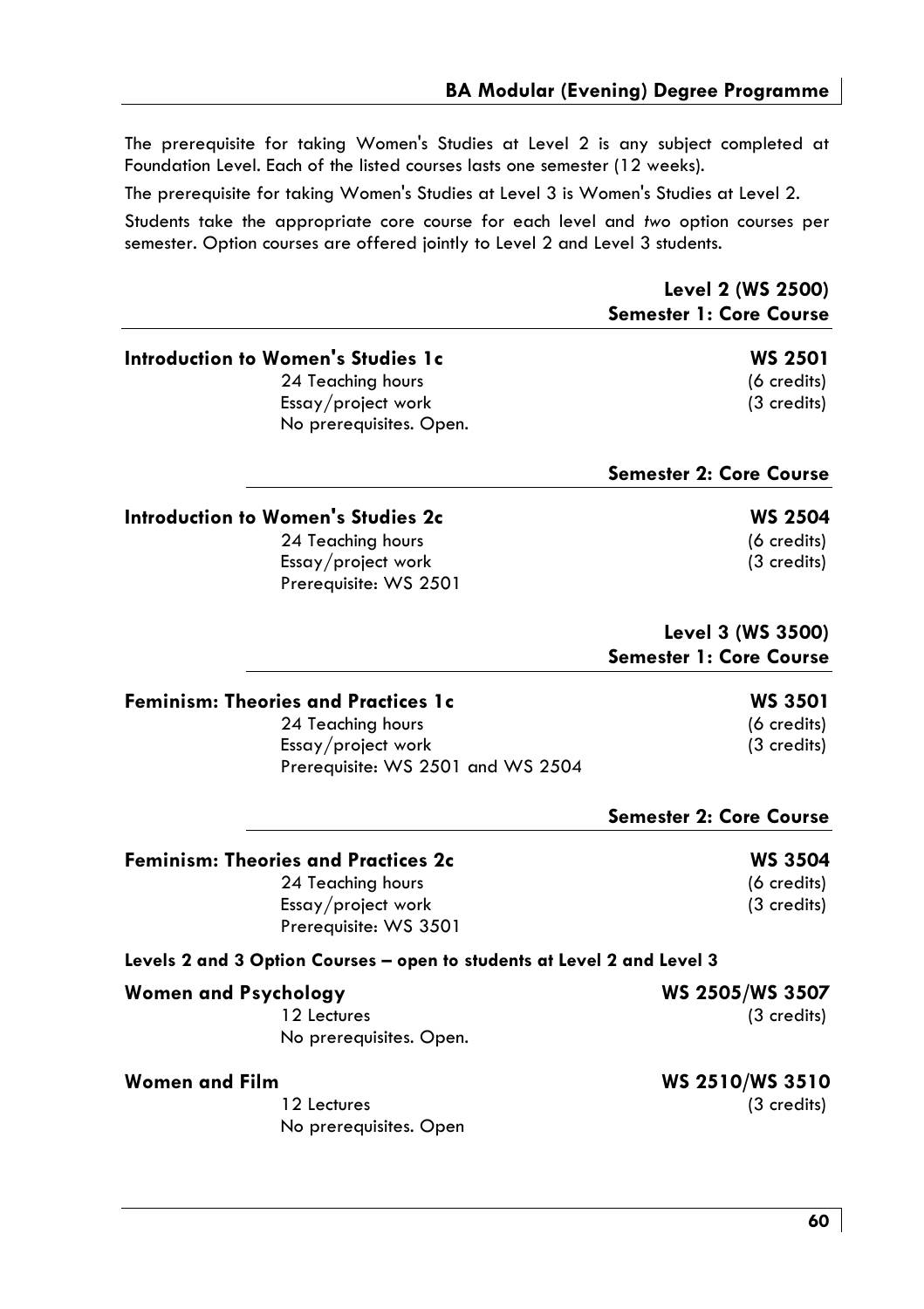| <b>Influence and Aspiration: Women's History</b><br>12 Lectures<br>No prerequisites. Open.      |                                        | WS 2511/WS 3511<br>(3 credits) |
|-------------------------------------------------------------------------------------------------|----------------------------------------|--------------------------------|
| <b>Gender and Race</b>                                                                          | 12 Lectures<br>No prerequisites. Open. | WS 2509/WS 3509<br>(3 credits) |
| <b>Twentieth-Century Women Writers</b><br>12 Lectures<br>(3 credits)<br>No prerequisites. Open. |                                        | WS 2512/WS 3512                |
| Reading Irishwomen                                                                              | 12 Lectures<br>No prerequisites. Open. | WS 2513/WS 3513<br>(3 credits) |

**N.B. Option courses may vary due to changes in demand. Additional Option courses, offered by other disciplines, may also be open to students taking the Women's Studies module.**